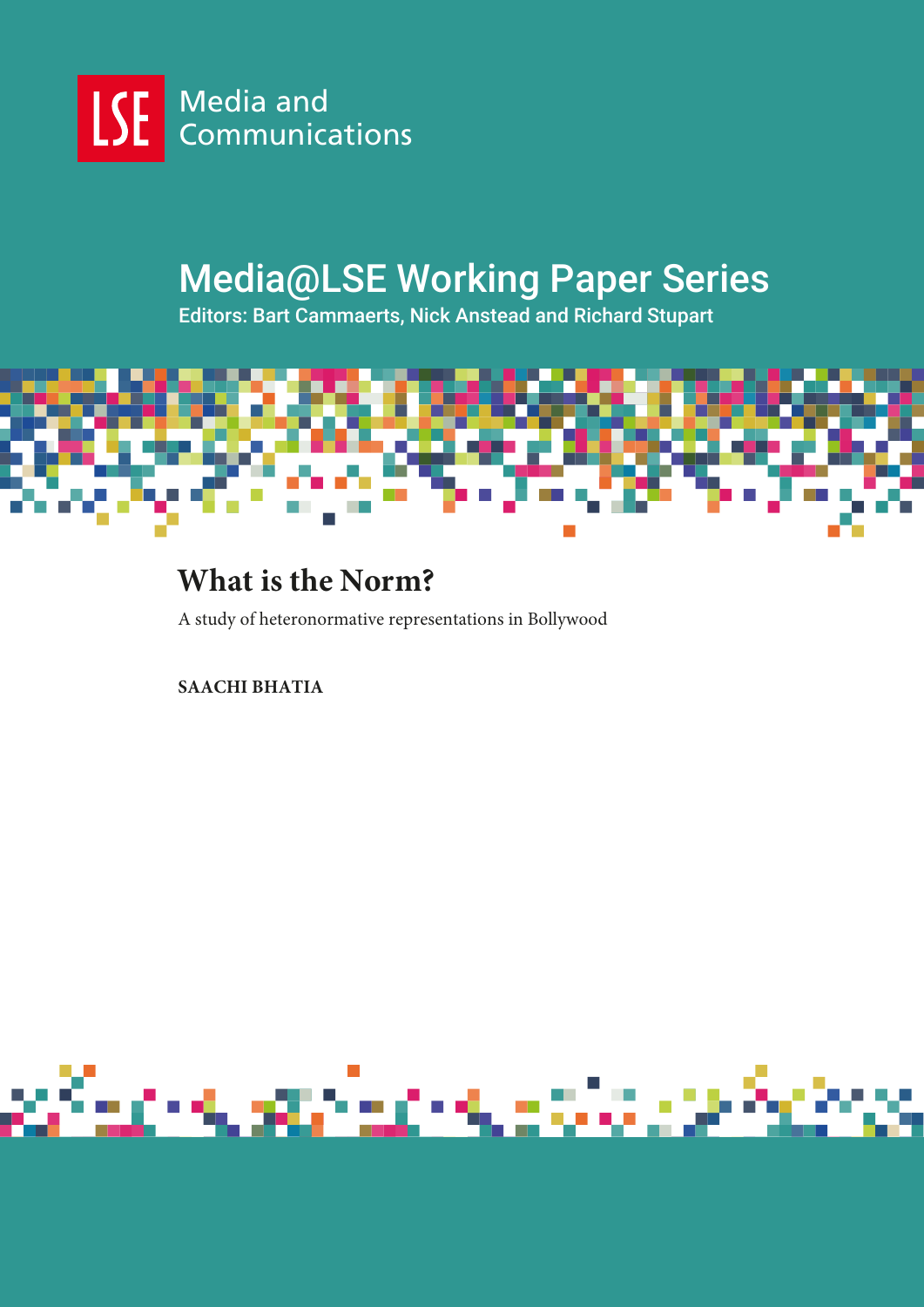Published by Media@LSE, London School of Economics and Political Science ("LSE"), Houghton Street, London WC2A 2AE. The LSE is a School of the University of London. It is a Charity and is incorporated in England as a company limited by guarantee under the Companies Act (Reg number 70527).

Copyright, Saachi Bhatia © 2017.

The author has asserted their moral rights.

All rights reserved. No part of this publication may be reproduced, stored in a retrieval system or transmitted in any form or by any means without the prior permission in writing of the publisher nor be issued to the public or circulated in any form of binding or cover other than that in which it is published. In the interests of providing a free flow of debate, views expressed in this paper are not necessarily those of the compilers or the LSE.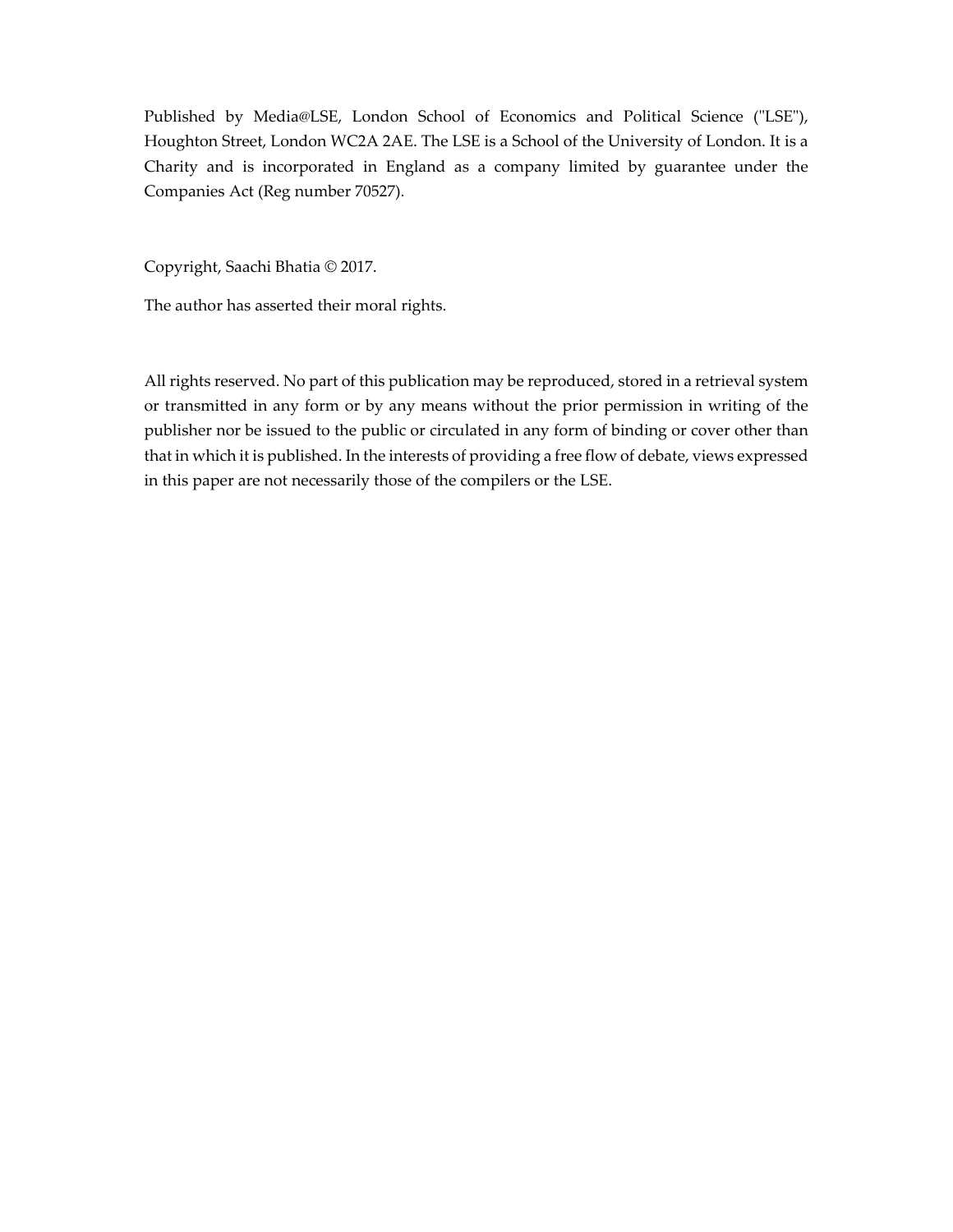### **ABSTRACT**

*This study seeks to examine the way homophobia is discursively constructed in Bollywood films. By conducting a multimodal discourse analysis, the objective is to uncover semiotic and discourse practices which construct heterosexuality as a hegemonic ideology. Similarly, using the theory of symbolic power, this study investigates the meaning making capacity of cinematic representations, and how cultural identities are produced and maintained through its indiscernible influence. In other words, the purpose of this research is to ask: how does commercial Hindi cinema manage to sell a constant image of compulsory heterosexuality to the Indian audiences?* 

*The findings of this paper indicate that even though Bollywood films depict homoerotic relationships, these pictures are constrained by an overarching patriarchal stronghold. Similarly, the observed multimodal signifiers in the film depict a specific cognitive pattern and mental model of heteronormativity. Besides, such a glorification of heterosexuality causes the so-called deviant sexualities to struggle for a voice and an equal representation. In such a case, all the analytical categories including national, social and cultural representations are studied to uncover how hetero-sexism is a constant and yet an unnoticed element in commercial Hindi films. Furthermore, the results of the study provide an image to the issues which prohibit sexual freedom as a fundamental right in the cultural landscape of India.*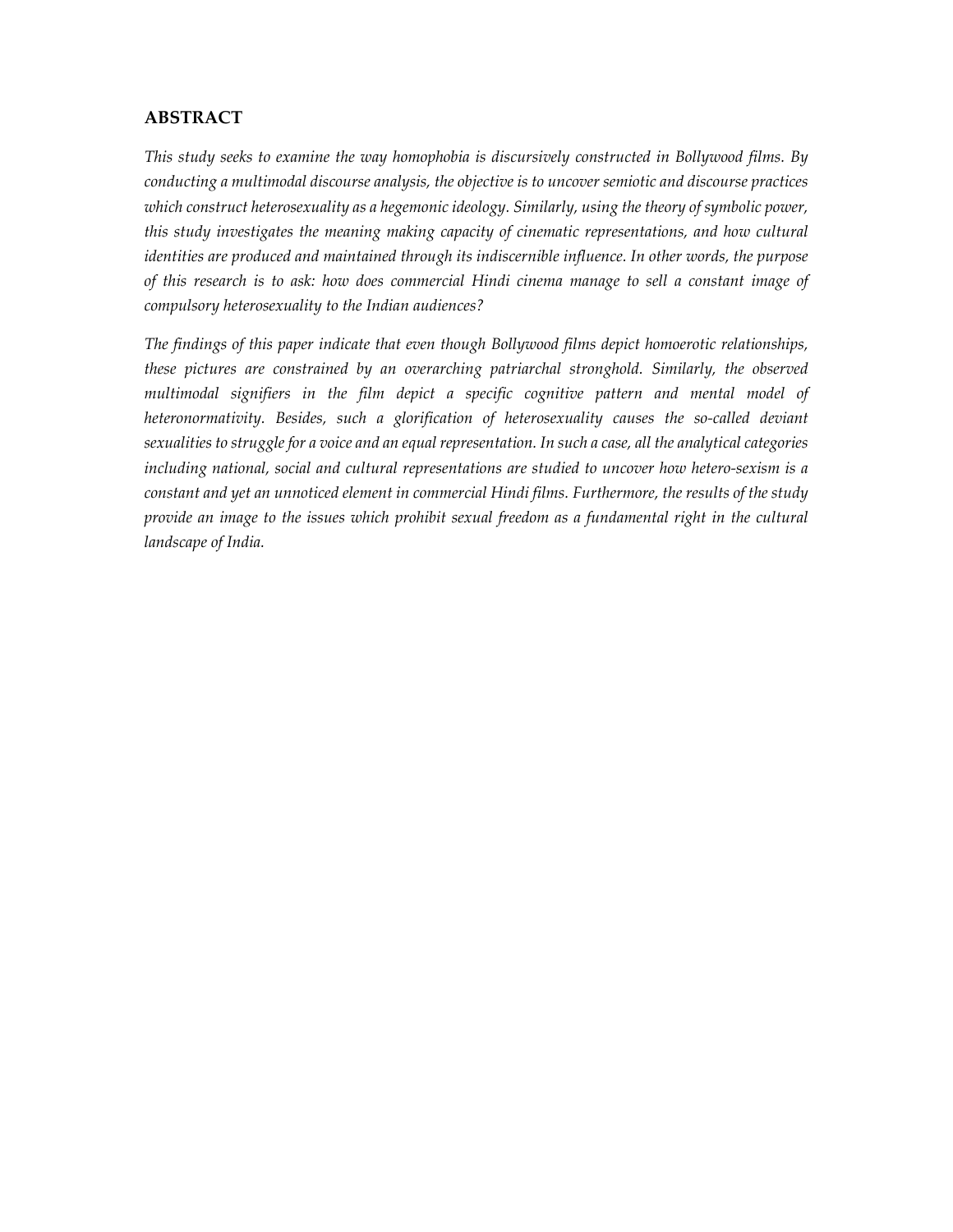## 1 INTRODUCTION

-

In the history of Indian cinema Deepa Mehta's '*Fire*' (1996) is considered as a cultural landmark for its bold portrayal of lesbian desire. The film emerged when religious fundamentalism was rampant in Indian politics as the Bhartiya Janata Party, the Hindu nationalist party was assuming power. Similarly, Mehta's depiction of "female sexual desire" was objected for "disrupting the comfort levels of the so-called regular, family lives" (Bose, 2007: 250). Although, descriptions of sodomy in Kama Sutra1 or references of lesbianism in Mahabharata2 hint at an acceptance of 'transgressive sexualities' in ancient Indian philosophy, the postcolonial rhetoric focuses on narratives of citizenship based on a monolithic Hindu religious identity, communalism and patriarchal family values (Chase, 2012). In the same manner, it is unsurprising that Mehta's '*Fire*' faced vociferous criticism for employing names of reverent Hindu goddesses, 'Radha' and 'Sita' to depict a homoerotic relationship. Indeed, the traces of homosexual relationships found in Sanskrit texts are now perceived as ancient philosophy, and sexual freedom as an obstruction to the 'normal' discourse of heterosexuality.

Cinema plays a pivotal role in forming and maintaining 'cultural identities and representations' (Hall, 1997). In the case of India, Hindi cinema colloquially known as 'Bollywood' is the world's largest producer of films which reaches a massive audience not only in the country but also among the Indian diaspora (Jha, 2005). In the recent decades, critical studies of gender representations in Hindi movies have taken a forefront in academic research. This can be explained as contemporary feminists are interested in uncovering the frequently, taken-for-granted gender assumptions produced by the moving songs, appealing costumes and enticing plots of Hindi films. Besides, it is commonly acknowledged that gender identities in Bollywood are "formed and maintained within the simple binary of masculine and feminine sex roles" (Banaji, 2014:494). Likewise, other sexual identities are either marginalised or portrayed as deviant. Accordingly, representations for Hall (1997:28) are a "production of meaning through language". Here, language refers to a combination of semiotic signs which carry an ideological significance. Correspondingly, for feminists, such language signs are implicated in patriarchal principles and systems of oppression (Cameron, 1998). Therefore, a close analysis of Bollywood films is important to uncover how representations of 'hegemonic heterosexuality' (Rich, 1980) are discursively produced and maintained in India.

In Hindi cinema queer communities are 'hyper visible' (Narrain, 2004). This can be explained as representations of homosexuality in Bollywood fail to demarcate the lines which separate betweenlesbian, gay, bisexual, transsexual, queer, questioning, inter-gender, and asexual identities (LGBTQ+). In addition, there are two particular reasons for such a constricted portrayal: 1) there are less or no

<sup>1</sup> Kamasutra is an ancient Hindu book written by Vatsyayana Mallanaga (300–600 C.E.). It provides practical advice on human sexual behaviour and way of living.

<sup>2</sup> In the local version of the Hindu epic Mahabharata, such as Jamini Bharatam written in Kannada, a 'land of women' has been mentioned which is considered to be a reference to lesbian relationships.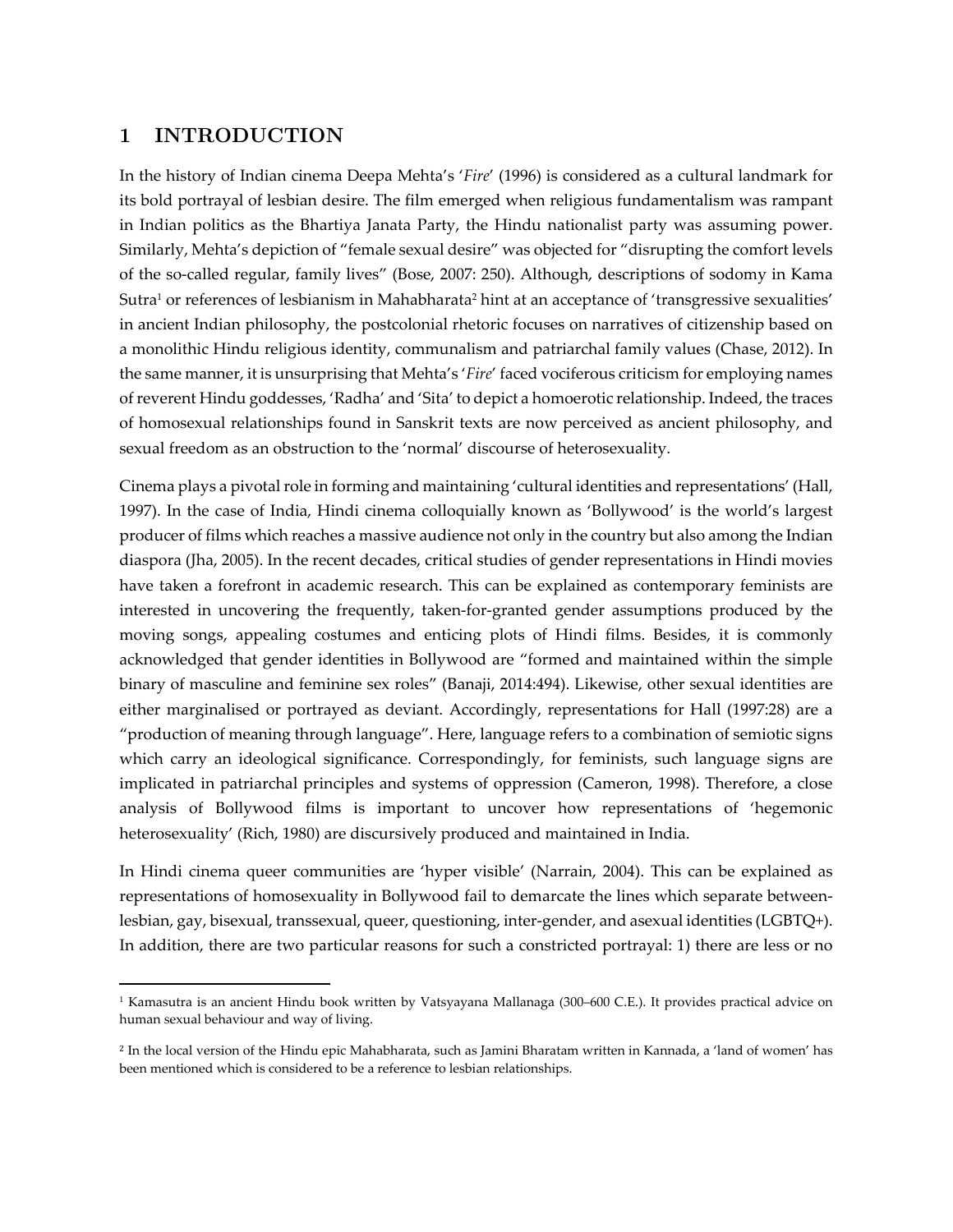references in the Hindi language to define the entire spectrum of homosexual identities (Gopinath, 1996), and 2) in India, hijra is the common name given to people of different sexual orientations (Reddy, 2007). To put it in perspective, hijra is an umbrella term employed for eunuchs, intersex and transgenders in India. Besides, they are considered to be auspicious in the Hindu religion, and are popular for their traditional role of conferring fertility to newly married couples (Kalra and Bhugra, 2015). Consequently, since movies are primarily a depiction of reality (Bateman and Schmidt, 2012), hijras usually feature in song and dance sequences due to their prescribed role of blessing celebrations (Bakshi, 2004). Additionally, it is not to say that mainstream cinema's representations of hijra identities cannot be stereotypical, but a formal designation through language allows their portrayals to pertain a certain socio-political significance.

Meanwhile, gay and lesbian representations are much more complex. This can be explained by certain key reasons. Firstly, gender is constantly reinforced due to the performance of conventional sex roles (Butler, 1988). Subsequently, sexuality develops as the cultural appropriation of what is naturally assumed to be a 'male' or a 'female' body, thus making any 'non-natural' sexual representations difficult. Secondly, same sex relationships contest the entire "matrix of heterosexuality" which includes not just "two bodies of the opposite sex" but a set of desires tied together through "rituals and socio-spatial practices" (Bell, 2009:115). In this sense, gay or lesbian portrayals are complicated because they challenge social institutions like marriage or family. Thirdly, the divides between heterosexuality and homosexuality are formed due to the established personal/national and traditional/modern constraints, which confounds sexual representations even further (Bose and Bhattacharya, 2007). In accordance to this end, my argument is that representations of homosexuality are regulated by the dominant discourse of heteronormativity. In queer studies, heteronormativity is assumed as an over empowering set of assumptions which considers heterosexuality as the only accepted form of sexuality (Bell, 2009:115). Furthermore, considering the reach of cinema, I aim to discuss that it is the 'symbolic power' of Bollywood which reinforces the normativity of the concept of heteronormativity.

Thereafter, by analysing Bollywood movies produced in the 2000's, this research aims at investigating how queer films employ heteronormativity to problematise or sustain heterosexuality, alternatively initiating a constricted idea about the lives and choices of lesbians or gays in the country. Besides, as Gopinath (1996) explains portrayals of homosexuality in Hindi movies are a product of constructed cultural, religious and national identities. In this sense, heteronormativity is a theoretically viable way to empirically study how homophobic images are maintained. Likewise, these representations are shaped by "cultural codes" of language, and regulated by the "field" of cinema which functions as an "illocutionary force" to maintain or subvert the social order (Hall, 1997; Bourdieu, 1991:170). In summation, this study aims at unpacking key theoretical concepts and conducting a multimodal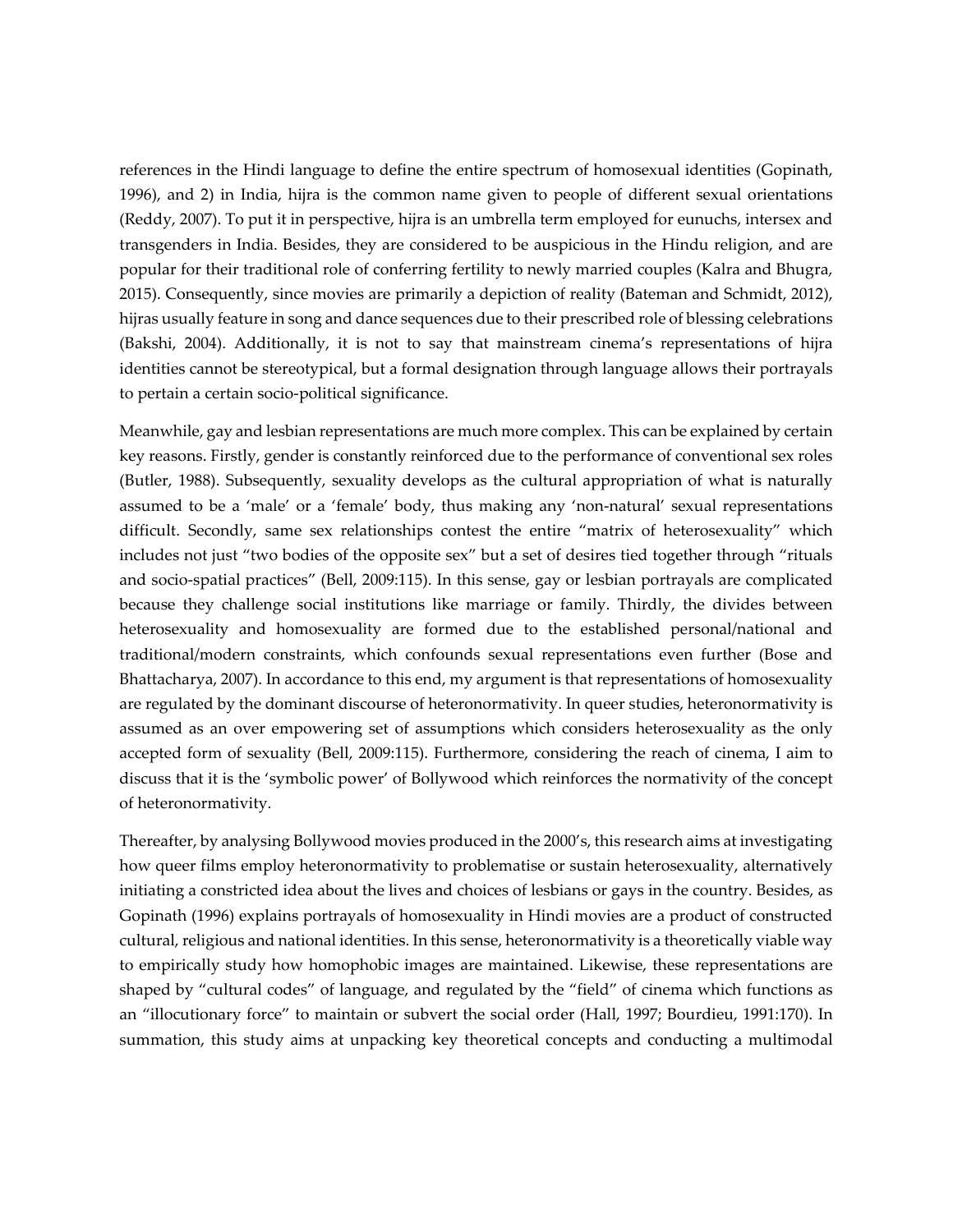discourse analysis (Kress, 2011) to understand the preponderance of heterosexuality in Hindi films. Although, the purpose of this research is not to reveal any absolute truth about the overall character of Bollywood, it plans on merely offering an analytical possibility of preferential heterosexuality being a constant in Hindi movies. Nevertheless, if further research is dedicated on the topic, the researcher believes that it would be possible to more thoroughly investigate orthodox imaginaries associated with all sexual identities which are inherent in the concept of heteronormativity.

## 2 CONTEXT

Before delving into the theoretical concepts that underpin the study, this section provides a brief overview of the current socio-political status of homosexuality in India, which contextualises the proceeding discussions.

## 2.1 Sexual politics in India: the present face of the anti-sodomy law

India's struggle for sexual rights reached its peak with a widespread public outrage to repel Section 377 of the Indian Penal Code, commonly referred to as the 'anti-sodomy' clause, and the granting of citizenship rights to people of all sexual orientations. Being a Victorian tenant of the colonial era, Section 377 criminalises sodomy or unnatural sex practices. But even after the Independence, Indian conservative groups consider it to be a part of the country's heritage, thus referring to "gay sex to be against the order of nature" (Wieringa, 2015:44).

Efforts to repel the 'anti-sodomy' law began in 2001 when the Naz Foundation, which focused on gay men's health problems, challenged the constitutional validity of Section 377. This move mobilised various sections of the population living "non-normative lives" including 'hijras' (transgender), 'kothis' (cross-dressers), lesbians and gays (Wieringa, 2012). Even though Naz foundation's campaign clearly had a male leadership, previous controversies surrounding the film '*Fire*' brought vulnerable lesbian groups to equally participate in the movement (Sharma, 2008). After a tedious legal battle, on 2 July 2009, the Delhi High Court ruled that consensual sex between adults was legal. Similarly, on the basis of 'inclusiveness' being an underlying theme of the Indian Constitution the 'anti-sodomy' law was repealed. But the struggle soon came to a standstill as on 11 December 2013, India's Supreme Court reversed Delhi High Court's decision. Consequently, the Supreme Court ruled that Section 377 cannot be classified as a violation of human rights and can only be repealed or amended by the Indian parliament. In conclusion, it can be said that criminalisation of homosexuality in India is a product of 'postcolonial amnesia', which is still practiced due to the continuing legitimacy of the "patriarchal, post-independence political elite" (Wieringa, 2015: 45).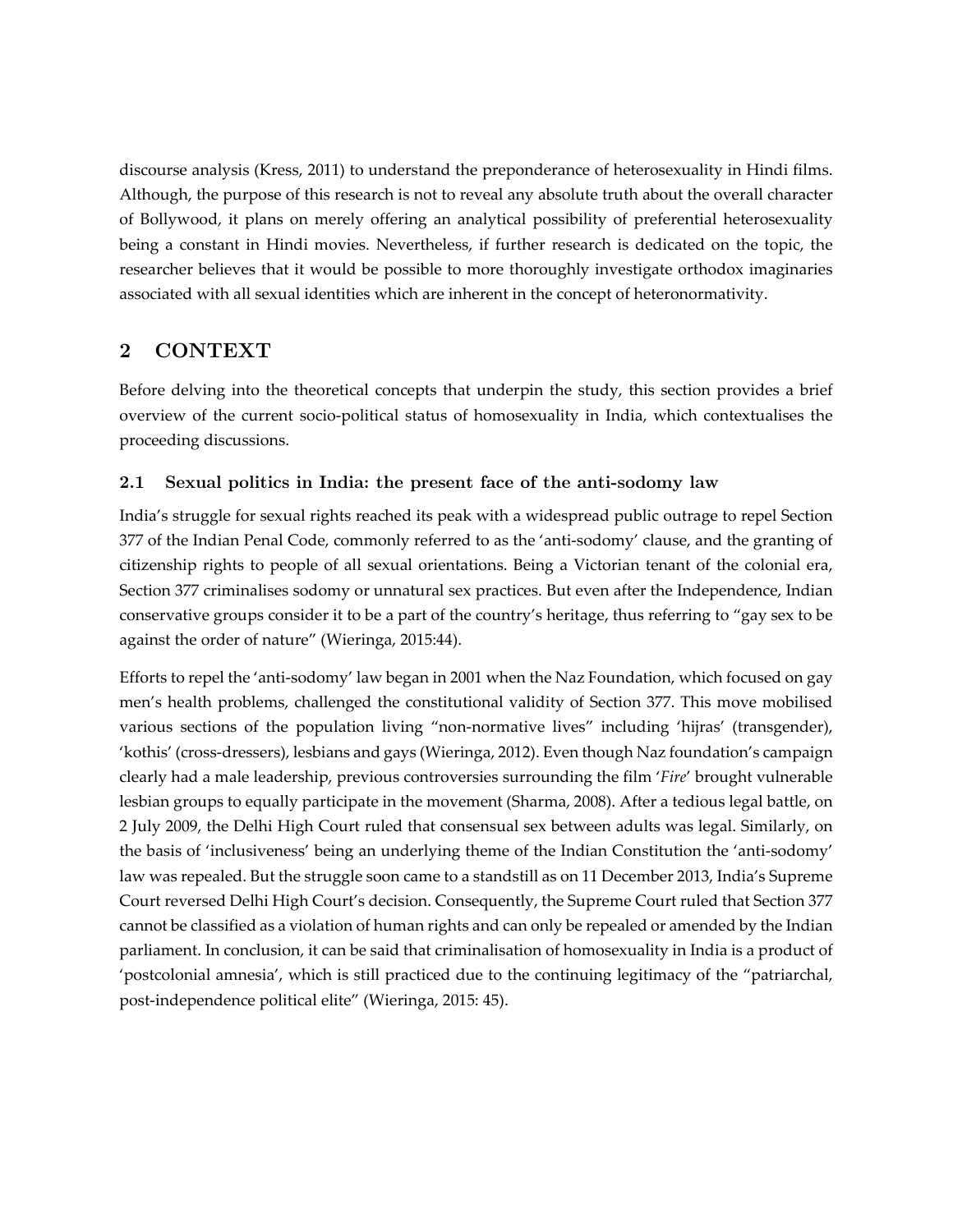## 3 THEORETICAL CHAPTER

In order to adequately assess heteronormative representations in Hindi cinema, this study is grouped in the scholarship on cultural representation and identity, symbolic power, heteronormativity and passionate aesthetics. Together, these concepts comprise the study's key analytical categories. Similarly, an attempt is made to explain these concepts from the avenue of cinema, particularly Bollywood, in order to ensure a holistic empirical research. Moreover, it is important to point out that most of these theories are of Western origin, thus references or examples are given from Indian academic research to situate them for this dissertation.

#### 3.1 Cultural representation and identity

In sociology, culture is "shared values of a group or society" where meanings are produced through language (Hall, 1997:2). Simultaneously, representation is referred to how these meanings are exchanged between people of a common culture (Hall, 1997:15). Besides, the process of representation allows us to denote the connections between the 'real-world' and an 'imaginary' world of objects (Harman, 2016). This can be explained as meanings are constructed in language through two "systems of representation" (Hall et al., 1997). Firstly, representation shapes 'mental pictures' or 'signifying codes' which allow us to conceptualise the meanings of our thoughts and words, and helps us make sense of our everyday lives. Secondly, representations include different ways of organising and arranging concepts. In this sense, abstract concepts including love and war are given substance through representation. In the context of our study, theory of representation is particularly interesting. This can be explained as cultural representations are nothing but the "best that has been thought and said in the society" (Hall, 1997:2). Moreover, as Mackay (1997) postulated, all forms of art including films are a part of a 'mass culture' which create a 'mental image', and allows us to comprehend existing connections between things, people and objects.

According to Hall (1989:36) there are two ways of thinking about cultural identity. On one hand, it can be seen as what people with a common history and ancestry hold close to themselves. In this sense, identities are formed out of shared experiences which builds the society as "one people". On the other hand, identities can be seen as a "process of becoming". Such as the discontinuities in history are acknowledged and 'identity' is referred to as the "positions people assume within narratives of the past". Likewise, when explaining about the Third World cinema and particularly in regard to Caribbean movies, Hall (1989:71) points at some negative and positive implications of cinematic representations of cultural identities. In the positive sense, cinematic portrayals of identities employ a "vector of similarity and continuity", which perpetuates a common compassion for colonial history, hence evoking a sense of belonging to one's culture (Turner, 2004). Whereas, in the negative sense,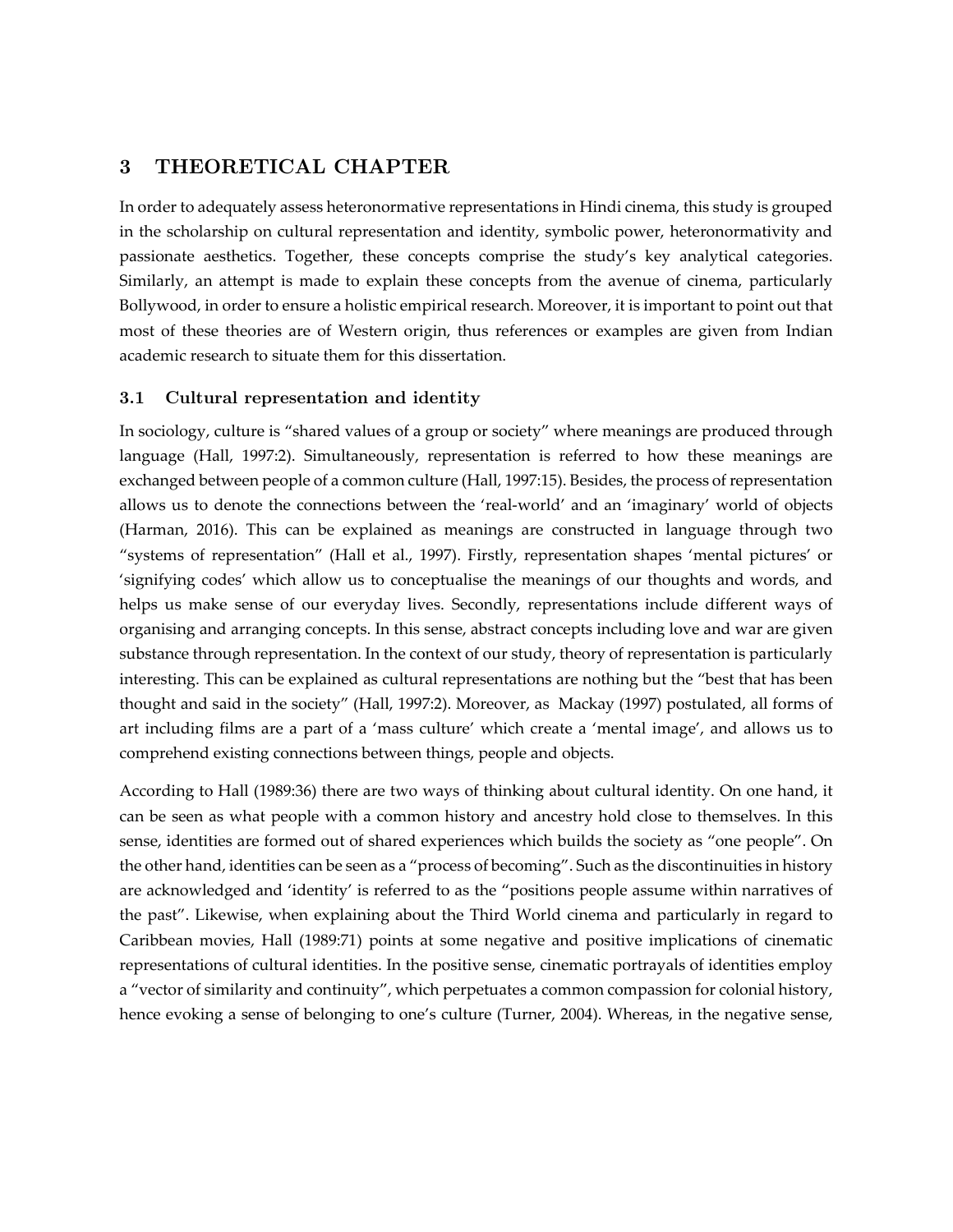cultural hegemony developed due to these regimes of knowledge formation: only causing the dominant discourse to be represented (Detel, 1996).

Conversely, an application of Stuart Hall's views on cinematic representations and cultural identity can be seen when analysing Bollywood representations. In the case of India, there are two main eras of filmmaking: post 1947 after the country attained Independence and post 1991 which was the period of economic liberalisation (Ayob and Keuris, 2017). After the independence, Hindi cinema constructed narratives based on myth and history to evoke a common 'national identity', and the West was depicted as the 'other' (Gooptu, 2011). Also, the masses enjoyed a formulaic representation in films which were fashioned on certain stereotypes (Hemphill, 1998:177). In other words, most of the movies comprised of the following: "a romantic storyline, a comedy track, an average of six songs, and a conclusion in which the hero restores the moral or social order" (Prasad, 1998:31). Besides, with an underlining theme to construct a "nationalist imaginary", specific ideas about the "family, patriarchal regimes, notions of an 'ideal' woman and loyalty to ancient traditions" were portrayed (Virdi, 2003:7). Alternatively, after the economic liberalisation and the subsequent growth of the Indian diaspora, even though Bollywood filmmakers were no longer compelled to defend the nationalist project, films continued to depict "distinct national identities" by employing innovative storylines (Desai, 2004). Likewise, it is not surprising that in *Dilwaale Dulhania Le Jayenge* or DDLJ (Chopra, 1995), being one of the largest earners in the Indian film history, Indianness was highlighted as a superior trait (Ayob and Keuris, 2017). Furthermore, it can be said that even though contemporary Bollywood films may sometimes deviate from the set dichotomies of "tradition/modernity, Indian/western, and spiritual/material", they mostly construct an "imaginative nationalism" to ensure a sense of familiarity with ones' cultural identity (Hall, 1989; Ganti, 2004:3).

#### 3.2 Symbolic power

Power can manifest itself in multiple ways, both explicit and implicit (Hutchings, 2008). Even though the explicit forms of power such as the bureaucratic conditions imposed by the state, and the material capacity of businesses and industry (Fanon, 1952) can enable us to understand how Bollywood films are made, for this research project, the implicit forms of power, like the 'symbolic power' are more empirically interesting. This can be explained as symbolic power is the form of "power which is misrecognisable or taken for granted" (Bourdieu, 1991:170). In this sense, the roots of symbolic power lie in other forms of power. It has the potential to "impede in the course of events, and influence actions of others by means of production and transmission of symbolic forms" (Thompson, 1995:17). Subsequently, for Silverstone (2006) media output is a primary attribute of these "symbolic forms", and Couldry (2003:4) supports this argument by giving a "stronger" definition to the theory of symbolic power. In this sense, the concentration of symbolic forms by the different media, such as television, radio or press, is so enormous that they dominate the cultural landscape, and naturalise or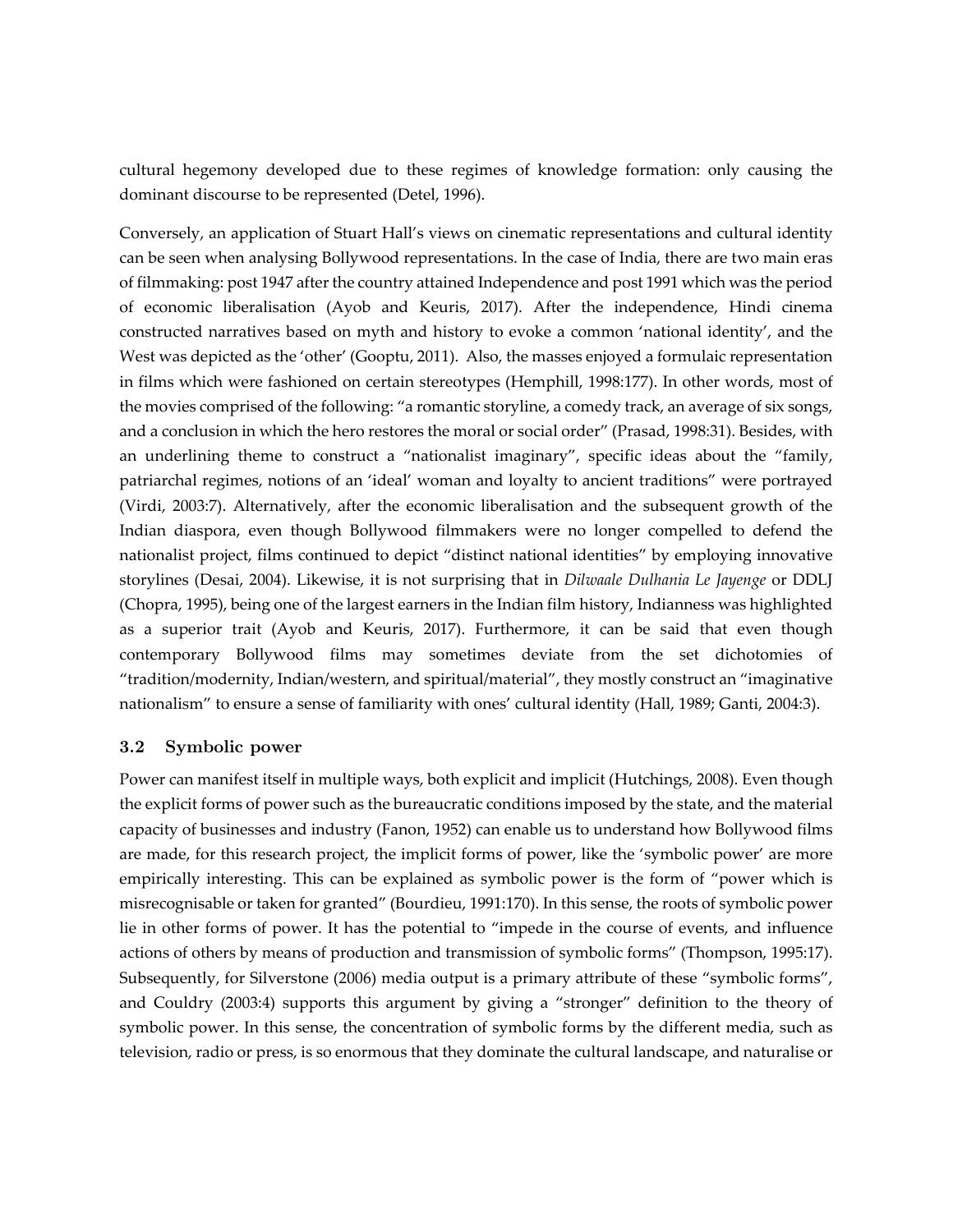normalise the represented cultural forms. In contrast, a missing link in Couldry's argument was a discussion on cinema's symbolic capacity. However, following Masrani's (2016:19) assertion that cinematic representations are "intrinsically bound to produce power", the theory of symbolic power is vital for this research to build on how Hindi movies promote or denounce heteronormativity.

According to Acuto (2010:273), if symbolic power is understood as a "pervasive force which manages to dictate and guide the ways in which the social world is constructed, it is the 'symbols' of language, image and built space that form the core of human interaction". Likewise, according to the Gramscian (Morton, 1971) notion of hegemony, these 'symbols' are grounded in real social conditions which make it difficult for us to understand the dialectic relationship between ideology and reality. Additionally, Mulhern (2017:433) suggests that cinematic representations help us make sense of these dispersed 'symbols', and by employing technical and literal narration tools, induce a sense of wonder and deeper our beliefs in already set ideologies. Similarly, Bollywood can be said to pertain symbolic power because of two concrete reasons. On one hand, Hindi films are "escapist fantasies" and in accordance with Appadurai's (1996) argument, they form "communities of sentiment", namely "groups that share the same feelings and imaginings" (Takhar et al., 2012:267). Also, due to Bollywood's common trend of "reaffirming pride in Indian heritage and evoking a sense of romance and longing", fiction in Hindi cinema manages to quietly and continuously seep into everyday realities (Takhar et al., 2012: 268). On the other hand, Hindi films can be said to possess a symbolic power because of its 'bourgeois' character (Dwyer, 2007). For instance, by following Bourdieu's (1985) concept of 'taste', Dwyer (2007:227-229) suggests that India's "national bourgeoisie has created one hegemonic version of the Indian culture". In this sense, the bourgeois aesthetic is recognised as the legitimate culture and since the middle classes strive to attain social recognition or status, the taste of the dominant class is the preferred cultural taste. It is not to say that the Hindi films are not made to entertain the middle classes but most of these films propagate notions of "social mobility, fantasies of wealth or ideas of consumerism linked with romance". Simultaneously, it is not surprising that the biggest movie of 2006, *Lage Raho Munnabhai*, managed to connect with all classes and ages because it portrayed Gandhian values in an urban setting (Hirani, 2006). Thus, it was a "crossover" film which addressed "middle class values" while managing to fulfil the necessary box office requirements (Dwyer, 2007:228). To conclude, in the words of Nandy (1998:12), post-Independence commercial Hindi cinema has established its cultural hegemony by its "unique stylisation, conventions and mannerisms" which the lower classes aspire, and the upper middle classes have constructed.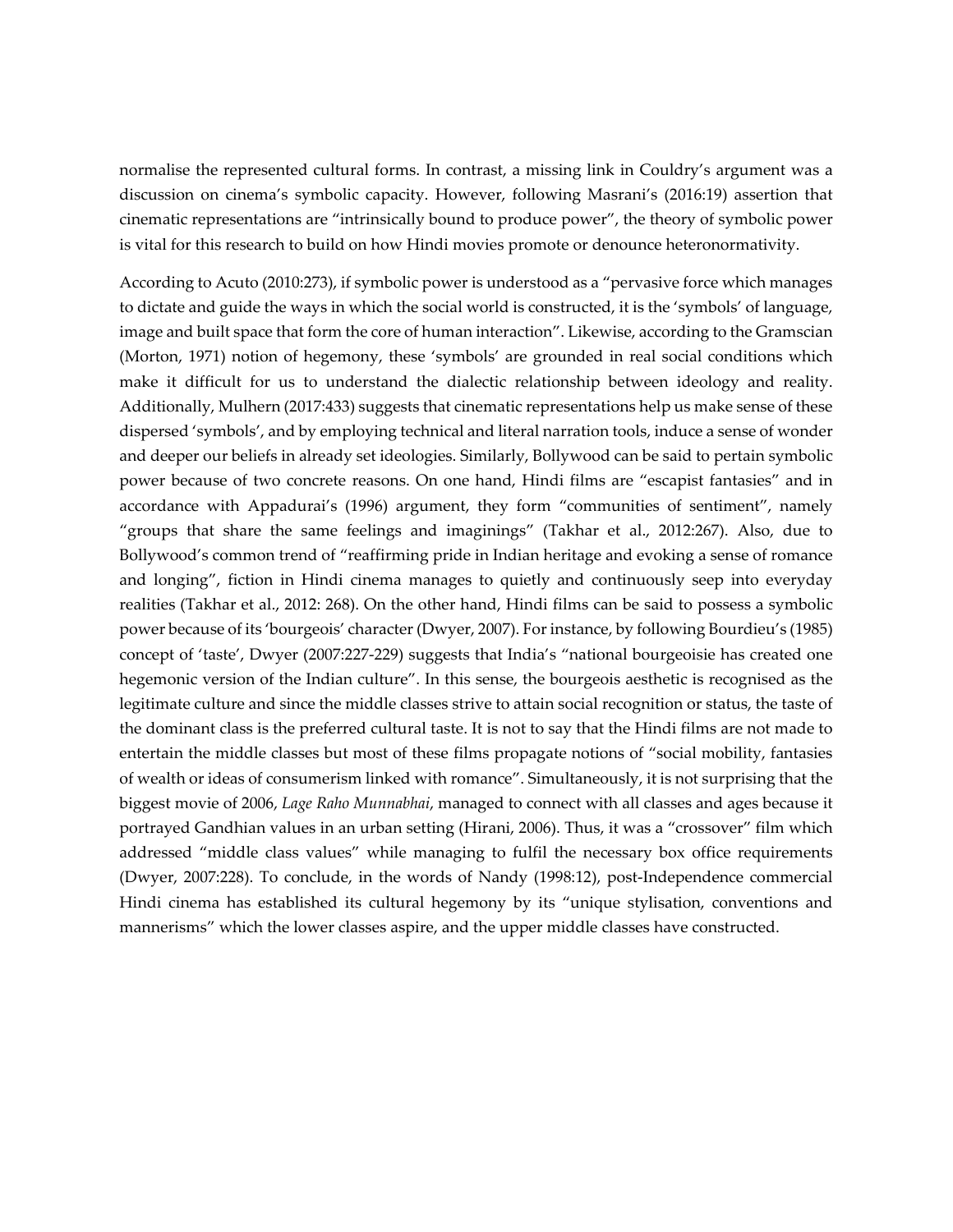#### 3.3 Heteronomativity and passionate aesthetics

Since the focus of this project is to understand representations of homosexuality in Hindi cinema, this section attempts to explain the concept of heteronormativity and establish its relevance in the context of this dissertation. Besides, the term passionate aesthetics is employed to explain the value judgments attached to heteronormativity, and comment on why heterosexuality is considered to have a universal value. Additionally, this section concludes by giving a brief account of current representations of homosexuality in Hindi cinema, and how an analysis of heteronormativity in Bollywood would improve our understanding about Indian homosexual identity representations.

As defined in the introductory section, heteronormativity is an ideology which considers heterosexuality as the only accepted human behaviour. But in much nuanced terms, heteronormativity is a tool to analyse how assumptions regarding general gender structures are constituted in the everyday conventions of the society (Johansson and Herz, 2015). Besides, such a phenomenon of 'compulsory heterosexuality' (Rich, 1980) questions the regularity of daily lives, including the laws and regulations which make up categories of a 'man' or a 'woman' (Chevrette, 2013). Indeed, since sexuality is considered a personal (private) rather than a political (public) affair, heteronormativity challenges the position of family and marriage as traditional sovereign institutions to control sexuality (Foucault, 1976; Chloë, 2012). Additionally, it questions why non-normative lifestyles including same sex marriages, sex work or widow remarriages are not readily accepted (Wieringa, 2015). In particular, heteronormativity does not consider power in static terms but observes how its cultural character is constantly influenced by factors of ethnicity, race or class (Johansson and Herz, 2015). Likewise, heteronormativity aims at critiquing what Butler (2005) calls the 'lived life'. In this sense, as Fangen (2010) explains, rather than considering heterosexuality as a utopia, it targets the body of discursive practices which ensures its hegemonic power.

Through the aforementioned explanations, it is clear that heterosexuality is shaped by intersecting social variables which differ according to location (Wieringa, 2012). Besides, in order to understand the impact of heteronormativity in Asia, Saskia Wieringa (2015) conducted an extensive ethnographic research in Indonesia and India. Accordingly, the term 'passionate aesthetics' was coined to elaborate the effects of hegemonic heterosexuality in South Asia. To put it in perspective, here the word 'aesthetics' is employed to refer to a set of moralities which come to be understood as common sense (Kant, 1997; Foucault, 1986). Similarly, the word 'passionate' is used to stress at a system of erotic desires and sexualities. Hence, overall the phrase 'passionate aesthetics' signifies the salient power of all the institutions, dynamics and motivations which promotes an ideological dominance of heterosexuality (Wieringa, 2015). In the case of India, the concept of passionate aesthetics is important to understand heterosexuality. Besides, it enables to comprehend 'how' and 'why' non-normative lifestyles face violence both in the physical and symbolic sense. Also, Wieringa's (2012 and 2015)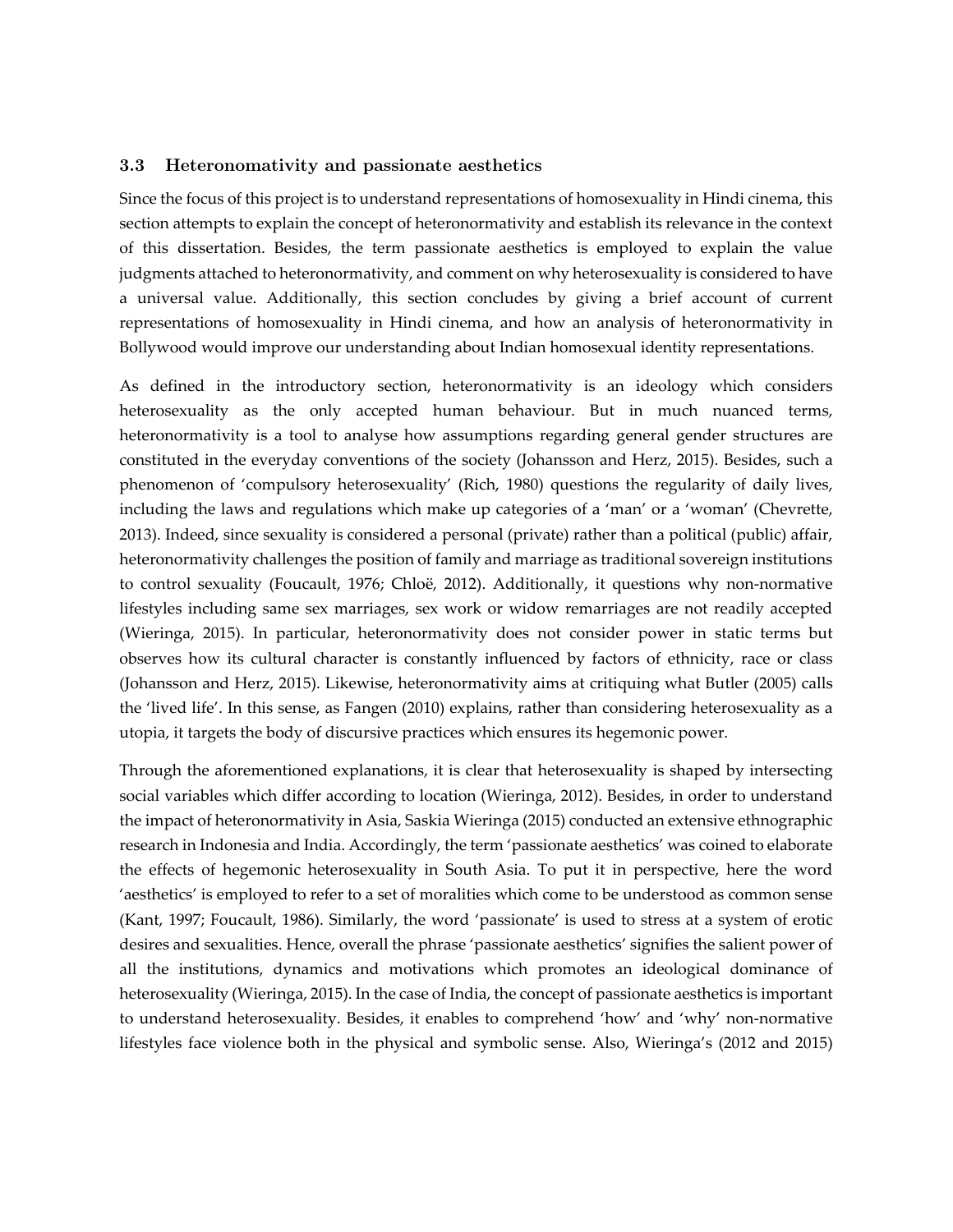research is seminal to apprehend how the passionate aesthetics of heteronormativity can be subverted. In this sense, since heterosexuality is an overpowering ideology, it can only be subverted through certain symbolic acts: 1) claiming a sexual voice, 2) achieving economic independence, or 3) finding sexual partners (Wieringa, 2012: 527). Moreover, passionate aesthetics of heteronormativity can be referred to as a constant process of expulsion and subjugation; they expel those who do not conform to its processes, and silences those within its core group into subjectivity (Wieringa, 2015: 34). Thus, it is only through symbolic subversion that an internal cohesion of heteronormativity can be deconstructed.

Before operationalising this research, it is important to understand the current representations of homosexuality in Bollywood, and in what ways an analysis of heteronormativity could contribute to the prevailing discourse. In particular, for Gopinath (2000:285) homosexuality in Bollywood is represented through three analytical categories: "*Sexing the Sisterhood*, *Budd(y)ing the Boyfriend*, and "*Hijras and Homos*". Firstly, by "*Sexing the Sisterhood",* Gopinath (2000:285) refers to the portrayal of "female homosociality and female homoeroticism". This can be explained as even though love or affection amongst women is a common depiction in Hindi movies, it is often confined to women specific places such as brothels, women's prisons or middle-class households. Similarly, many a times this 'love' is projected as friendship or shown as a product of conjugal neglect. For instance, in the movie '*Fire*' (Mehta, 1992) an attraction triggered between the two sister in-laws because they were unhappy with their husbands (Chase, 2012:145). Secondly, "*Budd(y)ing the Boyfriend",* refers to representations of male homosociality and homoeroticism. In contrast to the portrayal of female bonding, images of male bonding projects some form of 'hegemonic masculinity' (Connell, 2005). Such as in the movie '*Dostana'* (Mansukhani, 2008), which is considered to be the first romantic comedy with direct homosexual references in commercial Hindi cinema, two friends were 'pretending' to be gay to win the same woman's attention (Rizwan, 2014). Subsequently, gay relationships are reduced to comic innuendoes, or shown as a way to cement 'masculine' friendships (Gopinath, 2009). Lastly, "*Hijras and Homos"*, refers to the depiction of "perverse sexualities on screen" (Gopinath, 2000:294). Since hijras are the recognised 'third gender', representations of hijras are often confused with other sexual orientations. Similarly, non-heteronormative desires often end up being depicted in the absence of 'gays' or 'lesbians'. For the purpose of our study, these descriptions operate as a starting point to analyse heterosexuality in Hindi cinema. Consequently, through a thorough analysis of heteronormativity in Bollywood, semiotic and discursive meanings of these representations can be deciphered. Furthermore, a comprehensive analysis of queer movies would allow us to understand the relevance of the social and institutional aesthetics of heteronormativity, and how these representations obstruct sexual freedom in the country.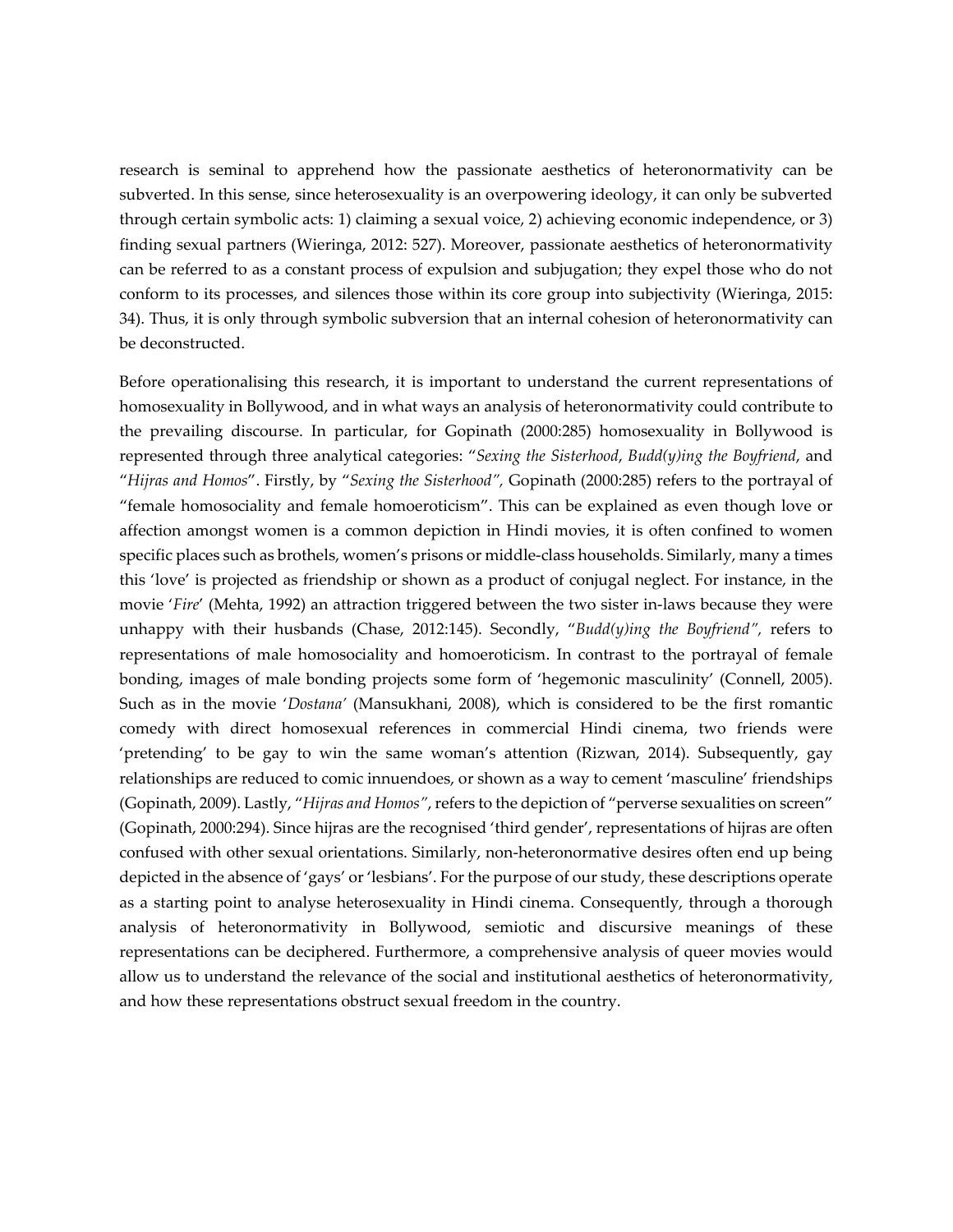# 4 CONCEPTUAL FRAMEWORK AND RESEARCH OBJECTIVE

In summary, the aim of the theoretical chapter was to give a scholastic background on the symbolic power of Bollywood which produces stereotypical, heteronormative representations. After having contextualised the gay rights movement in India throughout the literature, a three-fold agenda was realised.

Firstly, the aim was to explain the key theories relevant to this study. This includes the concept of representation which is the primary medium through which meanings are exchanged in language (Hall, 1979). Also, the notion of cultural identity framed how identities keep on shifting, thus formed and transformed based on ways in which the society gets represented (Hall, 1987). Besides, Bourdieu's (1998) idea of symbolic power highlighted how the structure of the media field maintains or disrupts the social order. Additionally, the concept of heteronormativity was introduced to frame the current positioning of homosexuality in India; how it is represented and the structural barriers of family, patriarchy and religion which controls its freedom.

Secondly, the agenda was to contextualise all the aforementioned theories from the preview of film studies, especially Hindi commercial cinema. This brought out certain constraints of the literature as most of it is of Western origin. But various Indian academics and their research on Hindi movies was cited to understand why critical studies in gender representations is necessary. Such as due to Bollywood's massive reach it produces "distinct national identities" (Desai, 2004) but because 'Indianness' is associated with masculinity, the discourse of hegemonic heterosexuality is assumed to be the superior one. Besides, the symbolic power of popular Hindi cinema is apparent because movies are considered as "escapist fantasies" (Takhar et al., 2012) and therefore they end up selling misguided ideas of gay and lesbian 'friendships' and confusing them with 'hijra' sexual identities. As such, there are virtually no studies which investigate the overarching perception of heteronormativity, which controls the cinematic representations of gay and lesbian sexual identities in India.

Lastly, this dissertation aims to fill the gaps and contribute to the literature. This is done by not looking at heteronormativity as a blanket concept but by uncovering its nuances in the context of South Asia. Such as by looking at gay and lesbian representations in Hindi films, its goal is to establish the difference between sexual and gender identities and how films perpetuate such misunderstandings. Likewise, by employing a combination of queer and cinematic theories, an interdisciplinary research is initiated to discover the impact of society's sovereign institutions and how they manage to control sexual freedom in the country. Also, the larger objective is to connote the implicit and explicit meanings of Hindi cinematic representations which are an imagery of real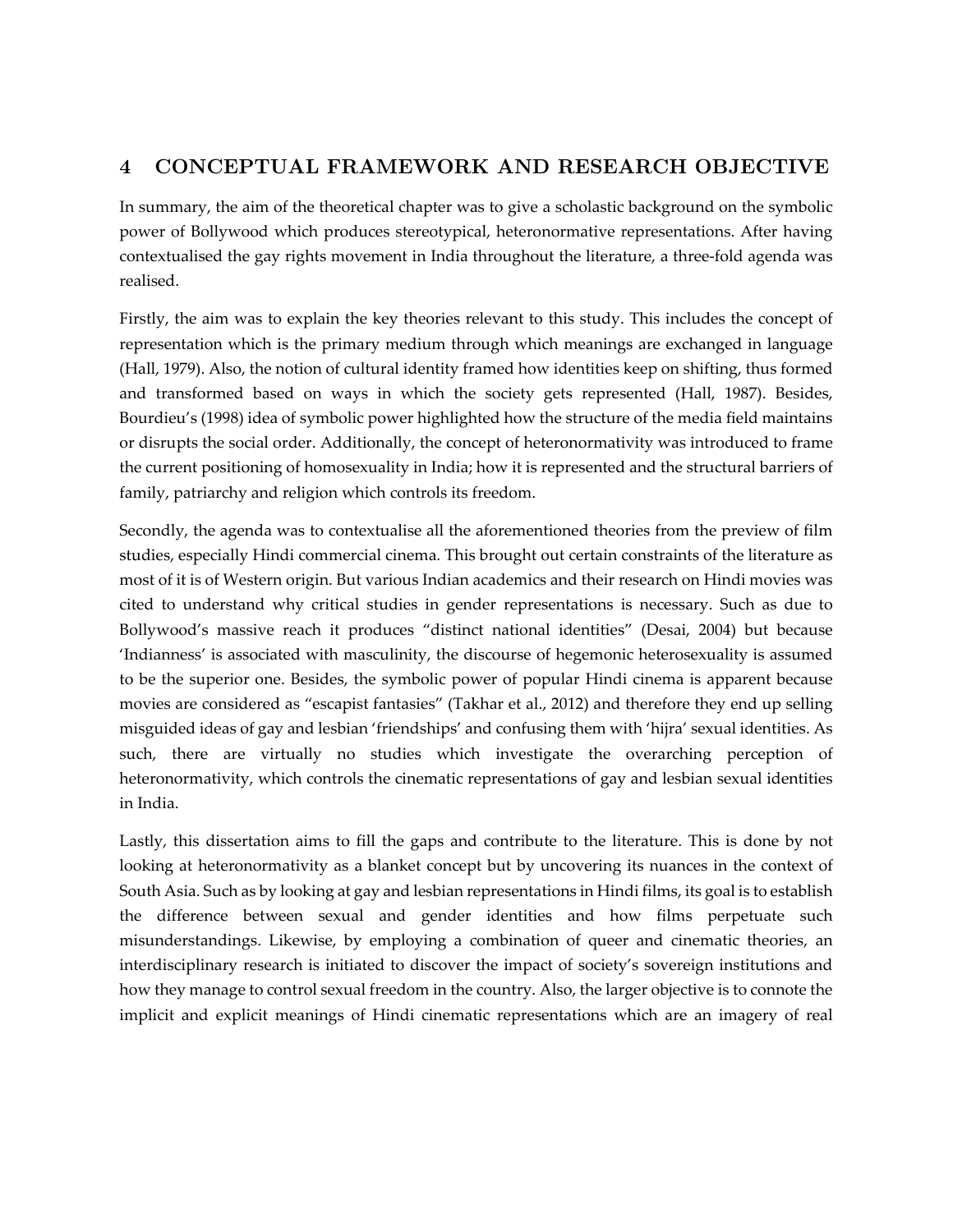conditions of homosexuality, and thus end up shaping a deeper understanding of sexual rights in the country.

On the basis of the above, the objective of this paper is to explore:

*How does the symbolic power of Bollywood produce and maintain heteronormative representations?*

# 5 METHODOLOGY

In order to properly choose the method of analysis, I have carefully deconstructed the research question above:

## 5.1 What is the context of the research question?

The research question has been formulated after a literature review dedicated to the context of this dissertation: heteronormative representations in Bollywood. As previously explained, lesbian and gay sexual identities in India are the repository of cultural, religious and national identities (Chase, 2012). In other words, sexuality is constrained and regulated in the country. Also, considering the popularity of Bollywood, cinematic representations are sites of unrecognisable power (Bourdieu, 1991) which produce heteronormative meanings, and thus discernibly promote a hetero-patriarchal discourse.

## 5.2 Which methods will shape the analysis?

Depending on the key theories in the conceptual framework, the following section explains the research methodologies to be applied for this study. Moreover, following the methodology of Rizwan (2014) in "Multimodal signs in (non)- heteronormative discourse of transnational Hindi cinema: the case study of Hindi film *Dostana*", the focus will be on discursive representations such as the spoken and written material, thereby encouraging this study to employ a multimodal discourse analysis (MMDA).

Theoretically, discourse analysis evaluates the language of mass media for producing knowledge and subjectivity (Fairclough, 1995). But in MMDA, language is looked at three-dimensionally being an amalgamation of multiple features including gestures, speech, writing or music (Kress, 2011:38). Similarly, since the focus of this study is on cinematic representations, according to Bateman and Schmidt (2012), MMDA is an ideal methodology. This can be explained as movies are a combination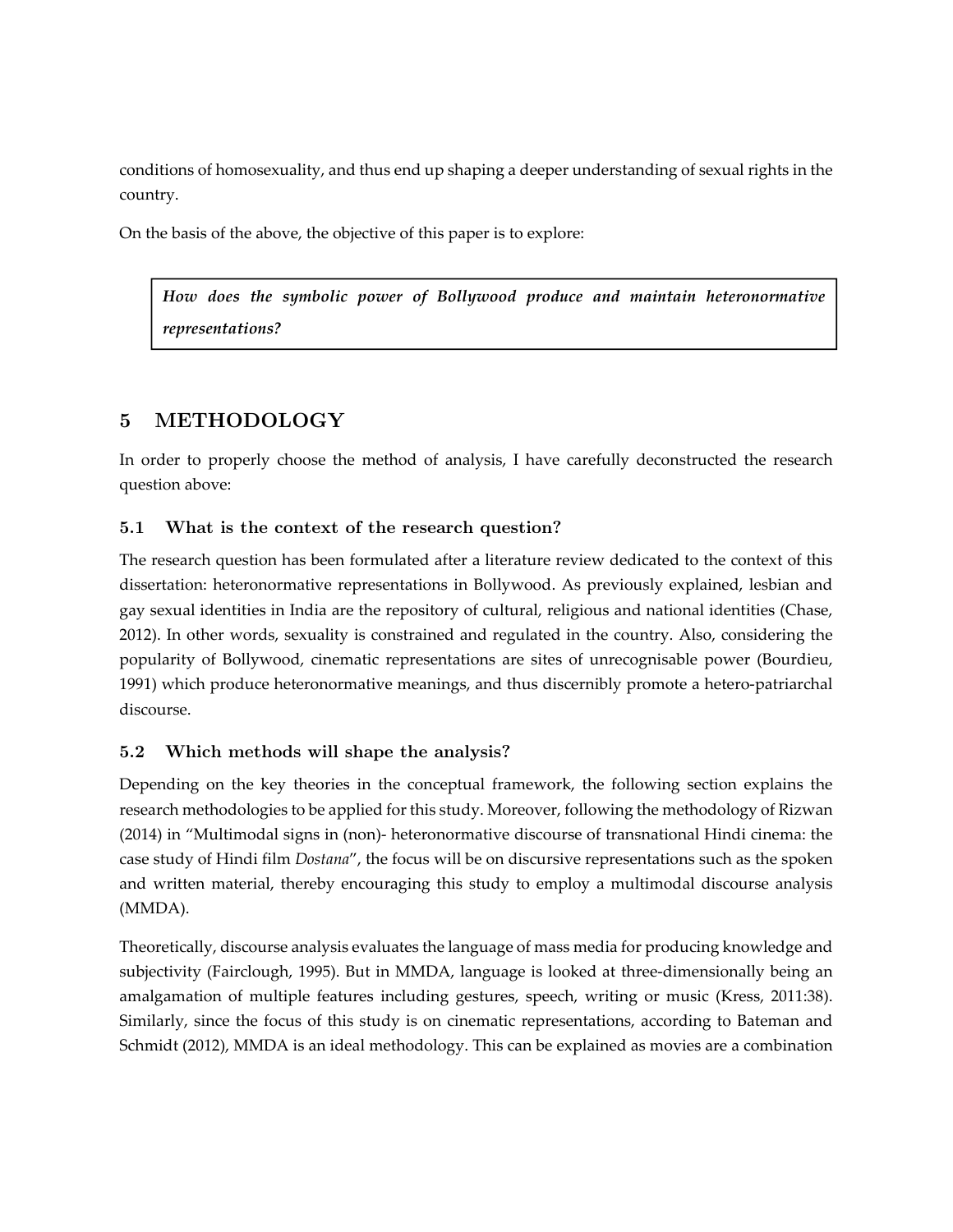of 'multimodal signifiers' (Rizwan, 2014). In this sense, films involve two key metafunctions: 1) ideational metafunctions which are responsible for constructing the composition of the movie, and 2) intertextual metafunctions which causes one semiotic feature to depend on another (Rose, 2001:136). In other words, symbolic power of cinematic representations is expressed in varied ways. Likewise, analysing the spoken word alone is not sufficient to interpret social interactions, thus necessitating a study which looks at films like a "multimodal semiotic entity" and integrates categories of discourse and visual analysis (Kress, 2011:37).

As explained, MMDA in films aims to interpret cultural meanings and its associated semiotic expressions (Jewitt, 2009). However, there is no set coding frame for conducting a multimodal study. But an explicit requirement to look at text three-dimensionally and investigate the expression of power and knowledge in and through its expressed language (Kress, 2011). With this regard, for this study a combination of historical discourse analysis (Wodak, 2001) and visual semiotic analysis (Leeuwen and Jewitt, 2001) will be employed. To explain coherently, such an historical approach to discourse analysis is multi-methodical in nature. Such as it analyses information by integrating the available knowledge about historical sources, and the socio-political context in which discursive meanings were produced (Wodak, 2001:65). Subsequently, a Barthian semiotic approach to visual analysis is "concerned with a play of meanings based on a scientific analysis of language's rules and regulations" (Hall, 1997:43). Therefore, such a multimodal approach would treat cinematic text as one connected cultural resource, and give a comprehensive account of its symbolic power (Kress, 2011).

Conversely, since the objective of this research is to interpret heteronormative representations in cinema, a discourse analysis which allows to understand how a homophobic language is considered to be natural or consensual is an ideal methodology (Fairclough, 1995). However, within discourse analysis, an historical approach is adopted because in this research we are investigating complex "multimodal film signifiers which are employed within discursive struggle of heteronormativity in the Indian historic-socio-cultural environment where homosexual discourses are slowly developing" (Rizwan, 2014:180). To put it simply, since the focus of investigation are discourses of mythology and the LGBTQ struggle in India, it is vital to embed the cinematic representations in a wider frame of socio-historical processes and circumstances to decode their meanings (Wodak, 2001: 65). Besides, in film studies visual methodologies are important to connote the narrative and composition of moving images, and interpret their cultural significance (Hall, 1997:43). In summation, in order to interpret the discourse of 'hegemonic heterosexuality' (Rich, 1980), it is necessary to investigate the production and configuration of heteronormativity which is depicted to be natural in Hindi cinema.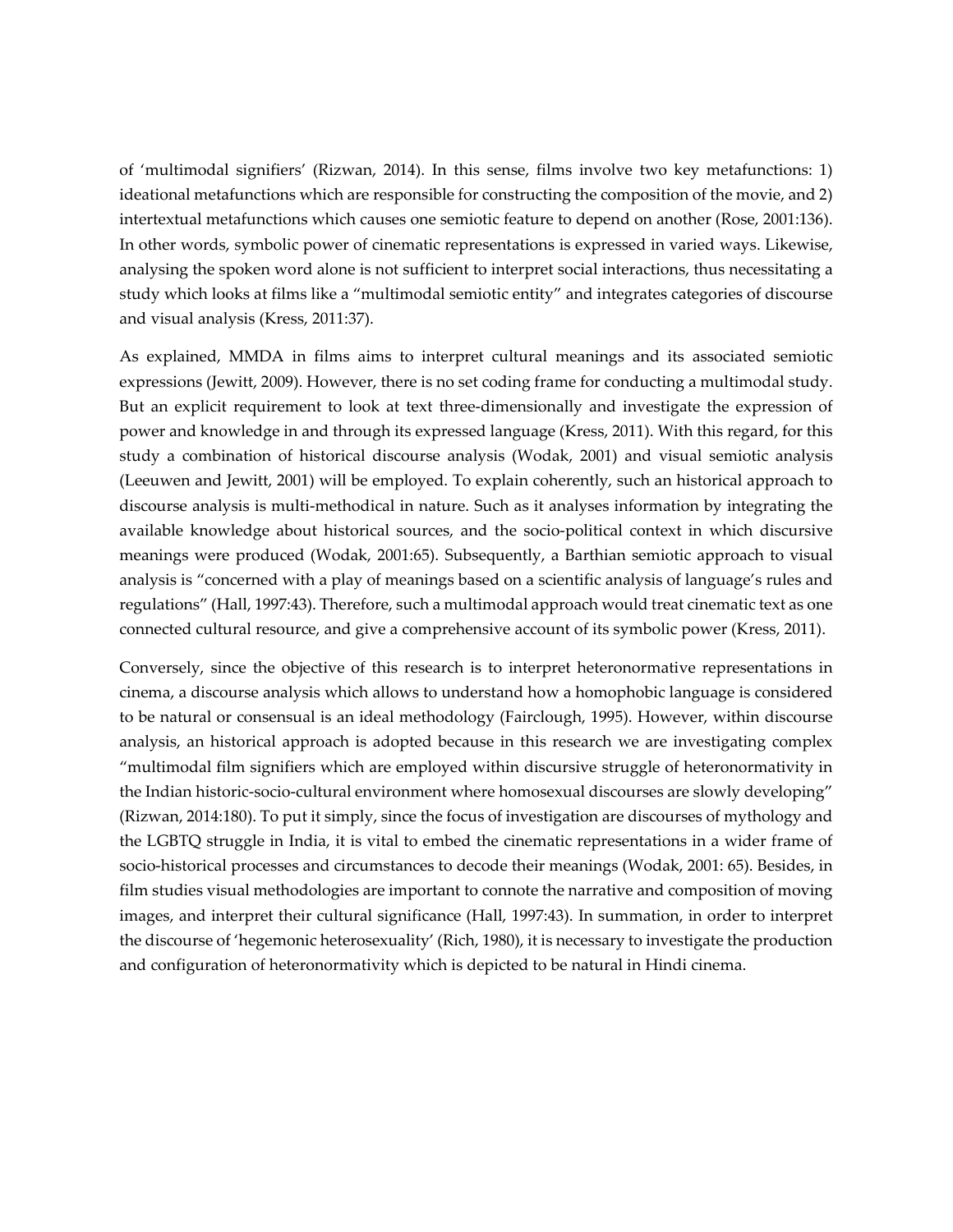#### 5.3 Why not other methods?

There are a variety of reasons why other methodologies were not adopted. Firstly, within discourse analysis, a critical discourse analysis (CDA), could have been conducted considering that it is "attentive to silences" and helps to engage with what is "not" said in text (Gill, 1996:146). But it was rejected because it is a context specific approach and cannot be used to understand the relevance of universal processes (Gill, 1996). Comparatively, an historical approach to discourse analysis is multilayered and considers the "dialectical relationship between different fields of actions including historical institutional frames and social structures" (Wodak, 2001:66). Secondly, on a pragmatic level, interviews were avoided because due to the prevalence of the anti-sodomy law, people in India are usually reluctant to talk about their sexual orientations. Thirdly, although content analysis could have enabled a systematic examination of broader trends in Bollywood films, it was rejected because within its scope it would have been difficult to analyse the representational discourse, as it "eventually views texts as artifacts rather than social constructs" (Thomas, 1994: 684). Lastly, other qualitative methodologies such as on-site ethnographic research which ensures first-hand observations could have been useful. But in the light of financial constraints, this was refuted as reaching out to Bollywood filmmakers or homosexual audiences both would have been difficult. Thus, since the focus of this research is to uncover how homosexuality is framed in India, it was neither possible, nor deemed necessary to conduct an ethnographic research.

Despite the various advantages listed above, the two methods within MMDA do have certain shortfalls. On one hand, an historical approach to discourse analysis is interested in finding the real reasons behind social issues (Wodak, 1997). To put it in perspective, according to Wodak (2001: 66), when any macro topic is investigated such as "unemployment", an historical approach will be interested in uncovering its sub-topics such as "market, trade unions or social welfare". In the same manner, investigating all the relevant socio-historical guiding principles in the language, problematises existing contradictions in the internal structure of the text, and thus makes analysis a cumbersome process. Also, it is complicated to find or discuss all the sub-topics of a phenomenon when conducting an historical discourse analysis. On the other hand, in terms of visual semiotics, there is no right way of "looking" at the text (Lister and Wells, 2001:64). In this sense, the analysis is conducted by the researcher's interpretation of the semiotic meanings they discover when studying an image, thus influenced by their subject positioning.

Nonetheless, at an earlier stage of this research, a social semiotic approach to visual analysis and CDA was attempted. Independently, according to the research question, these methods failed to address questions of "form, production, reception and meanings while taking account of historical institutions, and ideological discourses" (Lister and Wells, 2001:90). Furthermore, in order to overcome the drawbacks of this pilot, an MMDA approach was adopted because it ensures a greater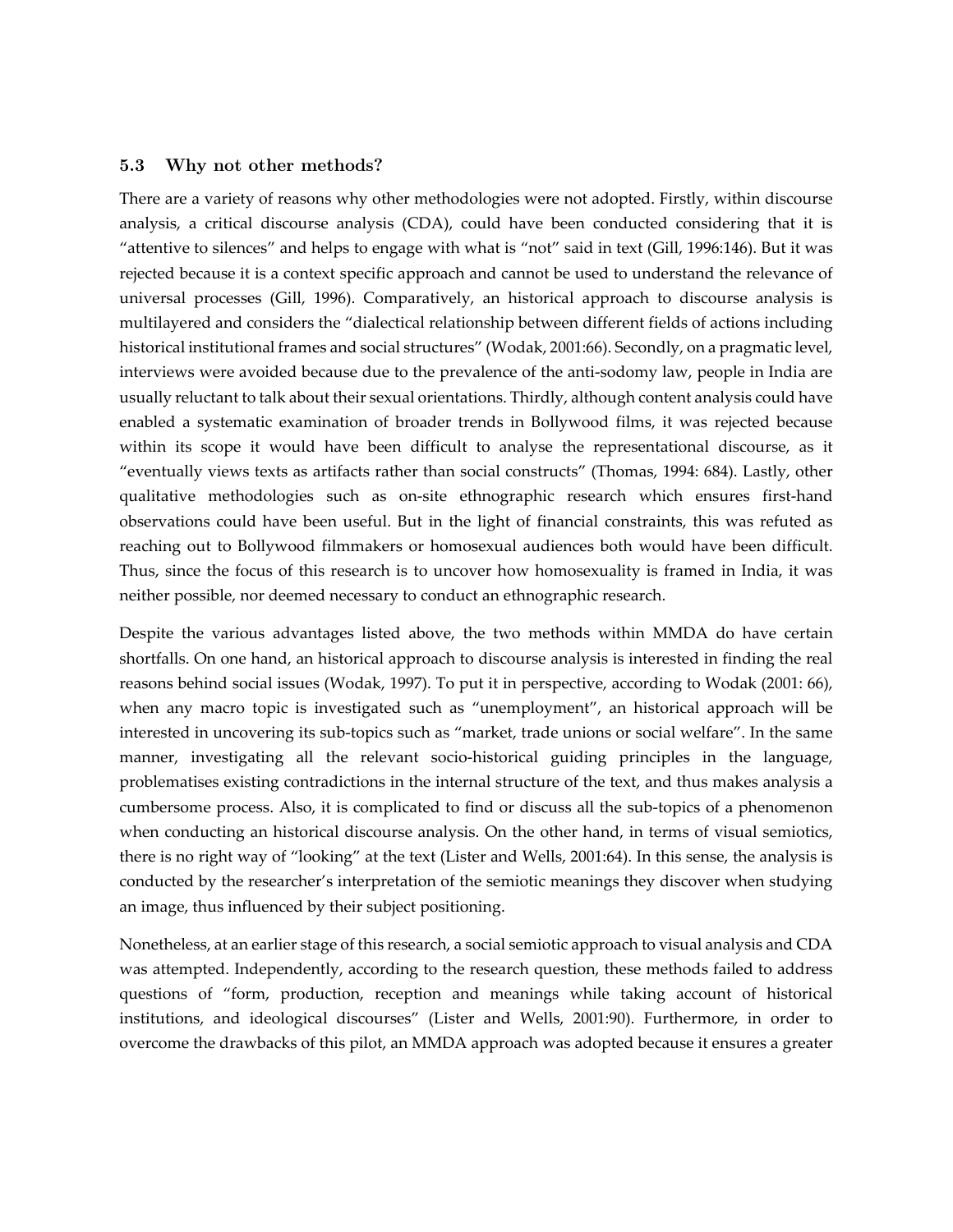room for interpretative analysis. Thereafter, with the help of a multimodal method, the researcher had the freedom to employ both historical theories and semiotic tools to investigate a sensitive issue of homosexuality in the context of an Indian socio-political environment.

## 5.4 Reflexivity

According to Malterud (2001) reflexivity is to acknowledge the presence of the researcher and how their background affects findings. Being an Indian researcher, I have had experience interacting with homosexual men and women in the country. Besides, as a former Political Sciences student of an acclaimed feminist college in Delhi, I was exposed to dialogue on Section 377 and understood the ordeals of gay students being unable to express their sexual freedom. Similarly, at the University I met gay students who were Bollywood enthusiasts but were disappointed by the stereotypical representations. Correspondingly, my background can result in two simultaneous effects. On one hand, it could promote a researcher bias; and on the other hand, my inherent awareness of the context could ensure a way to bridge scholarly gaps (Boyatzis, 1998). Nevertheless, in order to address possible biases, this research has adopted multiple semiotic tools and historical theories to ensure that objectivity is maintained in the interpretation of results.

# 6 RESEARCH DESIGN

## 6.1 Selection of data

Bollywood is a vast field of study so depending on the research question, selection of data was done according to a selected number of factors.

Firstly, as mentioned in the introduction, all the films were chosen which were produced in or after the 2000's as the struggle to repel the anti-sodomy began in 2001 and came to a standstill in 2013. Similarly, following the LGBTQ movement, heated conversations about sexual freedom were initiated in the country. Moreover, since the objective is to study 'how heteronormative representations are *produced* and *maintained* in Hindi films,' the data mainly comprised of films which stirred the most public response with regards to the queer movement.

Secondly, it is important to point, that even though Bollywood is largely a Hindi speaking medium; a lot of scenes selected for analysis were bi-lingual, including phrases in English and Hindi. Coincidence and necessity explains this phenomenon. It is true that most of the mainstream Indian films are coincidentally in English because Bollywood caters to a nationwide population of people speaking different languages and dialects and as a cultural legacy of colonisation, English remained one of the official languages in the country. English is in-fact spoken more widely, in some areas, than Hindi (Rao, 2010). Whereas, using a bi-lingual sample of analysis was necessary, considering the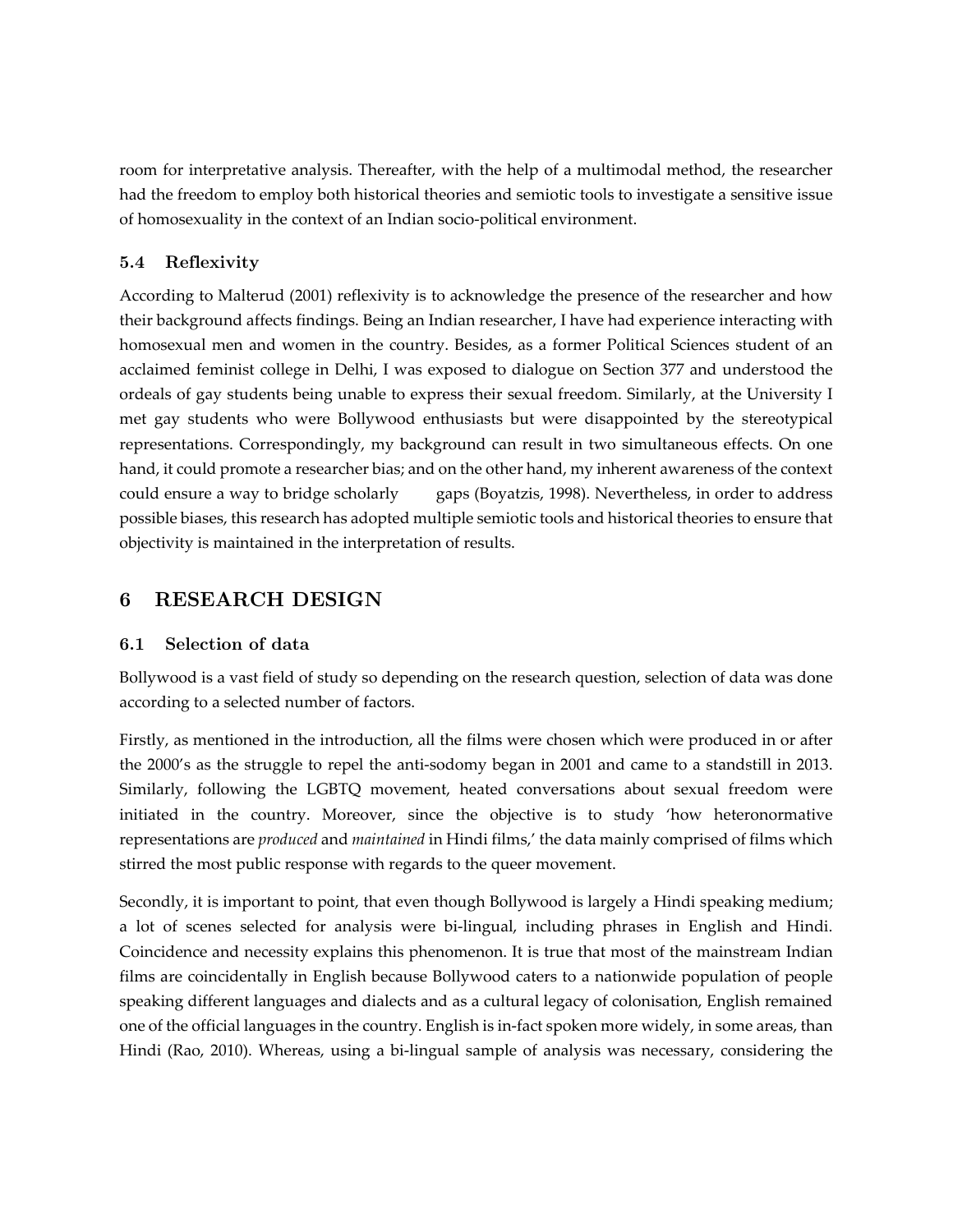scope of this research, as it is submitted to an international, predominantly English-speaking institute. Even though the researcher has given translations wherever necessary, it is important to point that cultural meanings are often lost in translations (Fenna et al.,2010), thus making it important for the analysis rather than the translations to be read at face value.

Lastly, as explained in the previous sections, the sample is concentrated to films depicting lesbian and gay sexual identities. Since queer films are a recent phenomenon in the country, hijras being a complex yet a traditionally constructed identity is occasionally the center of attention in songs (Chakravorty, 2007). However, in order to analyse all the multimodal features of Hindi movies, focus was kept on specific sexual identities. Also, previously there has been extensive research done on hijra identities (Kalra and Bhugra, 2015), and in an effort to introduce something new to the field, representation of gays and lesbians were discussed.

While collecting data for this research, over twenty films were viewed and considering the aforementioned points, the following scenes were decided for analysis:

In order to analyse how lesbianism is portrayed, the film 'Margarita with a Straw' was chosen (Maniyar and Bose, 2014). Similarly, the two scenes from the movie (53:17-55:13 and 1:00:29-2:02:53) are representative of how sexuality is controlled by the family (Foucault, 1971). In particular, this movie was analysed because it an unconventional transnational Hindi film (Felperin, 2014). In this sense, it is a Sundance-funded film about an Indian woman with cerebral palsy who falls in love with a blind girl. Moreover, in the case of this study, this film functions as an interesting data because it depicts not just a taboo topic of women's sexuality, but a less covered issue of disabled sexuality.

Next, to understand the common confusion between sexual and gender identities, two scenes (2:50- 3:10; 20:43-21:71) from the film 'Bombay Talkies' (Johar, 2013) were studied. Besides, this film was an important component of the sample because it is directed by Karan Johar, India's first gay director (Ghosh, 2017). Thus, apart from being a seminal film produced to celebrate hundred years of Bollywood, it gave a first-hand representation of how a gay filmmaker views the queer struggle in India.

In addition, two scenes (1:14:51-1:21:18 and 1:22:27-1:26:29) from the movie 'Aligarh' (Mehta, 2016) were examined. Likewise, this movie was observed because it is based on the real-life story of Professor Shrinivas Ramchandra Siras of the Aligarh Muslim University (AMU), who was illegally suspended for being gay. Consequently, this is an important movie because it depicted not just the fundamental issues associated with criminalisation of homosexuality but the everyday discrimination faced by a gay man.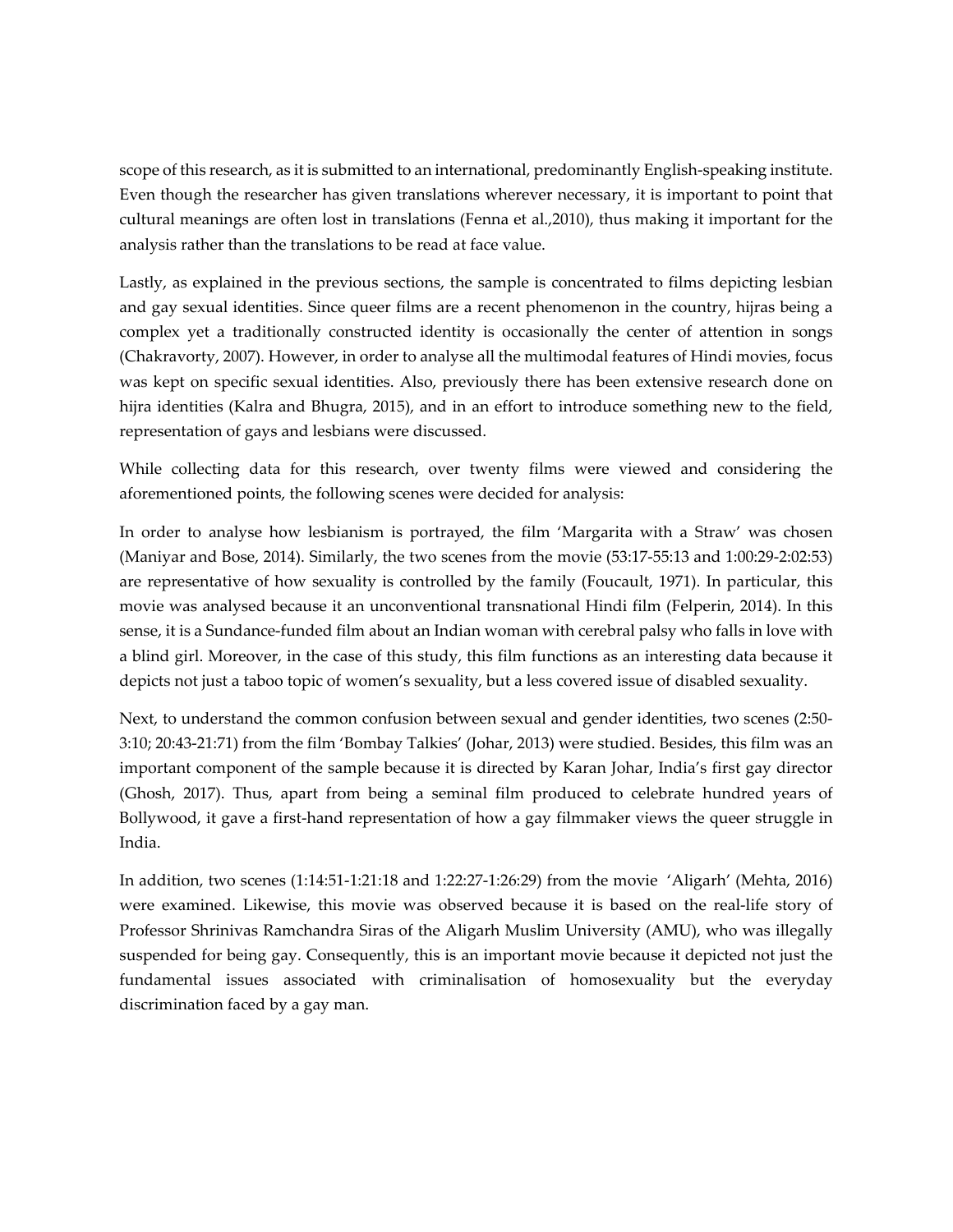Therefore, the sample is collected is such a manner that all prevalent discourses of heteronormativity are covered: 1) *personal* related to problems of coming out of the closet, 2) *gender* related to it often being tangled with sexuality, and 3) *national* related to issues associated with Section 377 or the illegality of homosexuality.

## 6.2 Design of research tools

In order to apply the proposed combination of discourse historical approach and visual semiotics within MMDA, work of Kress (2011) and Rizwan (2014) was consulted. Drawing upon the work of these two academic's I have developed my own guide to conduct a multimodal analysis on movies.

To operationalise the methodology, an all-inclusive framework was devised based on Wodak's (2001) three-dimensional model. Besides, the visual semiotic approach, which supports this study, does not consist of a defined template for analysing moving images (Kress and Leeuwen, 2001). But for the purpose of this research, visual tools help in an "open and closed viewing" (Collier, 2001:39-40). In this sense, visual analysis enables the researcher to observe all the "signs" in the collected data, and recognise the corresponding discourse perpetuation. Thus, for a comprehensive analysis, key elements of visual methodologies were incorporated in the results, as well as in Table 1.

Before analysing the data, initial observations were annotated based on the categories developed according to the MMDA table (appendix A). Similarly, after transcribing the scenes, and considering them in conjunction with the theoretical chapter, three common representations were identified, whose interpretation and analysis will be subsequently discussed:

- 1. Family as the sovereign power
- 2. Convergence of sexuality and gender
- 3. Symbolic violence of coming out of the closet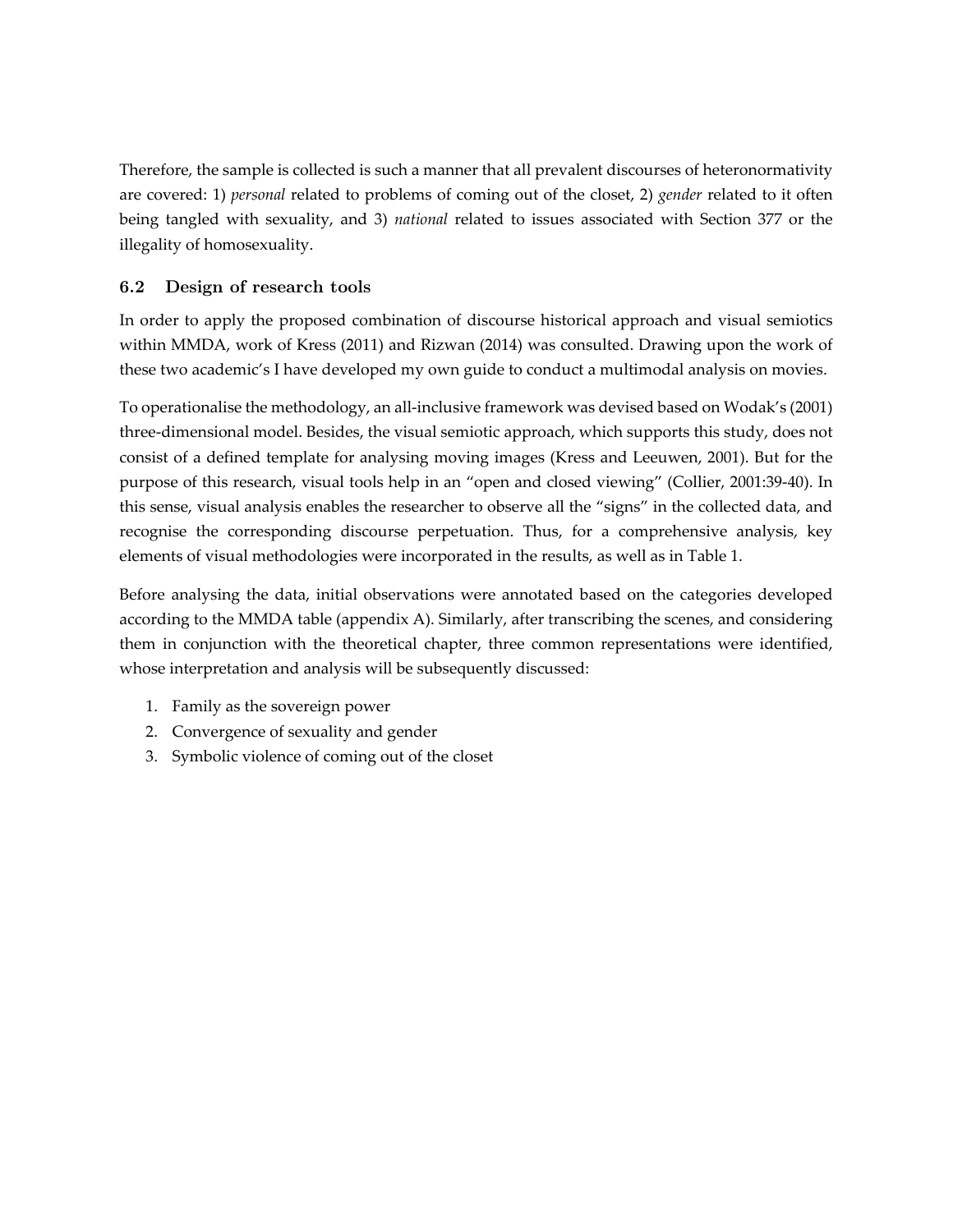## Table 1: Methodological Framework

| Multimodal<br>Critique | Framework/Assumptions                                                                                                                                                                                                                                                                                                                                          | Operationalization<br>of<br>semiotic<br>and<br>discourse features                                                                                                                                                                                          |
|------------------------|----------------------------------------------------------------------------------------------------------------------------------------------------------------------------------------------------------------------------------------------------------------------------------------------------------------------------------------------------------------|------------------------------------------------------------------------------------------------------------------------------------------------------------------------------------------------------------------------------------------------------------|
| Immanent               | "It looks at the inherit, immediate and<br>internal meaning-making potential of an<br>utterance or a discreet linguistic item"<br>(Rizwan, 2014:188).                                                                                                                                                                                                          | "Identify presuppositions, connotations,<br>implications in the text"<br>(Rizwan,<br>2014:188).                                                                                                                                                            |
|                        | "It looks at the inconsistencies, paradoxes<br>and dilemmas in the internal structure of<br>the text" (Wodak, 2001:65).<br>"In films, visual signs comprising of<br>gestures, body language, facial expressions<br>of the characters and music which add<br>certain connotations and implications to the<br>verbal signs are observed" (Rizwan, 2014:<br>191). | "Recognise<br>representational<br>semiotic<br>features such as vectors (an imaginary<br>diagonal line which shows contact<br>between characters); active and passive<br>agents; and the salient features of colour<br>and music" (Jewitt and Oyama, 2001). |
| Socio-<br>diagnostic   |                                                                                                                                                                                                                                                                                                                                                                | "Identify<br>rhetorical<br>devices<br>and<br>figurative<br>language<br>such as<br>irony,                                                                                                                                                                   |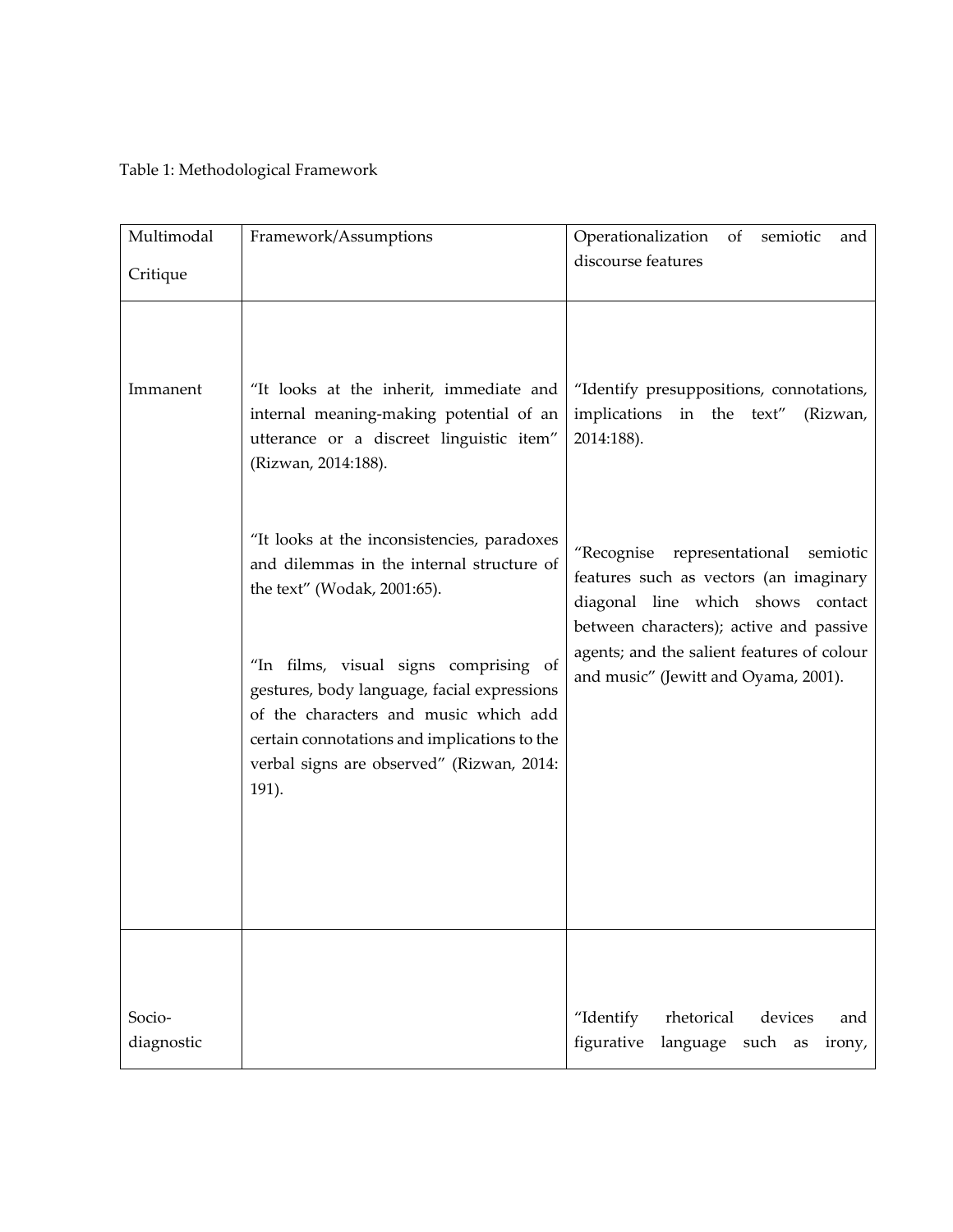|            | "It looks at the intertextual and discursive<br>relationship<br>utterances"<br>between<br>(Wodak, 2001:67)                                                                                                                                                                                                                                                                                     | metaphors, tropes, rhetorical questions<br>and repetition" (Charteris-Black, 2014:<br>$41-41$ ).                                                                                                                                                                                                                                                |
|------------|------------------------------------------------------------------------------------------------------------------------------------------------------------------------------------------------------------------------------------------------------------------------------------------------------------------------------------------------------------------------------------------------|-------------------------------------------------------------------------------------------------------------------------------------------------------------------------------------------------------------------------------------------------------------------------------------------------------------------------------------------------|
|            | "It considers the broader sociopolitical and<br>historical contexts, within which the<br>embedded"<br>discursive<br>practices<br>are<br>(Wodak, 2001:67)                                                                                                                                                                                                                                       | "Analyse the overall composition of the<br>scene; observe the setting and the<br>'information value' or the placement of<br>elements<br>the<br>scene"<br>in                                                                                                                                                                                     |
|            | "In films, vocalization of the discourse and<br>in what manner undertones and overtones<br>of the text, and modes of significations are<br>observed" (Rizwan, 2014:191).                                                                                                                                                                                                                       | (Jewitt and Oyama, 2001).                                                                                                                                                                                                                                                                                                                       |
| Prognostic | "It provides scope for the transformation<br>and<br>overall<br>improvement<br>οf<br>communication" (Wodak, 2001:65)<br>"It functions as guidelines for avoiding<br>$\text{use}''$<br>sexist<br>language<br>(Kagel et al., 1997 in Wodak, 2001:65).<br>"In films, the overall framing of the scene,<br>whether it portrays a negative or a positive<br>outlook is observed" (Rizwan, 2014:198). | "Analyse the overall framing of the scene;<br>recognise<br>the<br>discontinuities,<br>disconnections or contrasts which can be<br>easily visible" (Jewitt and Oyama,<br>2001:150)<br>"Observe whether it is a negative or a<br>positive frame, and the 'modality' or the<br>'reality value' of the picture" (Leeuwen<br>and Jewitt, 2001: 151). |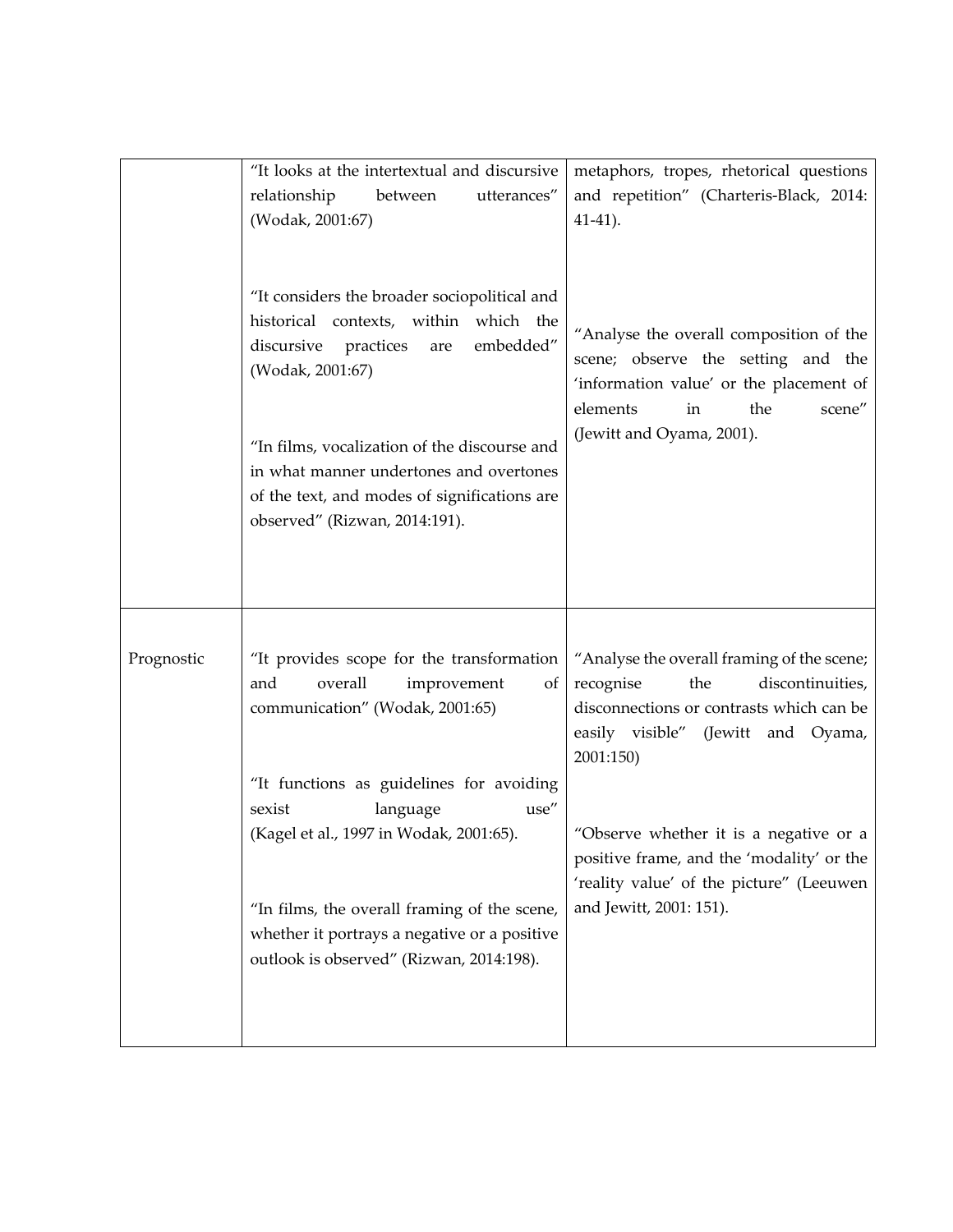## 7 RESULTS AND INTERPRETATION

#### 7.1 Family as the sovereign power

In the literature review, it was established that family is one of the passionate aesthetics of heteronormativity (Wieringa, 2012). Besides, according to Foucault, family is conferred with sovereign power because it is a "solid and a static" institution (Chloë, 2012:80). Similarly, it is common for Bollywood films to depict conservative stories about patriarchal family structures (Gopinath, 2000). In this research, 'family as the sovereign power' was a constant theme noticed throughout all the data collected. However, it was most poignant in the two scenes from 'Margarita with a Straw' (Bose and Maniyar, 2014): 1) where the protagonist, Laila, was caught watching lesbian porn by her mother, and 2) where Laila was talking to her partner, Khanum, about coming out to their parents. Furthermore, given below is an analysis of both the scenes from the lens of family being one of the passionate aesthetics of heteronormativity.

#### 7.2 Scene I: Laila is caught watching porn (53:17-55:13)

This scene opens by setting a confrontational tone. Such as the mother is found glaring at an immobile Laila. Besides, close head shots are taken to single out each of the characters, thus avoiding presenting them in a united frame (Jewitt and Leeuwen, 2001). Similarly, the protagonist is placed at a frontal angle which is a direct reference of her vulnerability, and there is no music to highlight the monotony of the scene (Kress and Leeuwen, 2011). Additionally, these semiotic components can be explained in conjunction with their respective discourse critique. In this sense, an immanent critique (Wodak, 2001) would be that it explicitly associates a woman's morality with her sexual freedom (Grosz, 2011). To put it in perspective, through the dialogue, "*What has happened to you? Studies? Surfing porn sites is studying!"*, a personal matter of sexuality is depicted as a political matter by the mother, who is the representative of the family in this instance. This can be explained as the sovereign power of the family is instituted by birth, and its disciplinary regimes are perceived to be the ideal code of conduct (Foucault, 1979). Consequently, since the family acts as one unit, privacy of individual members often gets compromised, and matters end up becoming of political or public interest (Chloë, 2012). For instance, when Laila challenged her mother, "*How dare you!? This is my privacy!*", the matriarch's stronghold was established by threating violence: "*Privacy! You want privacy from me. I will slap you if you talk to me like that*". In contrast, this scene has a much stronger socio-diagnostic critique (Wodak, 2001). This is clear as an undertone of the picture is the mother's clear ignorance about Laila watching 'lesbian porn'. Simultaneously, sex is assumed to be heterosexual, and the mother does not delve deeper into the topic. Also, such an implicit assumption about heterosexuality is disguised through an overtone of fear of a woman's sexual awareness which is represented as an issue to be immediately suppressed. Furthermore, the scene's prognostic critique can be said to be negative (Wodak, 2001).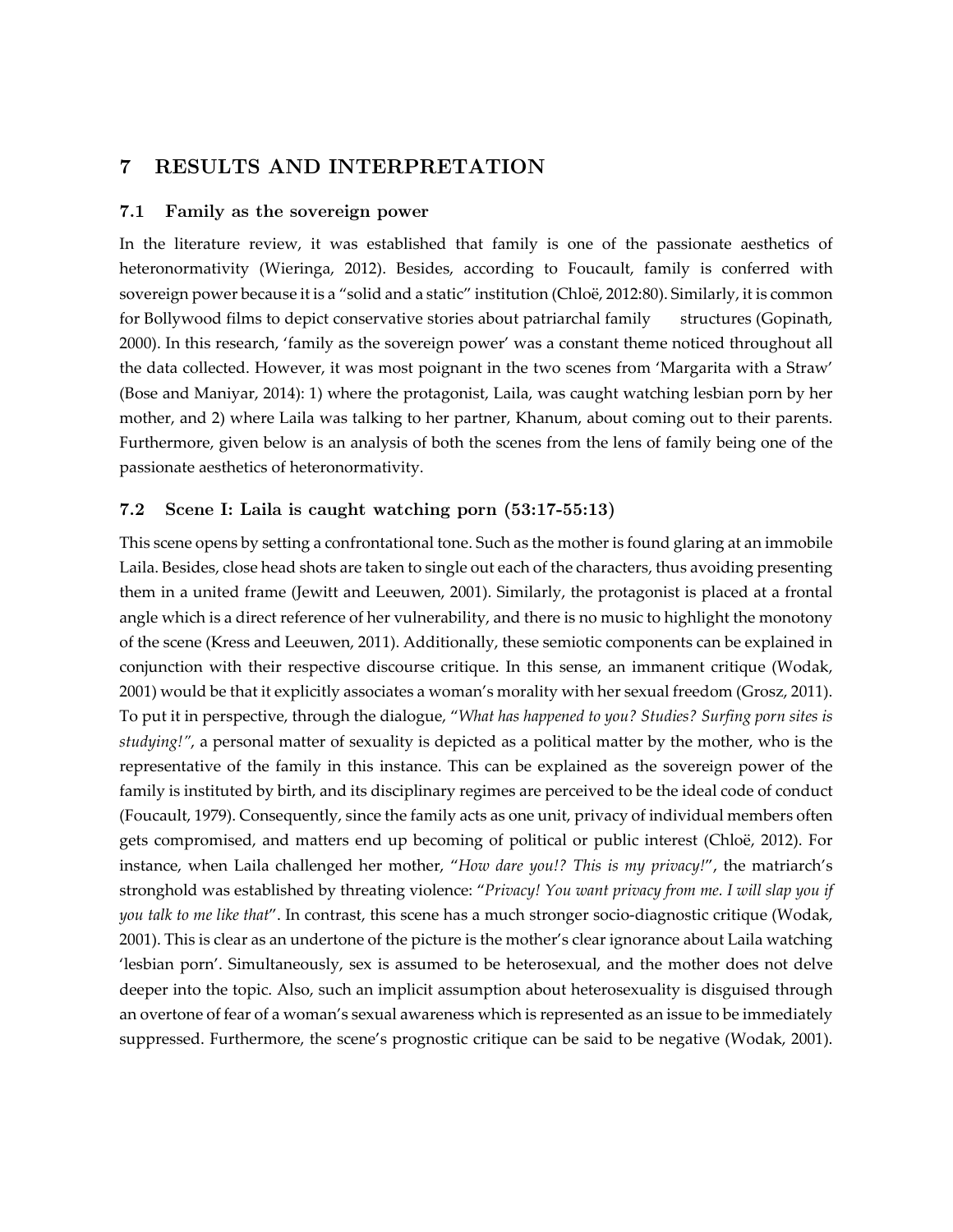This can be explained as the dark tones of the shot create an overall gloomy picture and the scene ends abruptly, thus hinting at the fact that conversations regarding sexuality are contentious in nature.

## 7.3 Scene II: Leila and Khanum talk about coming out to their parents (1:00:29- 2:02:53)

In this scene representation of the family's sovereign power is depicted as an invisible or symbolic power (Foucault, 1979). In particular, this scene is important because even though both Laila and her partner are not living with their parents, they are apprehensive of their families finding out about their sexual orientations. Similarly, this scene opens with the picture of a park where both the characters are conversing about their experience of coming out of the closet. Besides, Khanum has already confronted her parents and Laila is seeking advice to do the same. In terms of the semiotic features (Kress and Leeuwen, 2001), a close-up shot is taken of both the heroines individually, when they are relating their stories, to make sure that it resonates well with the viewers. Likewise, the composition of the scene corresponds well with the blissful tone of the scene. In this sense, both Khanum and Laila are wearing bright colours, and even though the scene is not shot in a single frame, there is an 'imaginary contact' between the two people. This can be explained as there is a presence of a 'strong vector' which gives an impression that they are gazing in each other's direction (Jewitt and Leeuwen, 2001). Additionally, these semiotic features can help to deduce the discourse critiques of the scene:

Firstly, the immanent critique (Wodak, 2001) of this scene is apparent from Khanum's dialogue: "*Lie every day and die under guilt for hours. It just wasn't my thing. So, I told them*". In the sense, the information foregrounded by the second lead is that staying inside the closet was suffocating. Whereas, the backgrounded information was that her parents were not cooperative, sent her for counselling and deemed her unfit. Besides, here comic references were employed to downplay the seriousness of the conversation, thus establishing the family's heteronormative views. Besides, the statement: "*For me, I just like to be who I am all the time",* is a direct reference how hetero-patriarchal norms can be symbolically subverted. In this sense, claiming a sexual voice corresponds to attaining independence (Wieringa, 2012). Moreover, in contrast to the protagonist, Khanum is wearing red lipstick which is a salient visual feature (Jewitt and Leeuwen, 2001), and signifies her bold stand on expressing her sexuality.

Secondly, the socio-diagnostic critique of the scene can be understood through its undertones and overtones (Wodak, 2001). In this sense, the overtone of the scene is apparent from Laila's dialogue: "*My parents would have a heart attack".* Here, her parents anticipated dramatic reaction signifies the importance of heterosexuality, and how any non-normative sexual relationship can disrupt harmony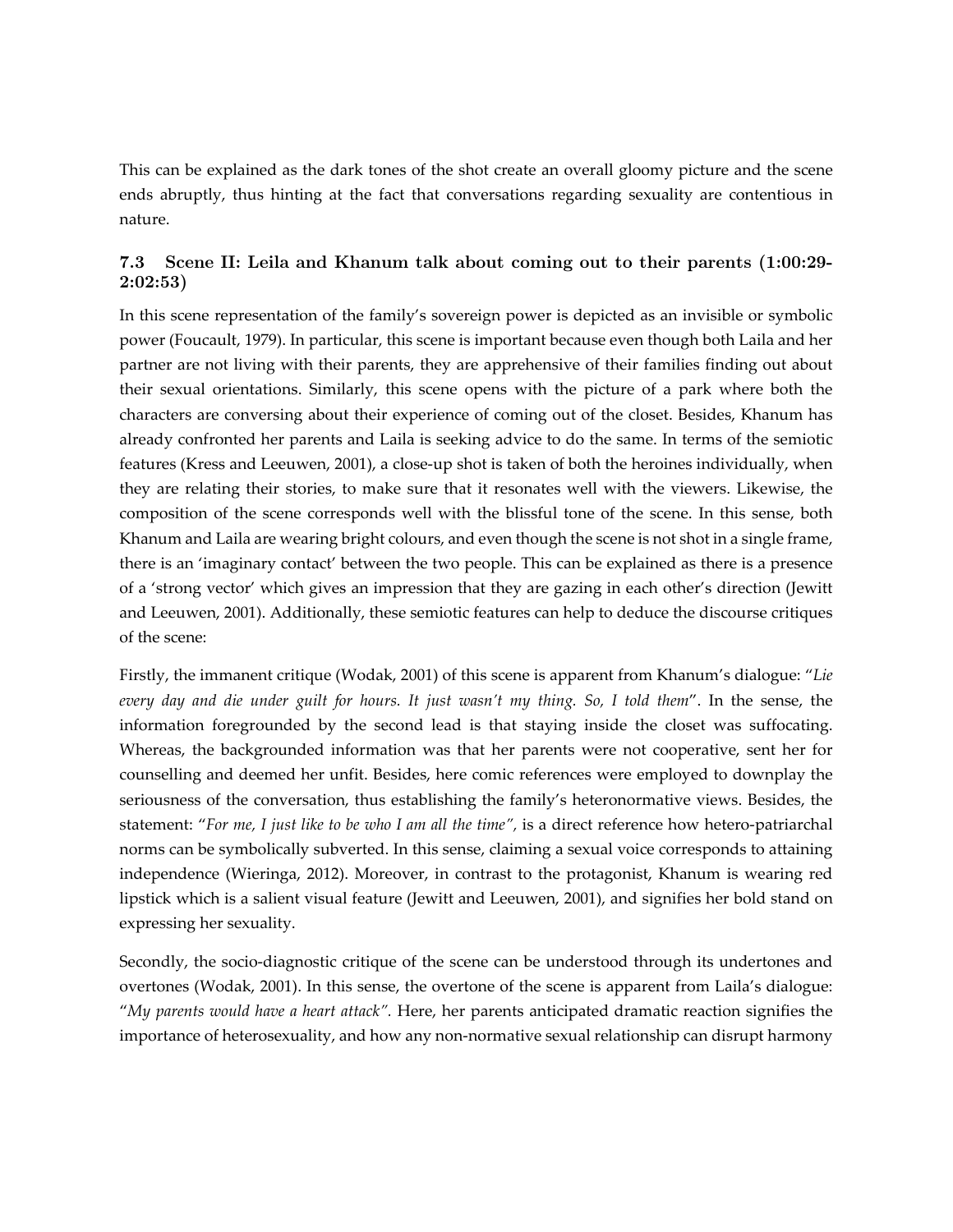in a family. On the contrary, the undertones of the scene are much more complex. This can be explained as towards the end of the scene, Laila is portrayed reading books on how to come of the closet, thus signifying a discourse of lack of awareness about sexual expression, and how difficult it is to challenge the family's dominant position.

Lastly, the overall prognostic critique (Wodak, 2001) of this scene can be examined to be positive. This can be explained as the scene closes with Laila's dialogue: "*This is scary for me. It is wonderful, but so scary*". To put it in perspective, the protagonist's statement signifies her current state of mind; she is happy with her partner but scared to come out gay. Likewise, such a narrative has a high 'naturalistic modality' (Jewitt and Leeuwen, 2001). This can be explained as the scene is represented to be believable through its natural setting and soft music of the birds chirping in the background. Moreover, it manages to humanise homosexuality and depicts the family as a 'leviathan' (Foucault, 1979) which is controlling the couple's sexual rights.

## 7.4 Overall analysis

In the above analysis, certain common trends were noticed which enabled to comprehend how the symbolic power of Bollywood constructs family's representation as one of the passionate aesthetics of heteronormativity:

To being with, despite being a transnational Bollywood film which was showcased in multiple international film festivals, 'Margarita with a Straw' (Bose and Maniyar, 2014) was successful in constructing a 'nationalist imaginary' (Virdi, 2003). This can be explained as even though the movie was not set in India, it depicted a patriarchal, disciplinary family. In particular, a clear binary between the East and the West was represented as all sexual innuendos were in English. Likewise, since a comfortable lesbian relationship was portrayed in a foreign country, there was a clear representation of non-normative relationships being only permissible outside the 'homeland'. Moreover, the couple pretended to be 'friends' when they were with their family, thus implicitly associating homosexuality with immorality and a clear representation that 'alternative sexualities' are not allowed in the sanctity of a Hindi household.

Consequently, the physical disability of the protagonist was highlighted to justify the sovereign power of the family (Shakespeare, 2000). To put it in perspective, in the cultural landscape of India, disability is often associated with supernatural punishment or 'karma' (Lena, 2015). In this movie, even though Laila's family loved and cared about her, there was an implicit assumption that she would always be dependent on them. In particular, her mother's assertion that Laila cannot keep any secrets from her highlighted problems of a disabled individual expressing their sexuality, especially within the confines of an Indian household. Furthermore, through such a cinematic representation Hall's (1997:258) views on stereotyping can be seen. In this sense, because of Laila's disability her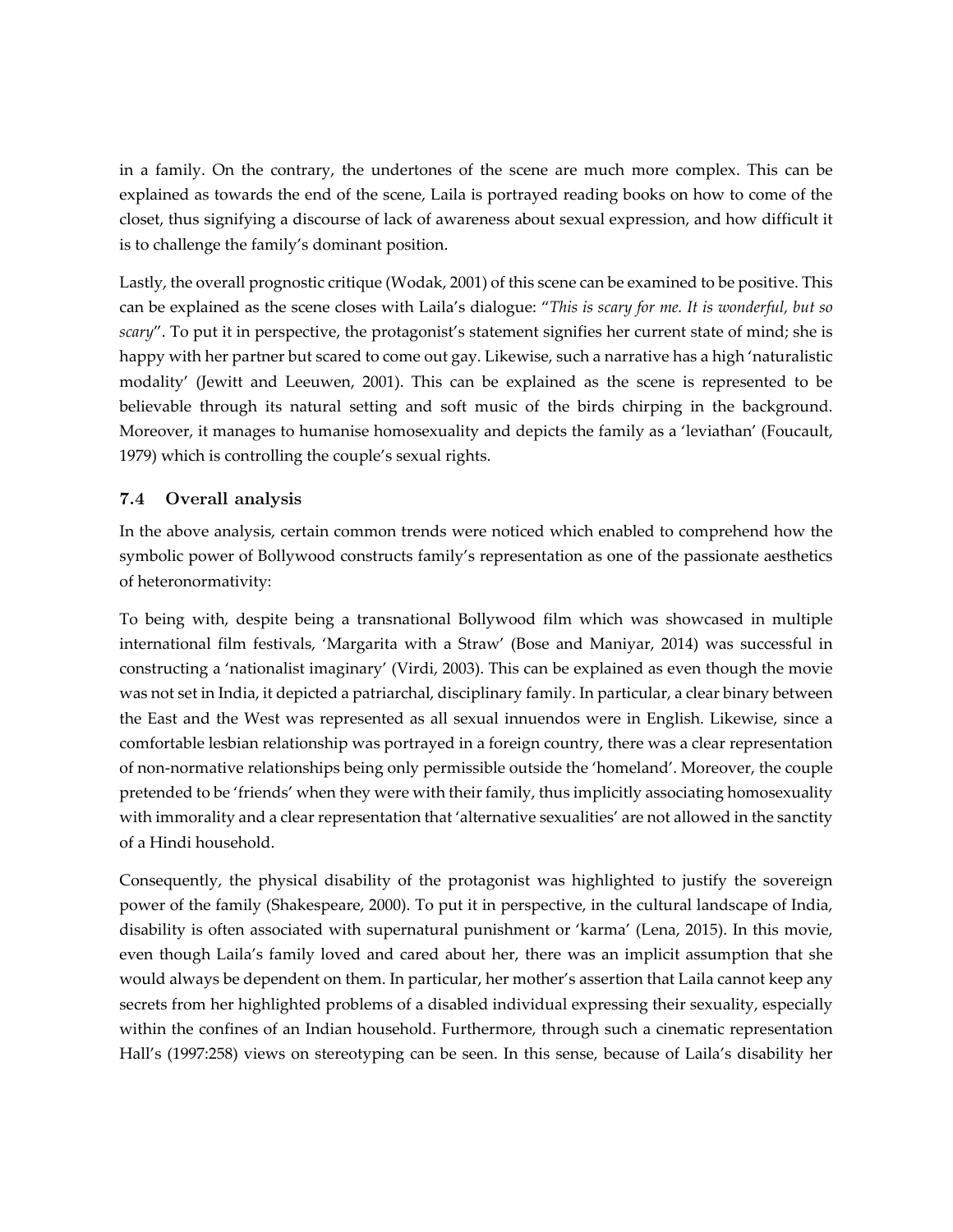dependence on her family was seen natural, and her efforts to attain sexual freedom an essential yet a stigmatised depiction.

### 7.5 Convergence of sexuality and gender

Throughout this study, it was made apparent that gay and lesbian sexual identities are often confused with hijra identities. In the data collected, such convergences between sexuality and gender came out strong. There is a clear distinction between sex, being a biological facticity, and gender as the cultural appropriation of that facticity (Butler, 1988). Besides, heteronormativity considers heterosexuality also a socially performed category. In order to investigate these theoretical foundations better, given below is an analysis of two scenes (2:50-3:10 and 20:43-21:71) from the movie 'Bombay Talkies' (Johar, 2014). Likewise, these scenes depict the ordeals of a gay man, Avinash, who's sexual identity is constantly misunderstood as a hijra identity. Moreover, here the protagonist is depicted to be at a low point in his life as he feels helpless being unable to convince his family and lover of his sexual orientation.

### 7.6 Scene I: Avinash confronts his parents about his sexual identity (2:50-3:10)

Being the first scene of the film, it captures attention and sets the stage for what is to follow. In this sense, it opens with Avinash fighting with his father for considering him to be a hijra. In terms of the visual semiotic features, the first frame displays a lot of movement, and a close head shot is taken of the protagonist to signify his outrage. Besides, there is a 'symbolic contact' (Leeuwen and Jewitt, 2001) between the main character and the camera as he looks directly into it to display his vengeance to the viewers. Additionally, this scene is a monologue delivered by the protagonist and its discourse critique can be understood through its textual and audio-visual components. In particular, the immanent critique (Wodak, 2001) of the scene can be inferred from Avinash's dialogue: "*I am not a eunuch, I am homosexual…. its neither wrong to be a eunuch nor a homosexual*". Such as a direct implication of this statement is to justify the main character's sexual identity and explicitly differentiate between a gay and a hijra. Conversely, the semiotic features of this scene highlight its negative tone. In this sense, the scene is a long shot which ensures an impersonal setting. Additionally, the father is represented as an active agent being directly involved in the confrontation with his son. Whereas, the mother is a passive agent who is placed in the background, and is attempting to play the role of a pacifist. Hence, only the active agent or the father has agency, and the mother's position is symbolic of a matriarch's side-lined role in the household. Correspondingly, this scene has a multi-layered socio-diagnostic critique (Wodak, 2001). This can be explained as the overtone of the text is that violence is the projected means of attaining sexual freedom. Similarly, forms of symbolic subversion may not always work, thus requiring an outright rebellion to challenge the set rules of heteronormativity. Likewise, an undertone of the scene is the effect of dominant discursive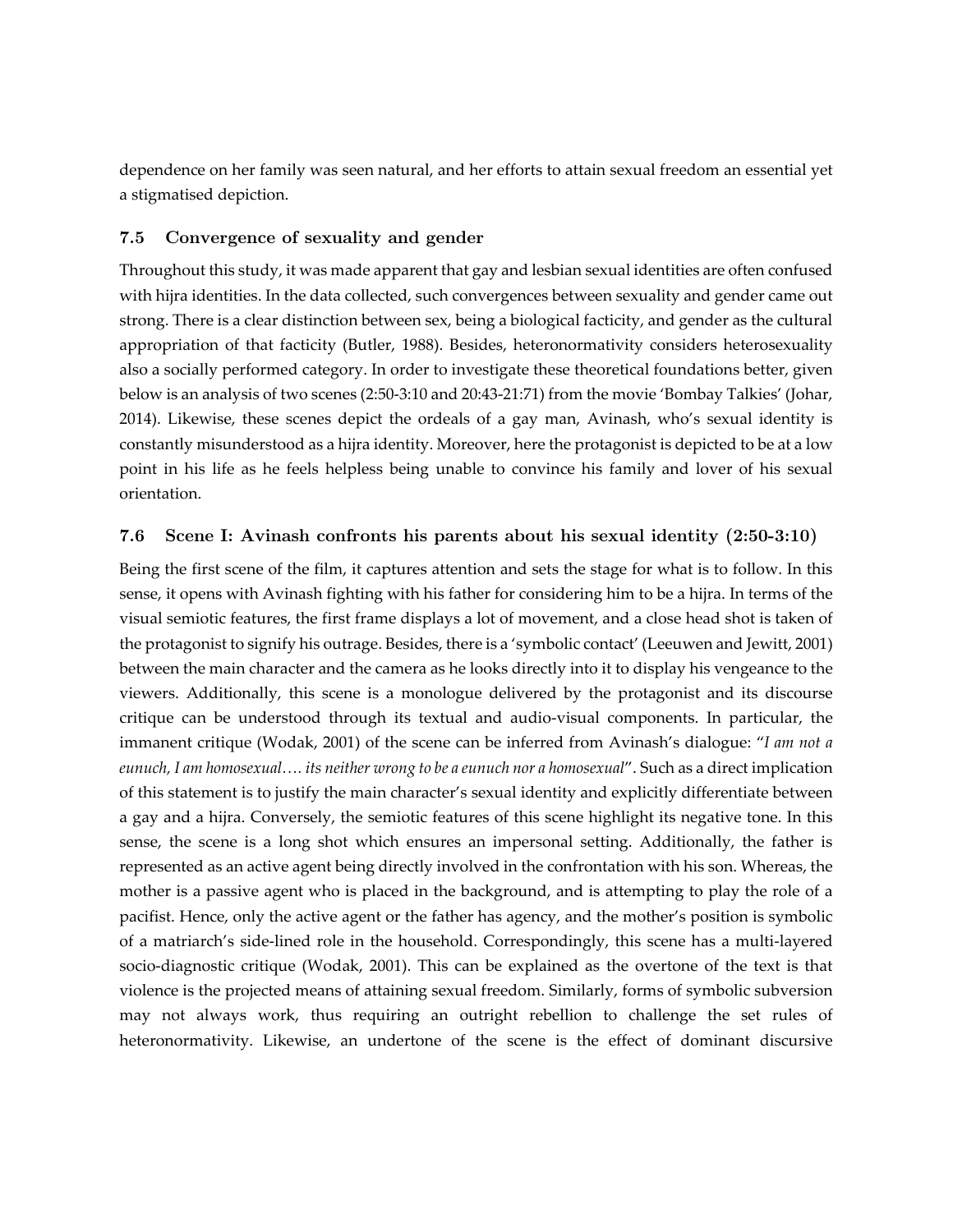representations. In this sense, since hijras are the popularly understood 'third gender', other sexual identities are either represented to be deviant or misunderstood. Also, this follows Hall's (1997) concept of representation as cultural meanings are produced depending on what is considered to be 'normal' by the society. Moreover, even though this scene had a violent beginning, its prognostic critique (Wodak, 2001) can be said to be positive. This can be explained as the scene concludes on an optimistic note; with Avinash leaving his parent's home and starting his new life. Consequently, in this last shot the protagonist smiles directly at the camera with the frame projecting a 'low naturalistic modality' (Leeuwen and Jewitt, 2001), thus making the picture look surreal, and signifying the character's internal peace.

#### 7.7 Scene II: Avinash has a flashback about the fight (20:43-21:71)

This scene is towards the end of the film, and depicts Avinash reminiscing about the fight with his father (scene I). An analysis of this scene is pivotal to our results because it allows us to get a deeper picture of the first scene. Thus, through an overall analysis of this episode a nuanced judgement about representations of convergence of sexuality and gender can be made.

Before conducting the analysis, it is important to point that this a complicated scene for drawing results. This can be explained as this scene does not contain any 'vectors' because only the protagonist is visible. Similarly, since the other characters are only 'symbolically' pictured, it is difficult to investigate the active and passive voices and comment on these 'imaginary' representations (Kress, 2011). However, through an investigation of the scene's salient semiotic features its discourse critique can be understood. In this sense, the scene begins with a close head shot of Avinash who is depicted to be anguished because his partner refuses to accept their relationship in public. Besides, his partner is trapped in a forced marriage and he is scared to be referred to as a 'hijra' in the society. In the process of going through this, Avinash recalls the fight he had with his father. Likewise, an immanent critique (Wodak, 2001) of this scene would be that it articulates a discourse of subjectivity and how the passionate aesthetics of heteronormativity, especially the value attached to marriage, constraints non-normative relationships. Simultaneously, this articulation is brought out as throughout the scene the protagonist looks at the camera directly, hence constructing a 'demand picture' to seek the sympathy of the viewers (Leeuwen and Jewitt, 2001). Moving on, the socio-diagnostic critique of this scene can be understood though its dialogues. Such as the protagonist's father's dialogue: "*I am a man! I can never give birth to a eunuch like you*!", shows a preponderance of 'hegemonic masculinity' (Connell, 2005). This can be explained as the father explicitly associates giving birth to a eunuch as an offence against his manliness. Also, if the overtone of this text is the importance attached to patriarchy, an undertone is being scared about what the 'neighbours would think' (Chloë, 2012). Thus, since heterosexuality is a construction of commonly adopted cultural codes there is always a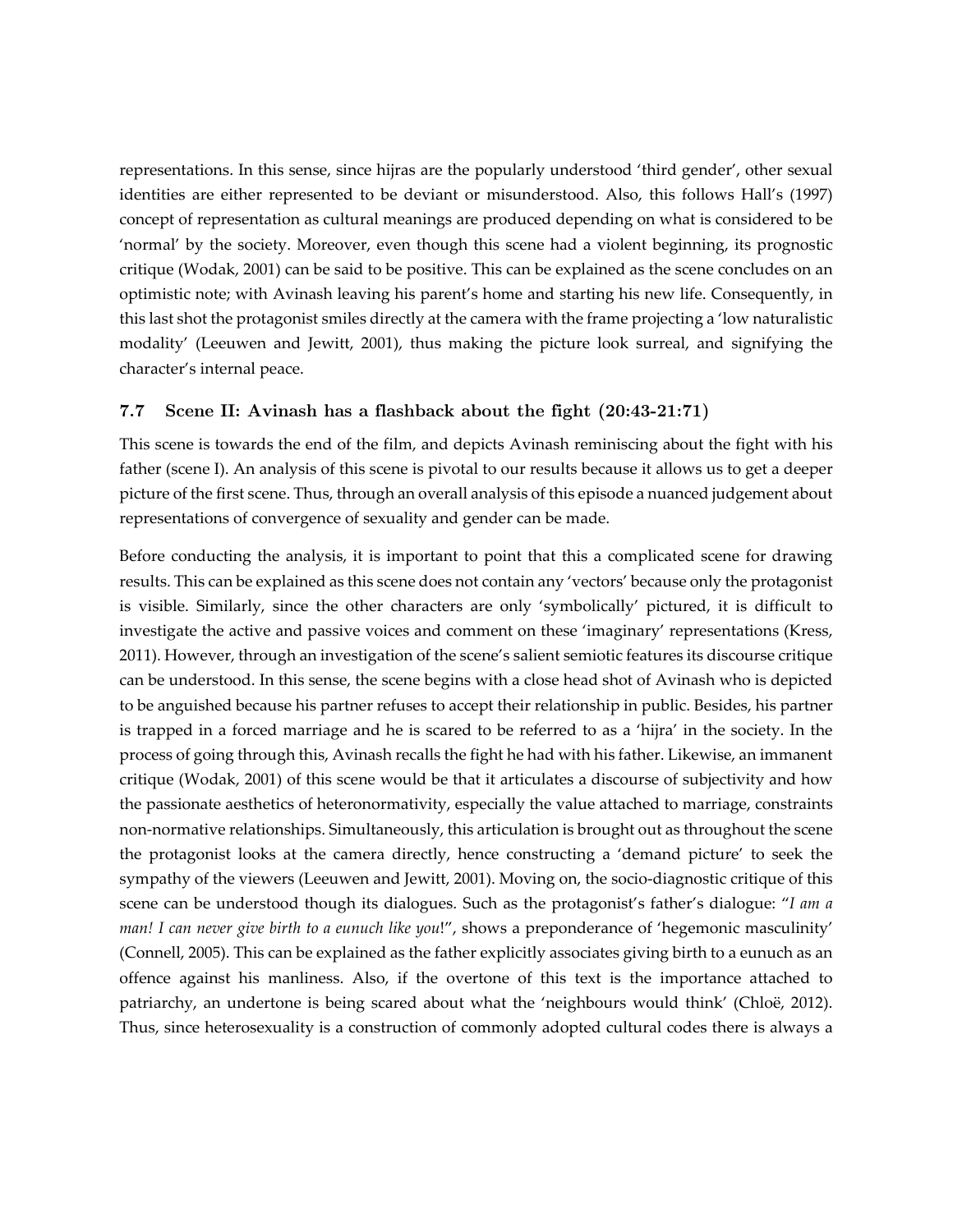fear of being excluded (Wierienga, 2015). Furthermore, this scene has a negative prognostic critique which can be examined through this background song:

*"It's a strange land, Where does it begin, Where does it end? Where do these destinations lie? Neither could he understand, nor I"* 

 *(Johar, 2014)* 

The above song represents the protagonist's current state of mind. Such as by projecting a 'low naturalistic modality', this song speaks about the current conditions of the Indian society. In this sense, it speaks about how the lead character is unsure about his future and does not where to go, especially as he has been shunned by his partner and family.

## 7.8 Overall analysis

Through these two scenes, two primary results came into the forefront to signify how sexuality and gender identities are commonly converged in cinema.

On one hand, an analysis of these scenes helped to understand how cinematic representations bridge the social and personal conventions (Kennedy, 2014). This can be explained as since hijras are historically known as the 'third gender', they valorize what Butler (1993) refers to as the 'constitutive outside'. In this sense, hijras challenge heteronormative practices by renouncing family ties and forming distinct communities (Hall, 2013). Besides, since there are no 'gay communities' it is understandable that the protagonist's father assumed that he should "*join his people*". Thus, since there are no specific social spaces for gays and lesbians, it is apparent that films often show a confusion between sexual and gender representations.

On the other hand, such an analysis explained that queer linguistics is an underdeveloped category (Hall, 2013). In this sense, queer Hindi movies mainly employ visual semiotic features to depict emotions. Besides, such powerful visuals are used because of two particular reasons: 1) films are a form of 'public pedagogy' (Kennedy, 2014) and a display of sentiments connects with the viewers at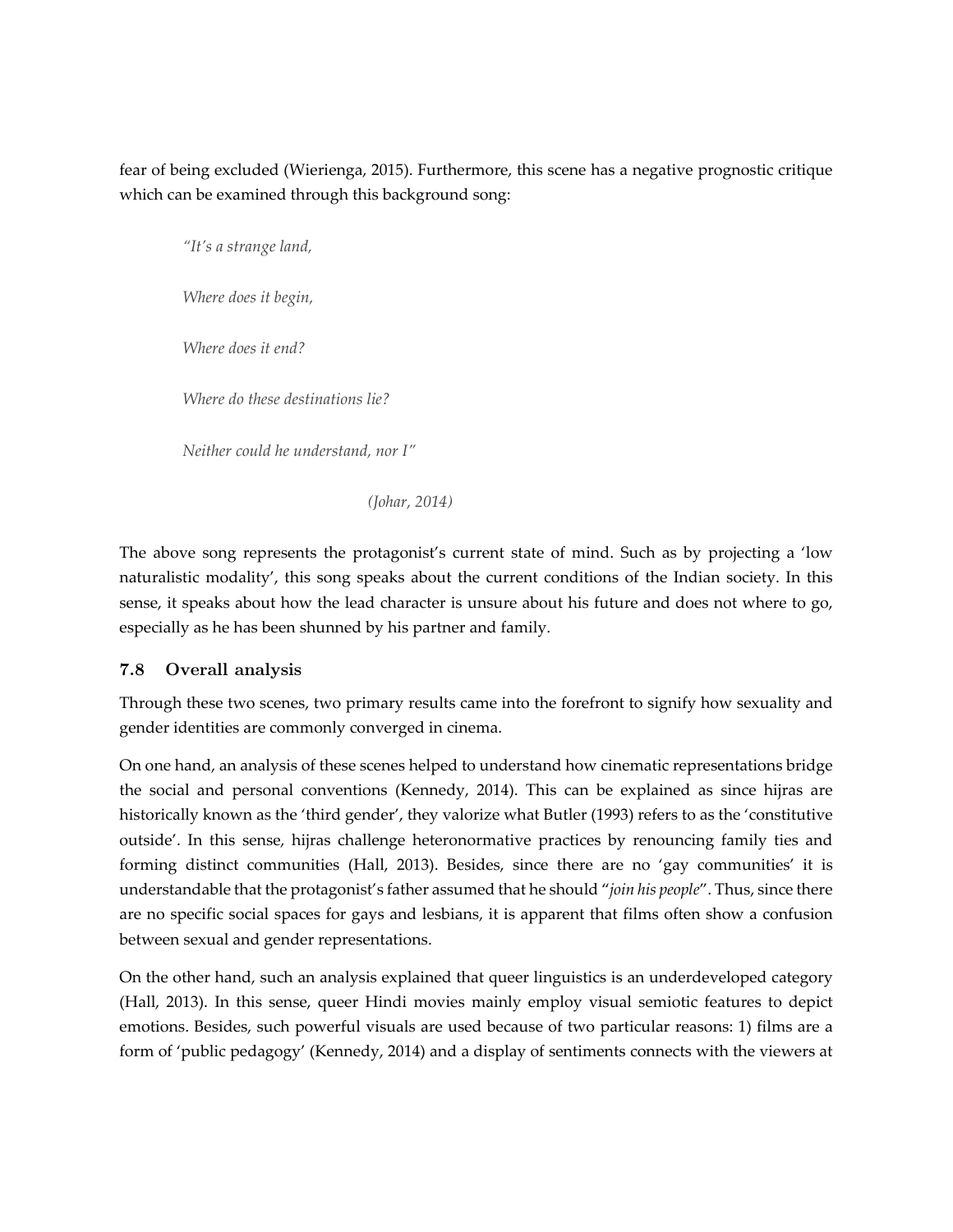a much deeper level, and 2) homosexual erotica can potentially infuriate Hindu conservatives in the country (Chase, 2012). Thus, since the word 'gay' or 'lesbian' has no Hindi connotation only stereotypical phrases and semantics are employed to represent homosexuality. Therefore, such language barriers can make the portrayal of homosexual identities difficult.

#### 7.9 Symbolic violence faced while coming out of the closet

Heteronormativity functions as a symbolic field (Bourdieu, 1991). In this sense, the disposition of individuals within this "force fields" makes them subjective to physical or symbolic violence (Wieringa, 2012). However, physical violence can be monitored by formal institutions, laws and regulations. But symbolic violence is invisible, and especially a practice such as homophobia is crafted into people's psyches (Bourdieu, 1998). Similarly, the two chosen scenes from the movie Aligarh (Mehta, 2016) depict the life story of Professor, Shrinivas Siras, who was illegally suspended for being gay. Consequently, the first scene is about the protagonist narrating his ordeals to a journalist, and the second scene is a depiction of the legal battle which the main character fought to win his basic fundamental rights.

#### 7.10 Scene I: Professor Siras recounts his tale to a journalist (1:22:27-1:26:29)

For this study, this is an important scene because of its overall message about the harassment which the LGBTQ community faces due to criminalisation of homosexuality. Similarly, this scene depicts Professor Siras talking to a journalist about the problems he encountered on coming out of the closet. Besides, he was suspended for being caught with his partner in the vicinity of the conservative Aligarh Muslim University (AMU), and charged with violating the anti-sodomy law or Section 377. Consequently, this scene opens to show a very calm and serene background, as the protagonist and the journalist are enjoying a boat ride. Indeed, the immanent critique of this scene would be that its visual depiction and the discourse it propagates are in contrast with each other. In the same manner, Professor Siras is found staring dreamily at the river, and despite the fact that he is facing criminal charges he looks oddly relaxed. Also, a close-up shot is taken of the protagonist to highlight this inner calm. Additionally, an 'imaginary contact' is constructed between the journalist and the protagonist which gives an impression that, throughout the scene, they are gazing in each other's direction (Kress and Leeuwen, 2001). In particular, the composition of the scene resembles the protagonist's current state of mind. Such as to balance a background of blue water both the characters are wearing different shades of blue, hence signifying an inner peace (Manus, 1983). Likewise, the scene's socio-diagnostic critique can be deduced from its dialogues. In this sense, an overtone of this scene is an overarching power of social institutions, especially marriage. This can be explained as when the journalist inquired about the Professor's past life, he claimed that he was married due to continuous family pressures. On the contrary, an undertone of this scene can be a projection of cultural ignorance. To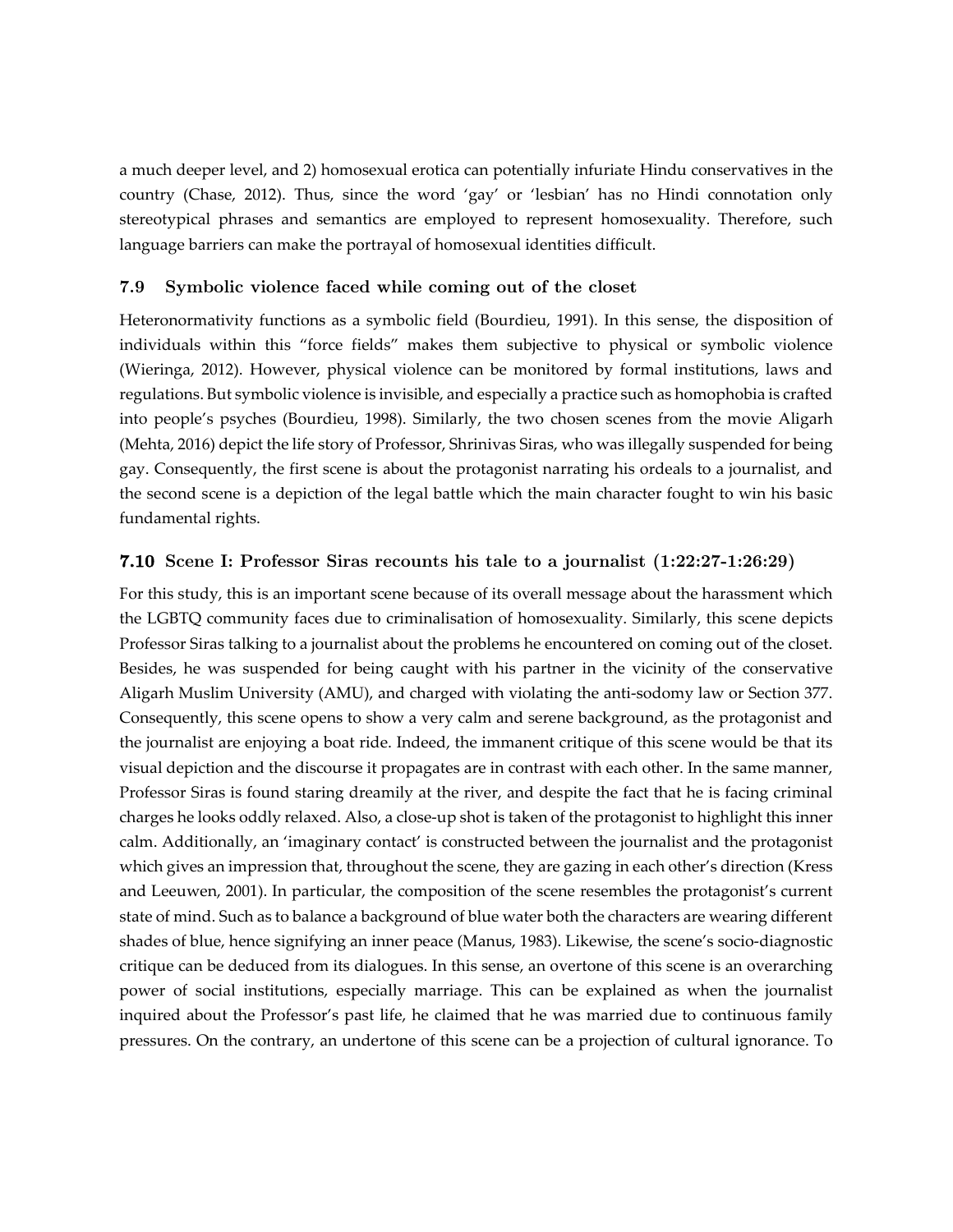put it in perspective, the protagonist revealed that since he belonged to a small town in India, being gay was not an option. Hence, he submitted to the societal conventions, got married and continued to 'perform' his masculine duties (Butler, 1993). Furthermore, when the journalist asked Professor Siras about his partner, he replied: "*Why are you so obsessed with the word lover?... but at least try to understand what actually love is? Love is a beautiful word. You are making it sound like a dirty word. I have a problem with this*!". This means that the protagonist, with regards to his old age, is unhappy when the word 'love' is degraded to just sex. In his eyes, love is about companionship and because of the socalled moral codes of the society, he is unable to spend time with his partner without judgments. Furthermore, this scene's prognostic critique can be analysed from the fact that it ends with the main character reminiscing about his partner, and the words of his self-written poem fill the backdrop:

*"O beloved moon, fear not,* 

*The dawn that separate us,* 

*For we will meet again, when the world goes to sleep,* 

*In the light of the day, I am unseen,* 

*It is in your light, my heart awakens,* 

*We will dance as shadows dance, to the songs of nightingales,* 

*We will touch as shadows touch…* 

*becoming one in the midnight sun"* 

 *(Mehta, 2016)*

Consequently, this poem signifies the protagonist's pain and longing to meet his partner. He is referring to the impending struggle or the criminalisation of homosexuality as a "dawn" which separates him from his 'companion'. In the same way, it is difficult to justify the overall prognostic critique of the frame, as even though it starts positively, it ends on a gloomy note. Thus, this scene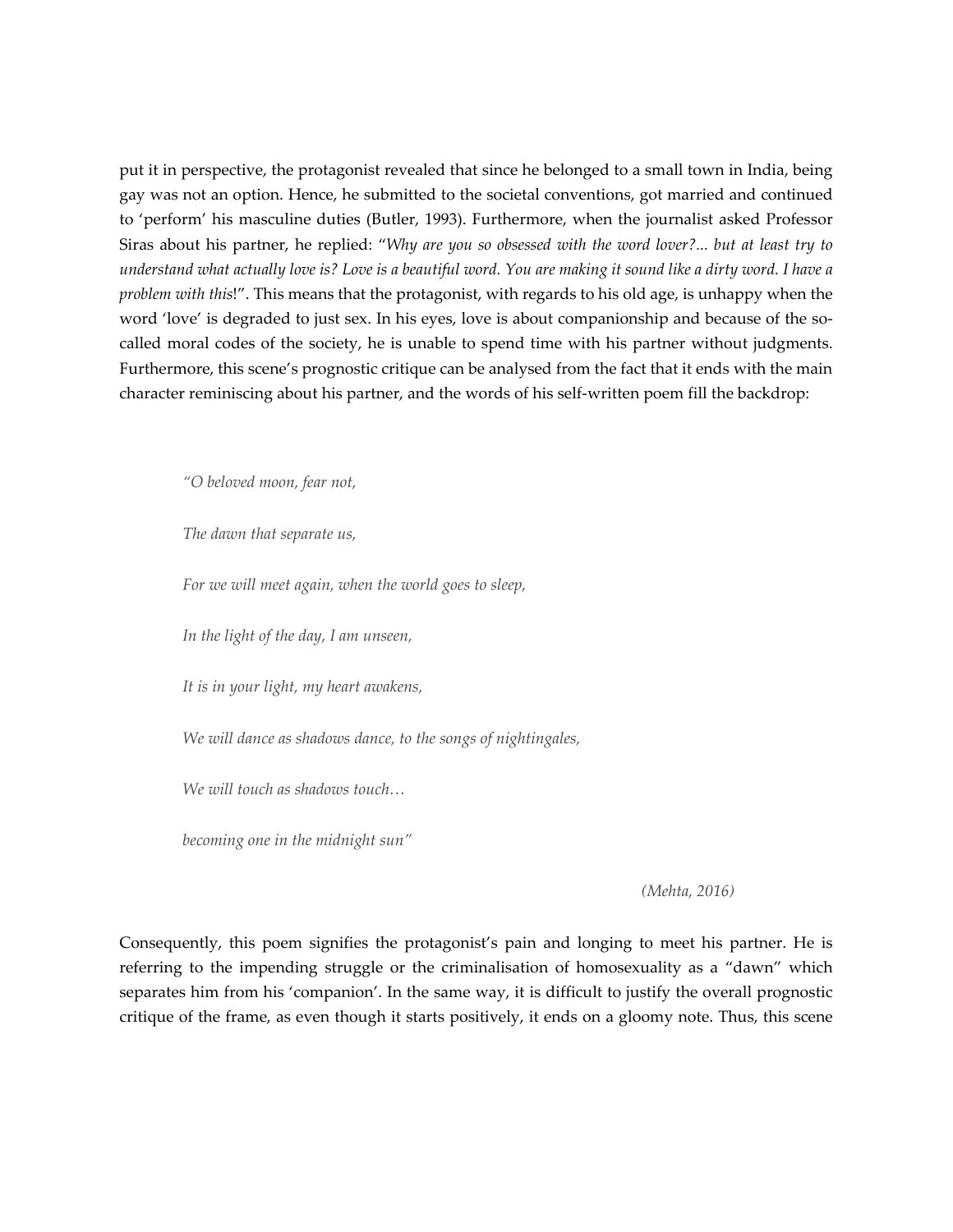has various multimodal signifiers which constructs a discourse of subjugation perpetuated by the 'misrecognised' power of heteronormativity.

## 7.11 Scene II: Professor Siras against the Aligarh Muslim University (1:14:51- 1:21:18)

This is a lengthy scene, but important for our analysis due to its political and social relevance. The scene begins with a close up shot of Professor Siras. He is in the court being questioned for accusing his colleagues of the Aligarh Muslim University for entering the private space of his home, capturing intimate photographs of him with his partner, and publishing them in local newspapers. Besides, the visual semiotic features of this scene stress the seriousness of the matter. In this sense, throughout the scene, the focus is on the Professor, and interrogations hurled at him fill the background. In the same manner, the protagonist's expressions speak louder than his words, and he appears to be tired and defenceless. Also, there are no discontinuities in the frame (Kress and Leeuwen, 2001). To explain simply, the colour scheme of this scene paints a monochromic picture, and brings out features of the protagonist including his greying hair, and stress lines to highlight his old age. Likewise, an immanent critique of this scene can be that there is an implicit presumption about the Professor's anticipated loss in the case, which is explicitly brought out through his facial expressions. Consequently, the socio-diagnostic critique can be derived from the dialogues of the film. Such as when Professor Siras reiterated his story in the court, "*They pounced on us and one of them… started beating us with a stick…. I kept requesting them to stop…and that's when four of my University colleagues came into the room*", the overtone was of seclusion because his peers refused to help him in the hour of need. Whereas, the undertone was a display of 'symbolic subversion' (Wieringa, 2012), as the Professor 'publicly' challenged his colleagues for invading his personal space, and questioned the cultural codes of heteronormativity which impede his sexual freedom. Additionally, during the court proceedings, a conversation of sexuality was converged with issues of class and religion. This can be explained as Professor Siras's relationship with his partner, who is from a lower-class Muslim family, was challenged for being against the 'normal' societal ethics. Hence, a discourse of 'othering' (Dijk, 2000) was projected as Muslims are seen as a marginalised category, and further acquisitions were made that the protagonist was paying his partner for sex. Correspondingly, the overall prognostic critique of this scene can be justified to be negative. This is explained by the fact that the scene ends abruptly, with the camera slowing zooming out of the protagonist's face. Likewise, Professor Siras is unable to coherently clarify his innocence to the court, and looks ashamed of his sexual orientation. Furthermore, the protagonist's colleagues look satisfied, thus hinting at the main character's future loss and dismay.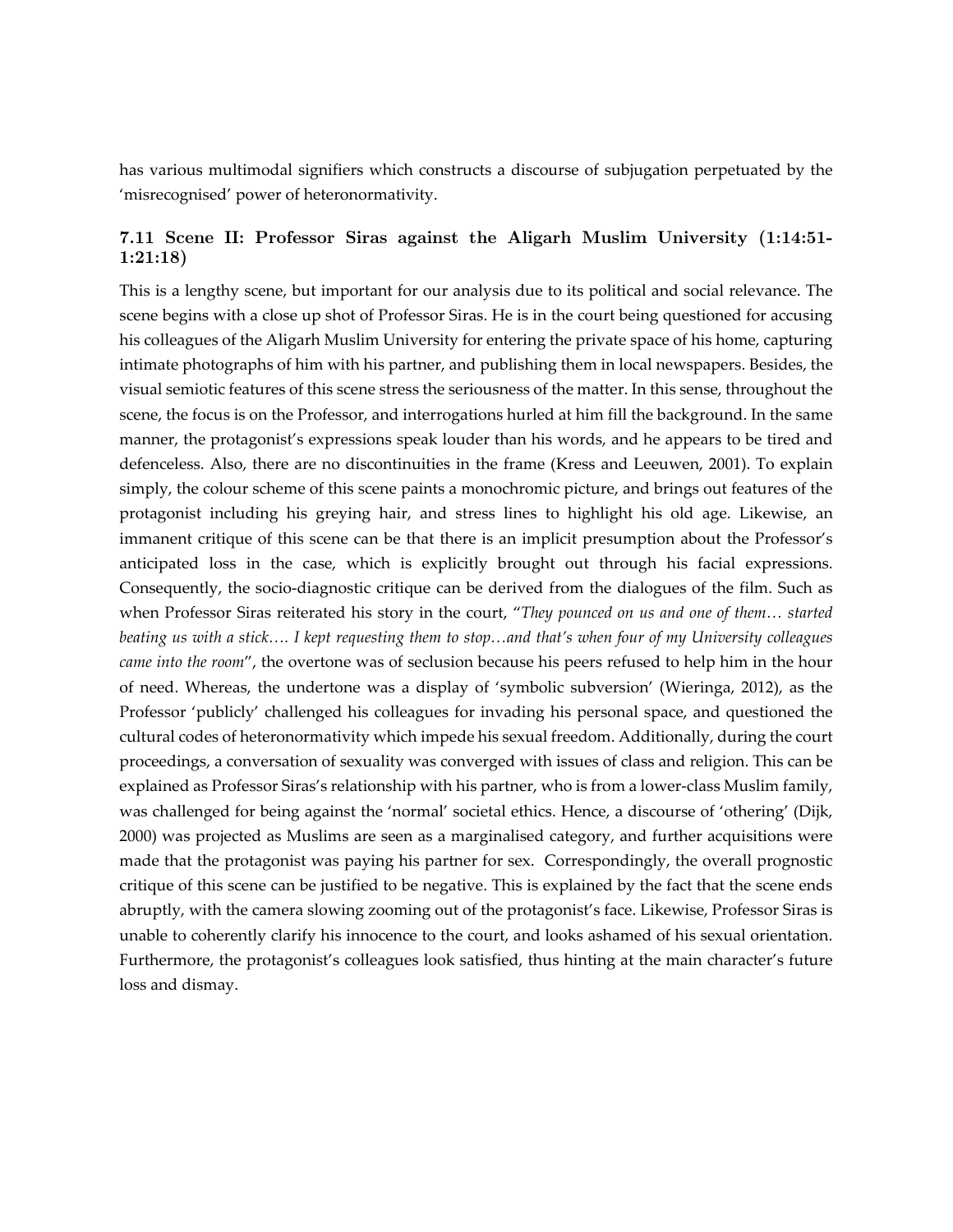### 7.12 Overall analysis

After analysing these two scenes, three observations were made about cinematic representations of symbolic violence faced on coming out of the closet.

Firstly, through the results of this analysis it was made apparent that the people who contest a 'heteronormative orthodoxy' (Wieringa, 2015) require enormous strength and willpower. In terms of cinematic representations, Hindi cinema cannot openly show the struggles of the LGBTQ community. Thus, rhetorical devices such as the protagonist's poem is a means for questioning the socio-historical mechanisms which regulate sexuality.

Secondly, in this movie representation of coming out of the closet was converged with religious implications. Besides, by depicting the importance of religious institutions, heteronormativity was alternatively established as the dominant discourse. To put it simply, since heteronormativity aims at ensuring a utopian society, scenes where the protagonist was portrayed following conventional Hindu practices such as not sharing food with a non-Hindu, or referring to his Muslim partner as his 'friend' established the symbolic violence which is perpetrated in the name of religion. Therefore, religious moralities control not just sexual but individual expression.

Lastly, the concluding message of this movie can be that heteronormativity and its passionate aesthetics are difficult to contest. In this sense, the central character committed suicide because he was unable to fight the law and its subsequent societal alienation. Moreover, it was established that heteronormativity is a double-edged sword (Wieringa, 2015). It marginalised the hero when he did not follow its norms, and monitored him constantly when he struggled to conform to its regulations.

# 8 CONCLUSION

This paper set out to study the discourse of heteronormativity produced and maintained by the symbolic power of Bollywood. For this research, six scenes from three seminal Hindi movies were investigated. Throughout the analysis certain common features were noticed of cinematic representations which showed implications of a compulsory heterosexuality: 1) Hindi movies were committed to a nationalist project and depicted patriarchal values as a superior practice, 2) social institutions especially family and marriage were a constant regulating factor, 3) lines between different sexual identities were converging and misleading, and 4) prevalence of discourses of race, class and ethnicity routinely strengthened the position of heterosexuality. Besides, due to the global reach of Hindi movies they functioned as an 'escapist dimension', and managed to continuously emanate such stereotypical, heterosexual images. Therefore, the findings of this research revealed the capacity of Bollywood's 'invisible or symbolic power' which through its meaning making processes constructs the hegemony of heterosexuality.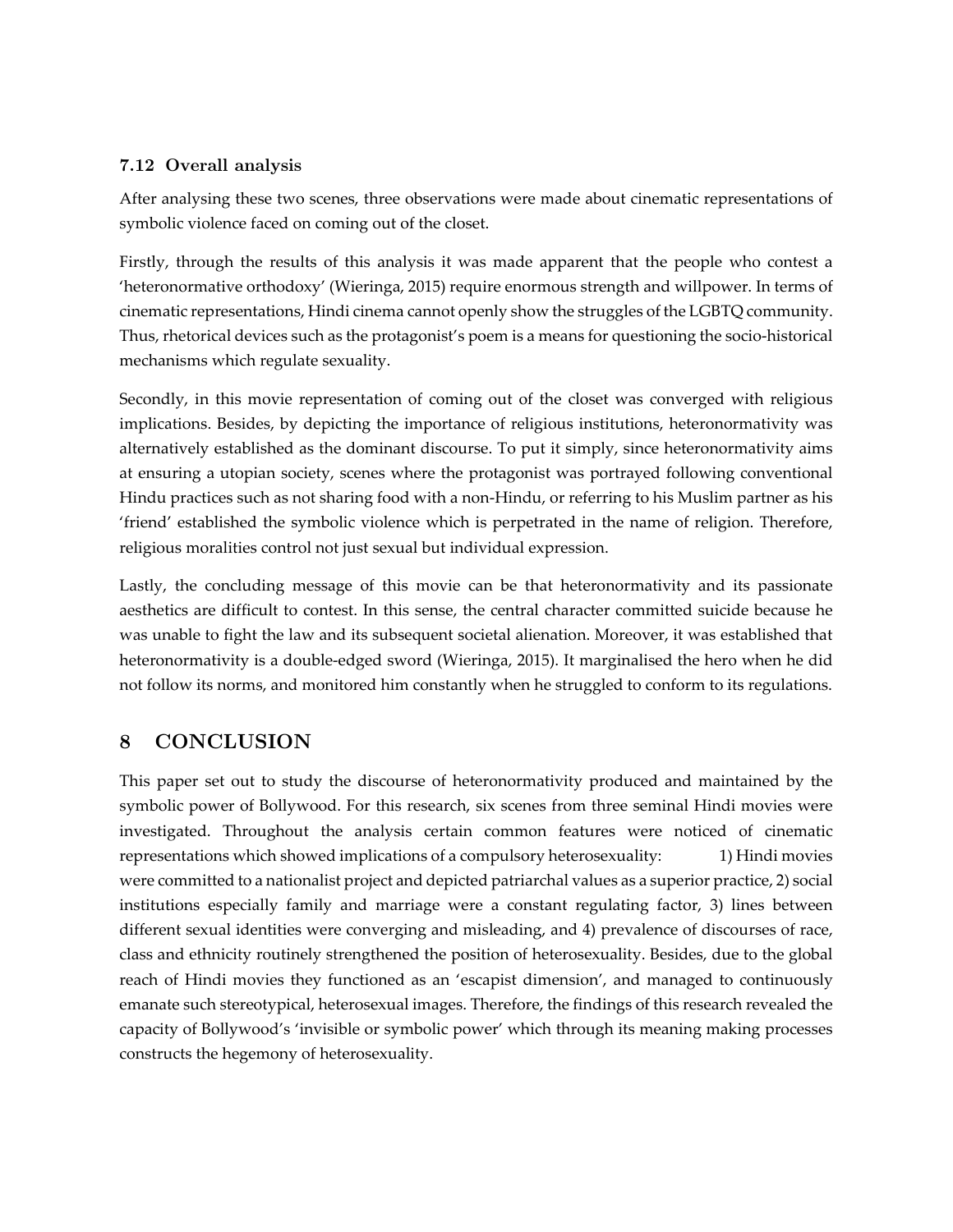Since cinema is a discursive site of power, its sexual representations were worthy of critical examination. This can be explained as films construct an imagery of collective history and culture, which has profound implications for a country such as India which is struggling to make LGBTQ rights constitutional. Likewise, an equal representation of non-normative relationships is required to ensure a validation for sexual rights. Conversely, the results of this study outlined a possibility for a much comprehensive research on heteronormativity which has the potential to provide additional insights about the cinema's symbolic power.

As previously explained, other qualitative methodologies, such as interviews and on-site ethnographic research would have much critically evaluated the various analytical categories of heteronormative representations. In particular, a combination of qualitative and quantitative measures would have allowed to investigate the degree of negative or positive heterosexual references in queer films, and thereby broadened the scope of future research conducted on this topic. Moreover, a comparative analysis of heteronormative representations in Hollywood and Bollywood films would have been beneficial in analysing a distinction between western and non-western homophobic discursive practices. Similarly, this would have enabled to comprehend how different symbolic cinematic techniques, in a different national context, approaches heterosexuality. After all, as Escobar said (1992:22) "it is only through comprehensive critical evaluation of discourse and practice that one can lay the foundation for a more radical collective imagining of alternative futures".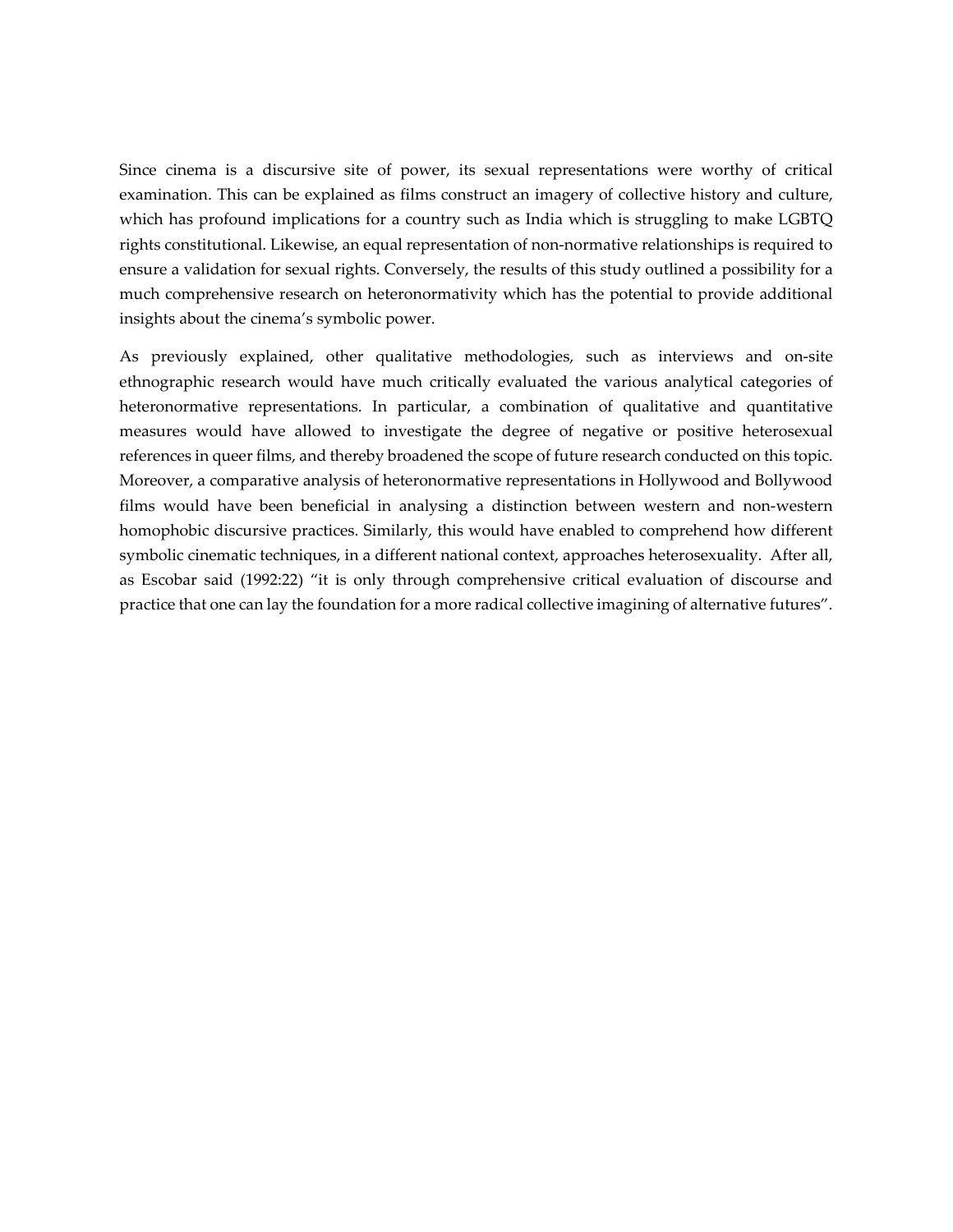## REFERENCES

Acuto, M. (2010). High-rise Dubai urban entrepreneurialism and the technology of symbolic power. *Cities*, 27(4), 272-284.

Appadurai, A. (1996). *Modernity at large: cultural dimensions of globalization*. Minneapolis: University of Minnesota Press.

Ayob, A. and Keuris, M. (2017). Bollywood cinema: a transnational/cultural role. *Journal of Literary Studies*, 33(2), 35-58.

Bakshi, S. (2004). A comparative analysis of hijras and drag queens. *Journal of Homosexuality*, 46, 211– 223.

Ball, K. (2015). Michel Foucault, the history of sexuality: an introduction, volume 1 (1978). *ESC: English Studies in Canada*, 41(4), 6-6.

Banaji, S. (2014). Bollywood horror as an uncanny public sphere: genre theories, postcolonial concepts, and the insightful audience. *Communication, Culture and Critique, 7*(4), 453-471.

Banaji, S. (2006). Young people viewing Hindi films: ideology pleasure and viewing. *Kopaed Verlag*, 3, 12-18.

Bateman, J. and Schmidt, K. (2014). *Multimodal film analysis*. New York: Routledge.

Bell, D. (2009). Heteronormativity. In: *International Encyclopaedia of Human Geography*, Leeds: Elsevier Ltd., 115-119.

Bourdieu, P. (1998). Acts of resistance: against the new myths of our time. Cambridge: Polity Press.

Bourdieu, P. (1989). Social space and symbolic power. *Sociological Theory, 7* (1), 14-25.

Bourdieu, P. (1991). *Language and symbolic power*. Oxford: Polity Press.

Bose, M. (2006). *Bollywood: A history*. London: Tempus.

Bose, B. and Bhattacharya, S. (2007). *The phobic and the erotic*. Calcutta: Seagull Press.

Boyatzis, R. E. (1998). Transforming qualitative information: thematic analysis and code development. Thousand Oaks: Sage.

Boyce, P. (2006). Moral ambivalence and irregular practices: contextualizing male-to-male sexualities in Calcutta/India. *Feminist Review*, 83(1), 79-98.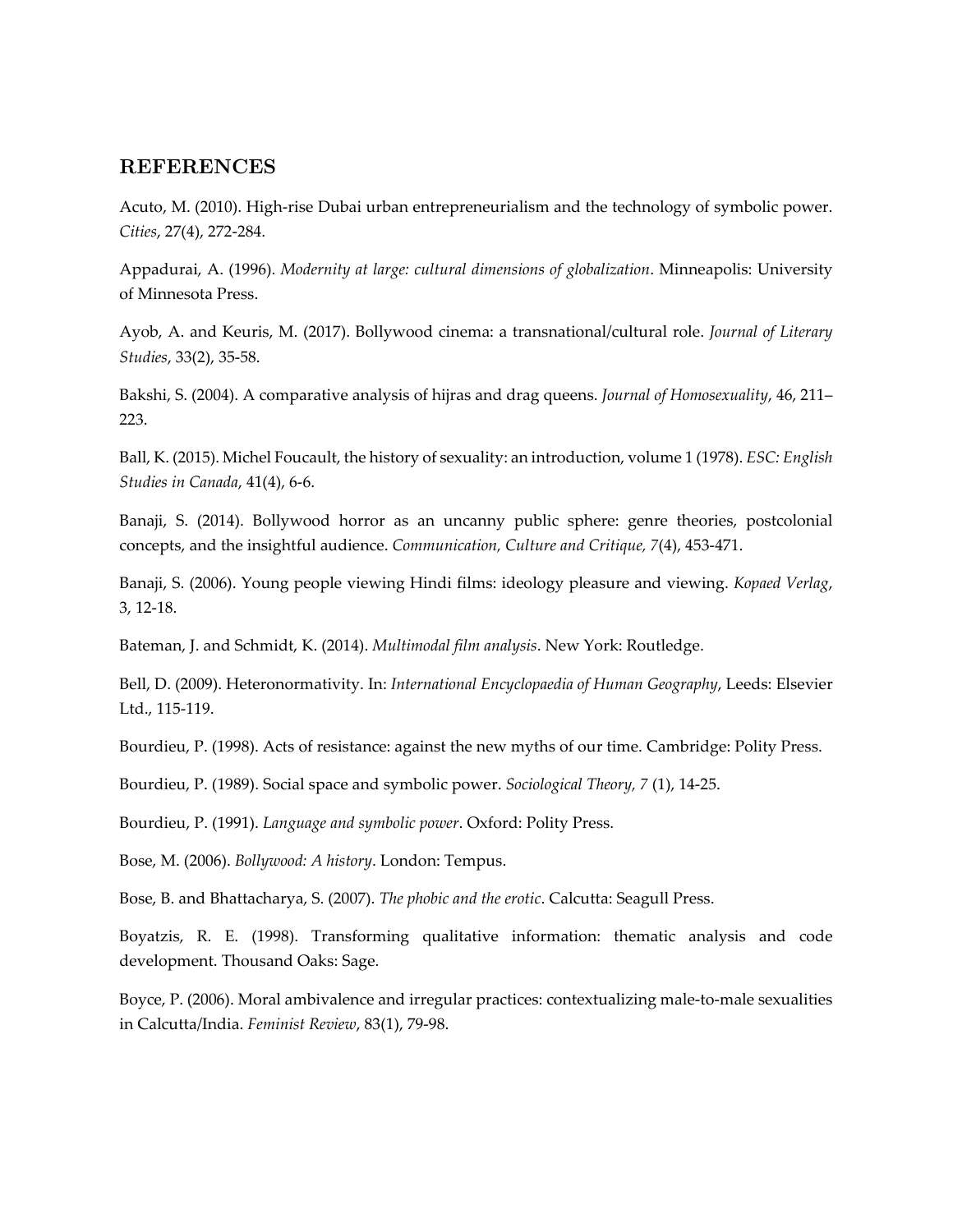Butler, J. (1993). *Bodies that matter*. London: Routledge.

Butler, J. (1999). *Gender trouble*. New York: Routledge.

Butler, J. (1988). Performative acts and gender constitution: an essay in phenomenology and feminist theory. *Theatre Journal*, 40(4), 519-531.

Cameron, D. (1998). Gender, language, and discourse: a review essay. *Signs: Journal of Women in Culture and Society*, 23(4), 945-973.

Carter, C., Steiner, L., McLaughlin, L. and Banaji, S. (2013). *Routledge companion to media and gender*. Abingdon: Routledge.

Chakravorty, B. (2007). Rights of the third gender: problems of identity and recognition. In B. Bose and S. Battacharya (Eds.). *The phobic and the erotic* (pp. 369–390). Calcutta: Seagull Press.

Charteris-Black, J. (2014). Analysing political speeches: rhetoric, discourse and metaphor. London: Palgrave Macmillian.

Chase, R. (2012). Transgressive sexualities: politics of pleasure and desire in Kamasutra: a tale of love and fire. *Journal of Lesbian Studies*, 16(2), 135-152.

Chevrette, R. (2013). Outing heteronormativity in interpersonal and family communication: feminist applications of queer theory "beyond the sexy streets". *Communication Theory*, 23(2), 170-190.

Chua, L. (1999). The cinematic representation of Asian homosexuality in the Wedding Banquet. *Journal of Homosexuality*, 36(3-4), 99-112.

Collier, M. (2001). Approaches to analysis in visual anthropology. In T. Van Leeuwen and C. Jewitt (Eds). *The Handbook of Visual Analysis* (pp. 35 – 60). London: Sage Publications Ltd.

Connell, R. and Messerschmidt, J. (2005). Hegemonic masculinity. *Gender and Society*, 19(6), 829-859.

Couldry, N. (2003). Media meta-capital: extending the range of Bourdieu's field theory. *Theory and Society*, 32(5/6), 653-677.

Desai, J. (2004). Beyond Bollywood: the cultural politics of South Asian diasporic film. New York: Routledge

Detel, W. (1996). Foucault on power and the will of knowledge. *European Journal of Philosophy,* 4(3), 296-327.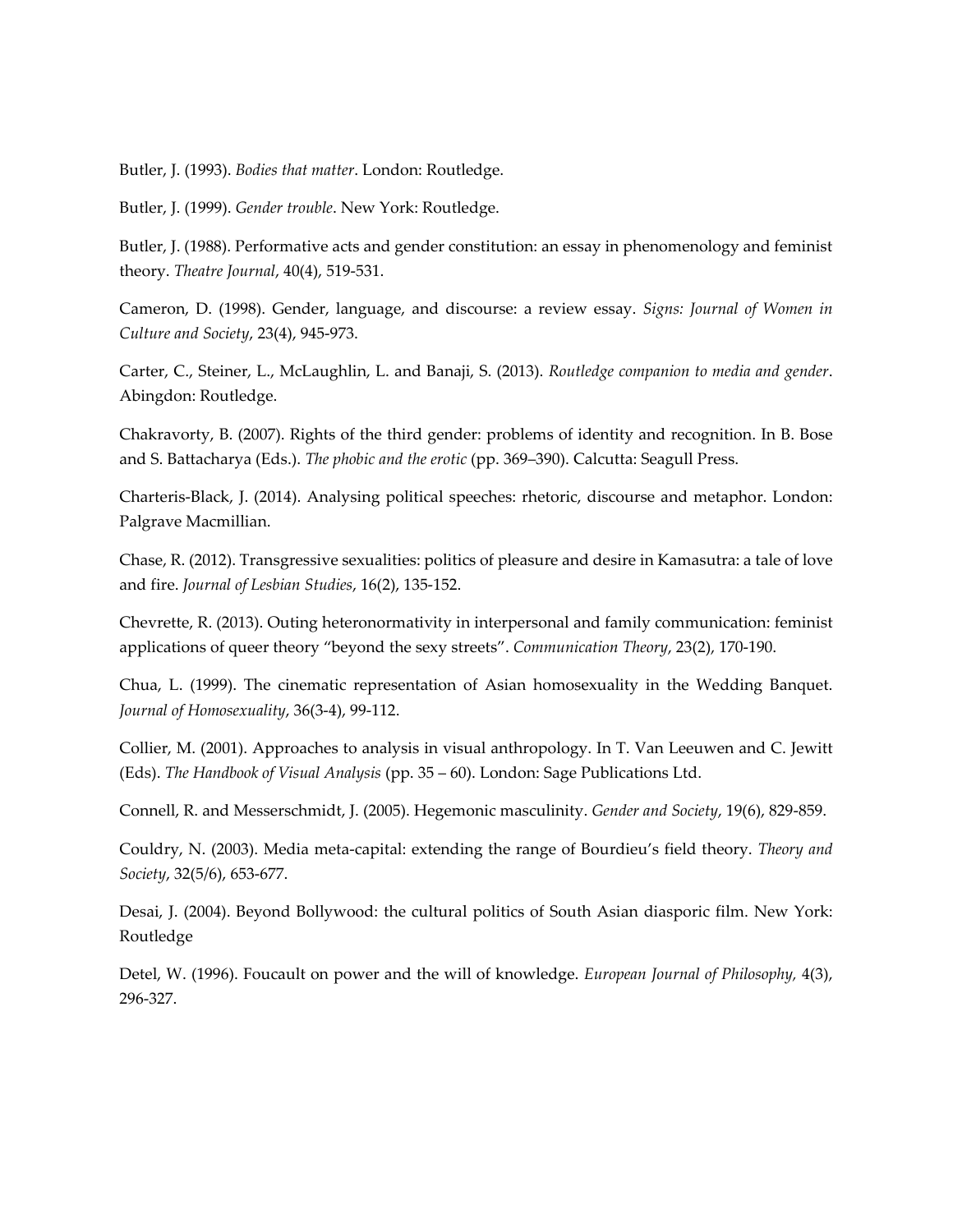Dutoya, V. (2016). Defining the "queers" in India: the politics of academic representation. *India Review*, 15(2), 241-271.

Dwyer, R. (2006). Bollywood bourgeois. *India International Centre Quarterly*, 33(3/4), 222-231.

Escobar, A. (1992). Imagining a post-development era: critical thought, development and social movements. *Social Text, 31*(32), 20–56.

Fairclough, N. (1995). *Critical discourse analysis*. London: Longman.

Fangen, K. (2010). Social exclusion and inclusion of young immigrant: presentation of an analytical framework. *Nordic Journal of Youth Research (YOUNG)*, *18*, 133–156.

Fanon, F. (1952). *Peau noire masques blancs*. Paris: Editions du Seuil.

Foucault, M. (1979). *Discipline and punish: the birth of the prison*. Harmondsworth: Penguin

Foucault, M. (1996). *Foucault live.* New York: Semiotext(e).

Foucault, M. (1972). *The archaeology of knowledge*. London: Tavistock Ltd.

Foucault, M. (1971). *The discourse on language*. New York: Pantheon Books.

Foucault, M. (1981). The order of discourse. In R. Young (Eds). *Untying the text: a post-structural anthology* (pp. 48-78). Boston: Routledge.

Gairola, R. (2002). Burning with shame: desire and South Asian patriarchy from Gayatri Spivak's "can the subaltern speak?" to Deepa Mehta's "Fire". *Comparative Literature*, 54(4), 307-324.

Ganti, T. (2004). Bollywood: a guidebook to Indian cinema. New York: Routledge.

Gill, R. (1996). Discourse analysis: practical implementation. Handbook of Qualitative Research Methods for Psychology and the Social Sciences, 141-158.

Gooptu, S. (2011). The "nation" in Indian cinema. *History Compass*, 9(10), 767-775.

Gopinath, G. (2011). Foreword: queer diasporic interventions. *Textual Practice*, 25(4), 635-638.

Gopinath, G. (2000). Queering Bollywood. *Journal of Homosexuality*, 39(3-4), 283-297.

Gopinath, M. (1996). *The survivor: danapani*. Madras: Macmillan India Ltd.

Gopinath, R. (2009). Malayalam cinema and mental health. *International Review of Psychiatry,* 21(3), 218-223.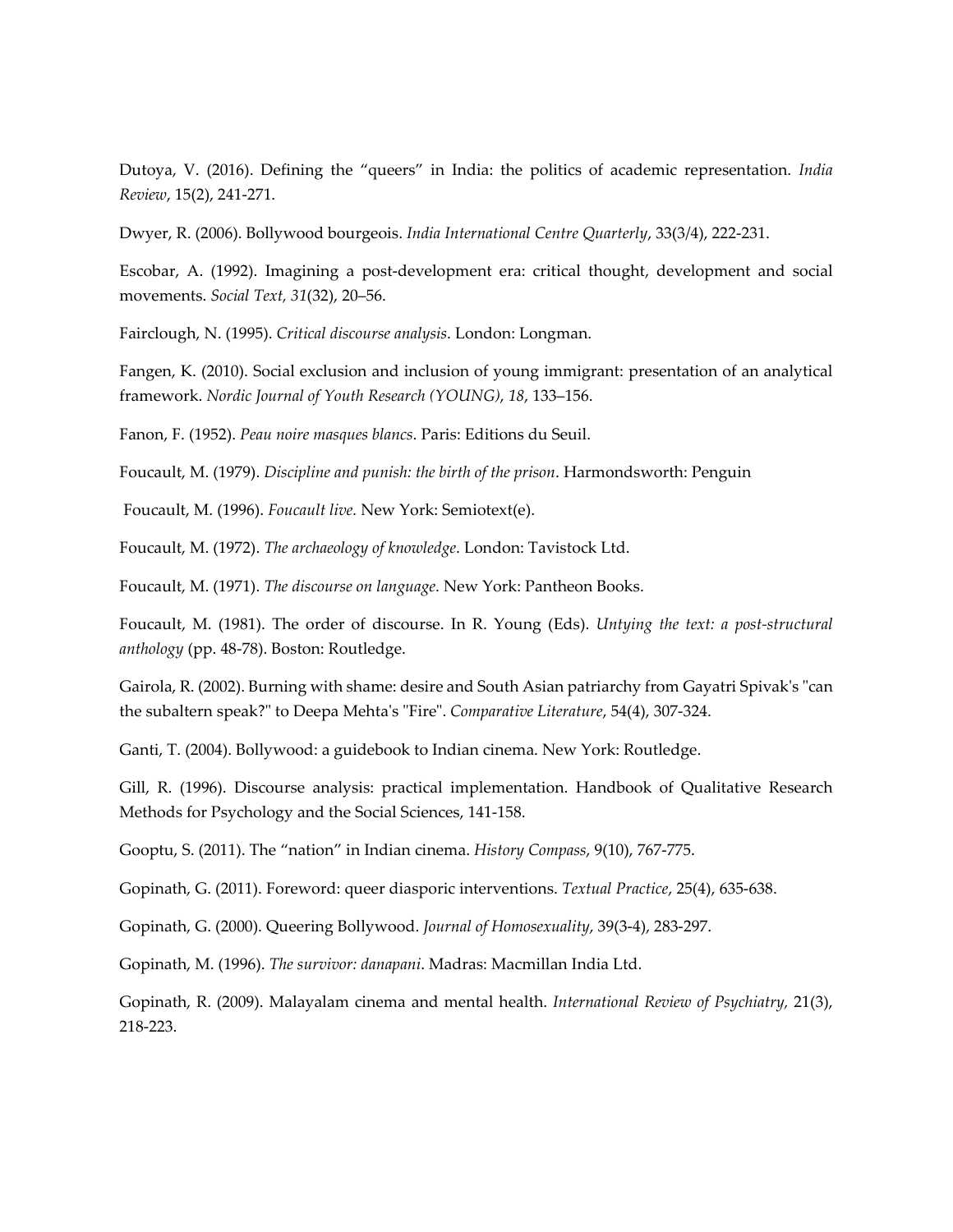Grosz, E. (1995). *Space, time and perversion*. New York: Routledge.

Hall, K. (2013). Commentary I: 'It's a hijra!' queer linguistics revisited. *Discourse and Society*, 24(5), 634-642.

Hall, S. (1989). Cultural identity and cinematic representation. *Periodicals Archives Online*, (36), 68-82.

Hall, S. and Gieben, B. (1997). *Formations of modernity*. Cambridge: Polity Press.

Hall, S. (1997). Representation: cultural representation and signifying practices. London: Sage.

Harman, S. (2016). Stuart Hall: re-reading cultural identity, diaspora and film. *Howard Journal of Communication*, 27(2), 112-129.

Hemphill, L. (1998). Tagore's women: Satyajit Ray and Bollywood. *South Asia: Journal of South Asian Studies,* 21(1), 167-180.

Herz, M. and Johansson, T. (2015). The normativity of the concept of heteronormativity. *Journal of Homosexuality*, 62(8), 1009-1020.

Hutchings, B. and Libby, L. (2008). Power games: environmental protest, news media and the internet. *Media, Culture and Society*, 31(4), 579-595.

Jaekel, K. (2016). What is normal, true, and right: a critical discourse analysis of students' written resistance strategies on LGBTQ topics. *International Journal of Qualitative Studies in Education*, 29(6), 845-859.

Jewitt, C. (2009). The routledge handbook of multimodal analysis. London: Routledge.

Jewitt, C. and Oyama, R. (2001). Visual meaning: a social semiotic approach. In T. Van Leeuwen and C. Jewitt (Eds.). *The Handbook of Visual Analysis* (pp. 134 – 156). London: Sage Publications Ltd.

Jha, K. S. (2005). *The essential guide to Bollywood*. New Delhi: Roli Books.

Joy, A., Belk, R. and Bhardwaj, R. (2015). Judith Butler on performativity and precarity: exploratory thoughts on gender and violence in India. *Journal of Marketing Management*, 31(15-16), 1739-1745.

Kalra, G. and Bhugra, D. (2015). Hijras in Bollywood cinema. *International Journal of Transgenderism*, 16(3), 160-168.

Kennedy, T. (2014). Sustaining white homonormativity: the kids are all right as public pedagogy. *Journal of Lesbian Studies*, 18(2), 118-132.

Klinger, B. (2006). The art film, affect and the female viewer: the piano revisited. *Screen*, 47(1), 19-41.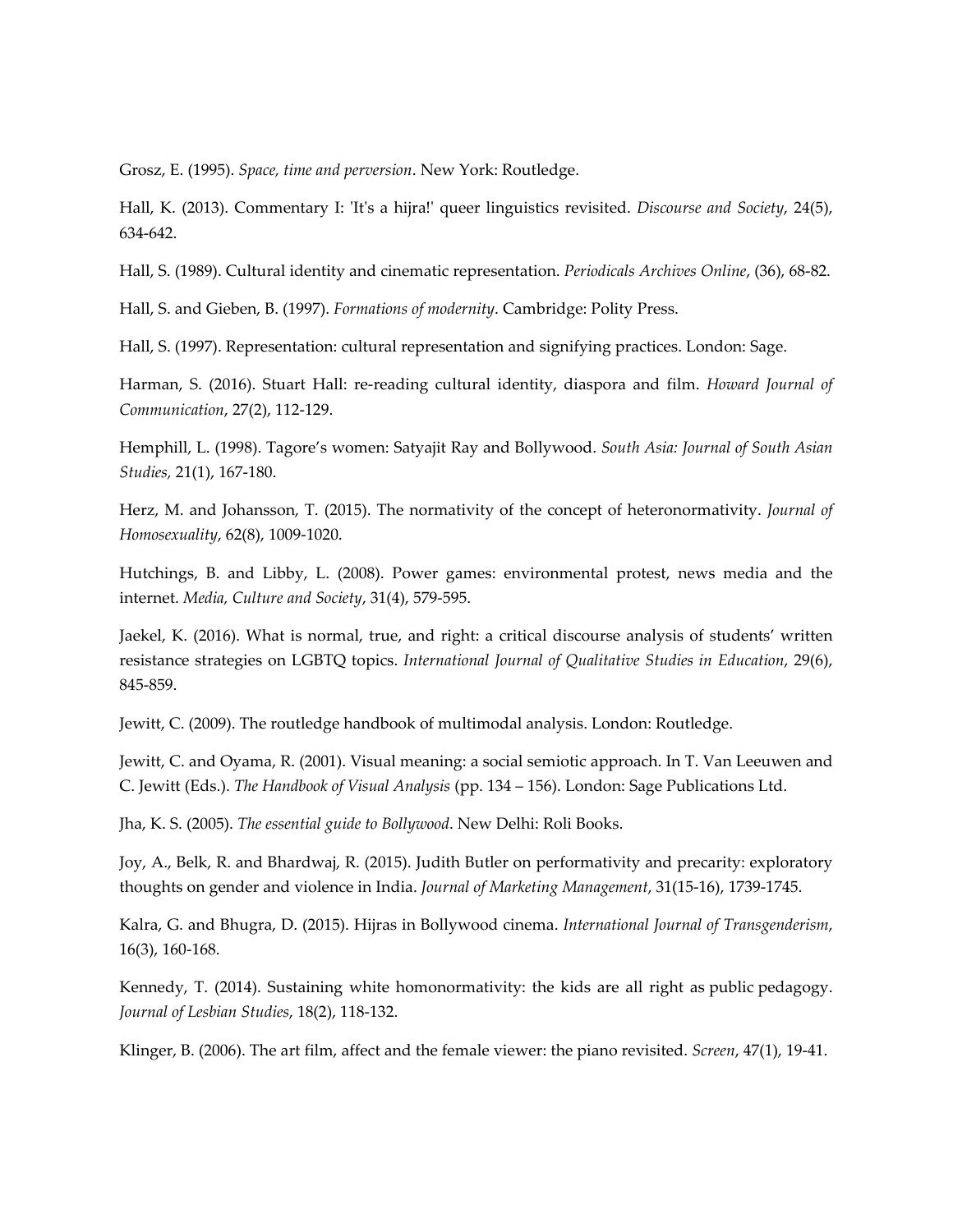Kress, G. (2011). Multimodal discourse analysis. In P. Gee and M. Handford (Eds.). *The Routledge handbook of discourse analysis* (pp. 35-50). London: Routledge.

Kress, G., & Leeuwen, I. T. van. (2001). Multimodal discourse: The modes and media of contemporary communication. London: Arnold.

Lazar, M. (2007). Feminist critical discourse analysis: articulating a feminist discourse praxis. *Critical Discourse Studies*, 4(2), 141-164.

Lena, A. (2015). Rethinking disability in India. Internationales Asien Forum. International Quarterly for Asian Studies, 46(3/4), 386-388.

Lister, M. and Wells, L. (2001). Seeing beyond belief: cultural studies as an approach to analyzing the visual. In T. Van Leeuwen and C. Jewitt (Eds.). *The Handbook of Visual Analysis* (pp. 61-91). London: Sage Publications Ltd.

Macay, H. (1997). *Consumption and everyday life*. Thousand Oaks: Sage.

Malterud, K. (2001). Qualitative research: standards, challenges and guidelines. *The Lancet, 358, 438- 488.* 

Mankekar, P. (2004). Dangerous desires: Television and erotics in late twentieth-century India. *The Journal of Asian Studies*, 63(02), 403-431.

Masrani, R. (2016). *The reel city: London, symbolic power and cinema*. Published Ph.D. thesis, London School of Economics and Political Science (LSE), London.

McManus, I. (1983). Basic colour terms in literature. *Language and Speech*, 26(3), 247-252.

Morton, A. (1971). Unravelling Gramsci: hegemony and passive revolution in the global political economy. London: Pluto

Nandy, A. (1998). The secret politics of our desires: innocence, culpability and Indian popular cinema. New York: Oxford University Press.

Narrain, A. (2004). *Queer: despised sexuality, law and social change*. Bangalore: Books for change.

Nes, F., Abma, T., Jonsson, H., & Deeg, D. (2010). Language differences in qualitative research: is meaning lost in translation? *European Journal of Ageing, 7*(4), 313-316.

Page, A. and Peacock, J. (2013). Negotiating identities in a heteronormative context. *Journal of Homosexuality*, 60(4), 639-654.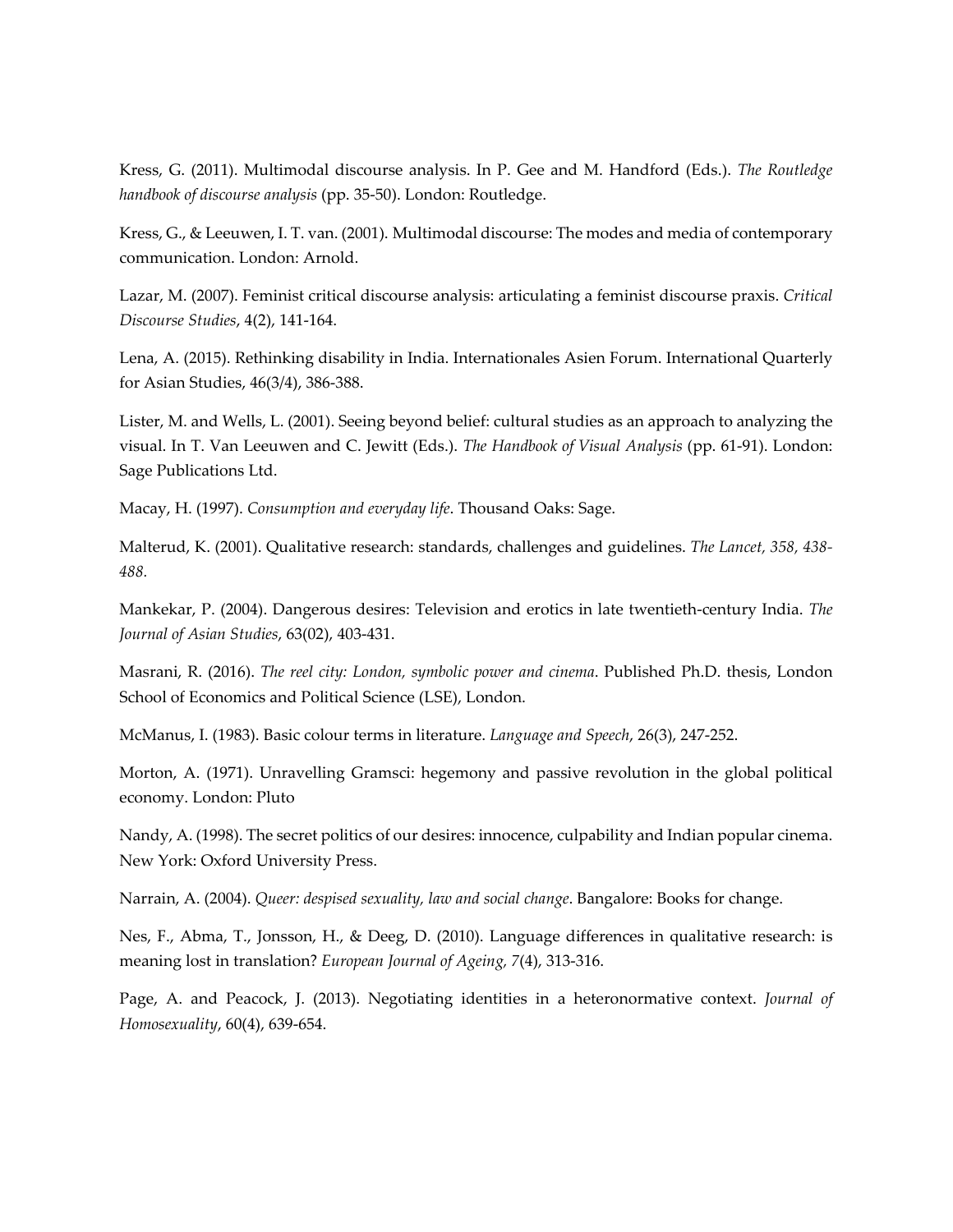Pellandini-Simányi, L. (2014). Bourdieu, ethics and symbolic power. *The Sociological Review*, 62(4), 651- 674.

Prasad, M. (1998). *Ideology of the Hindi film: a historical construction.* New Delhi: Oxford University Press.

Rao, S. (2010). I need an Indian touch: Glocalisation and Bollywood films. *Journal of International and Intercultural Communication,* 3(1), 1-19.

Reddy, G. (2007). Sexual differences and their discontents. In B. Bose and S. Bhattacharrya (Eds.). *The phobic and the erotic* (pp. 301–322). Calcutta, India: Seagull Press.

Rich, A. (1980). Compulsory heterosexuality and lesbian existence. *Signs: Journal of Women in Culture and Society*, 5(4), 631-660.

Rizwan, S. (2014). Multimodal signs in (non)-heteronormative discourse of transnational Hindi cinema: The case study of Hindi film Dostana. *Revista Alicantina de Estudios Ingleses*, (27), 179-203.

Rose, G. (2001). Visual methodologies: an introduction to the interpretation of visual materials. London: Sage Publications.

Shakespeare, T. (2000). Disabled sexuality: towards rights and recognition. *Sexuality and Disability,*  18(3), 1591-166.

Sharma, A. (2008). Decriminalizing queer sexualities in India: A multiple streams analysis. *Social Policy and Society*, *7*(04), 419-431.

Silverstone, R. (2006) Media and morality: on the rise of the mediapolis. Cambridge: Polity.

Smith, L. and Shin, R. (2015). Negotiating the intersection of racial oppression and heteronormativity. *Journal of Homosexuality*, 62(11), 1459-1484.

Takhar, A., Maclaran, P. and Stevens, L. (2012). Bollywood cinema's global reach. *Journal of Macromarketing*, 32(3), 266-279.

Taylor, C. (2011). Foucault and familial power. *Hypatia*, 27(1), 201-218.

Thomas, S. (1994). Artifactual Study in the Analysis of Culture: A Defense of Content Analysis in a Postmodern Age. *Communication Research*, 21 (1): 683-697.

Thompson, J. (1995). The media and modernity: a social theory of the media. Cambridge: Polity Press.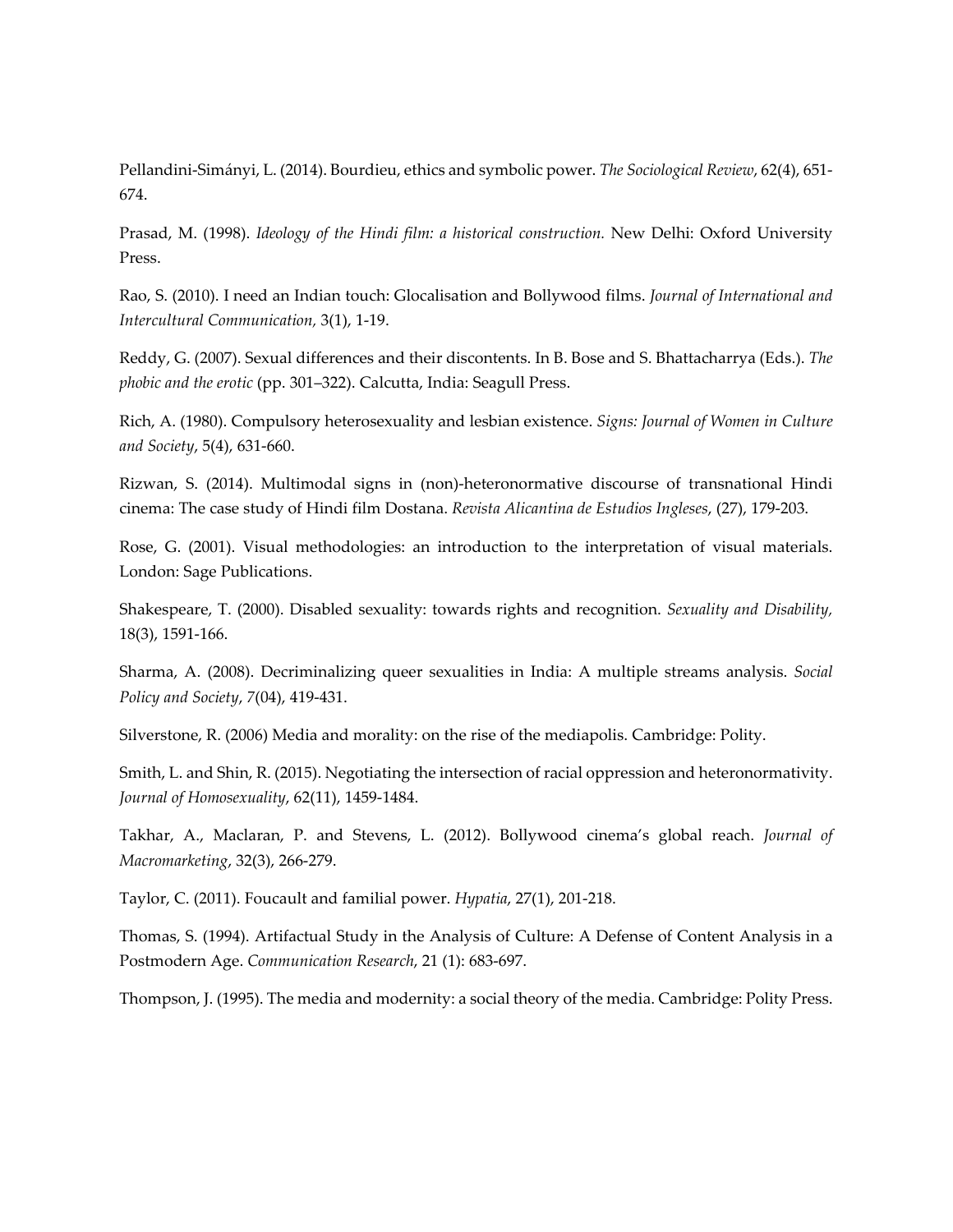Turner, B. (2004). Edward W. Said: Overcoming orientalism. *Theory, Culture and Society*, 21(1), 173-177.

Vahid, H. and Esmae'li, S. (2012). The power behind images: advertisement discourse in focus. *International Journal of Linguistics*, 4(4), 36-51.

Van Dijk, T. A. (2000). New(s) racism: a discourse analytical approach. *Ethnic Minorities and the Media*, 33-49.

Van Leeuwen, T. and Jewitt, C. (2001). *The handbook of visual analysis*. London: Sage Publications Ltd.

Van Nes, F., Abma, T., Jonsson, H. and Deeg, D. (2010). Language differences in qualitative research: is meaning lost in translation? *European Journal of Ageing*, 7(4), 313-316.

Vera, H. and Foucault, M. (1979). The history of sexuality, volume 1: an introduction. *Contemporary Sociology*, 8(4), 576-589.

Virdi, J. (2003). The cinematic imagination-Indian popular films as social history. New Burnswick: Rutgers University Press.

Wang, J. (2014). Criticising images: critical discourse analysis of visual semiosis in picture news. *Critical Arts*, 28(2), 264-286.

Watson, K. (2005). Queer theory. *Group Analysis*, 38(1), 67-81.

Wieringa, S. (2015). Heteronormativity, passionate aesthetics and symbolic subversion in Asia. Brighton: Sussex Academic Press.

Wieringa, S. (2012). Passionate aesthetics and symbolic subversion: heteronormativity in India and Indonesia. *Asian Studies Review*, 36(4), 515-530.

Wodak, R. (2013). *Critical discourse analysis*. Los Angeles: Sage.

Wodak, R. and Boukala, S. (2015). European identities and the revival of nationalism in the European Union: a discourse historical approach. *Discourse Analysis, Policy Analysis, and the Borders of EU Identity*, 14(1), 87-109.

Wodak, R. and Meyer, M. (2016). *Methods of critical discourse analysis*. Los Angeles: Sage.

**MOVIES**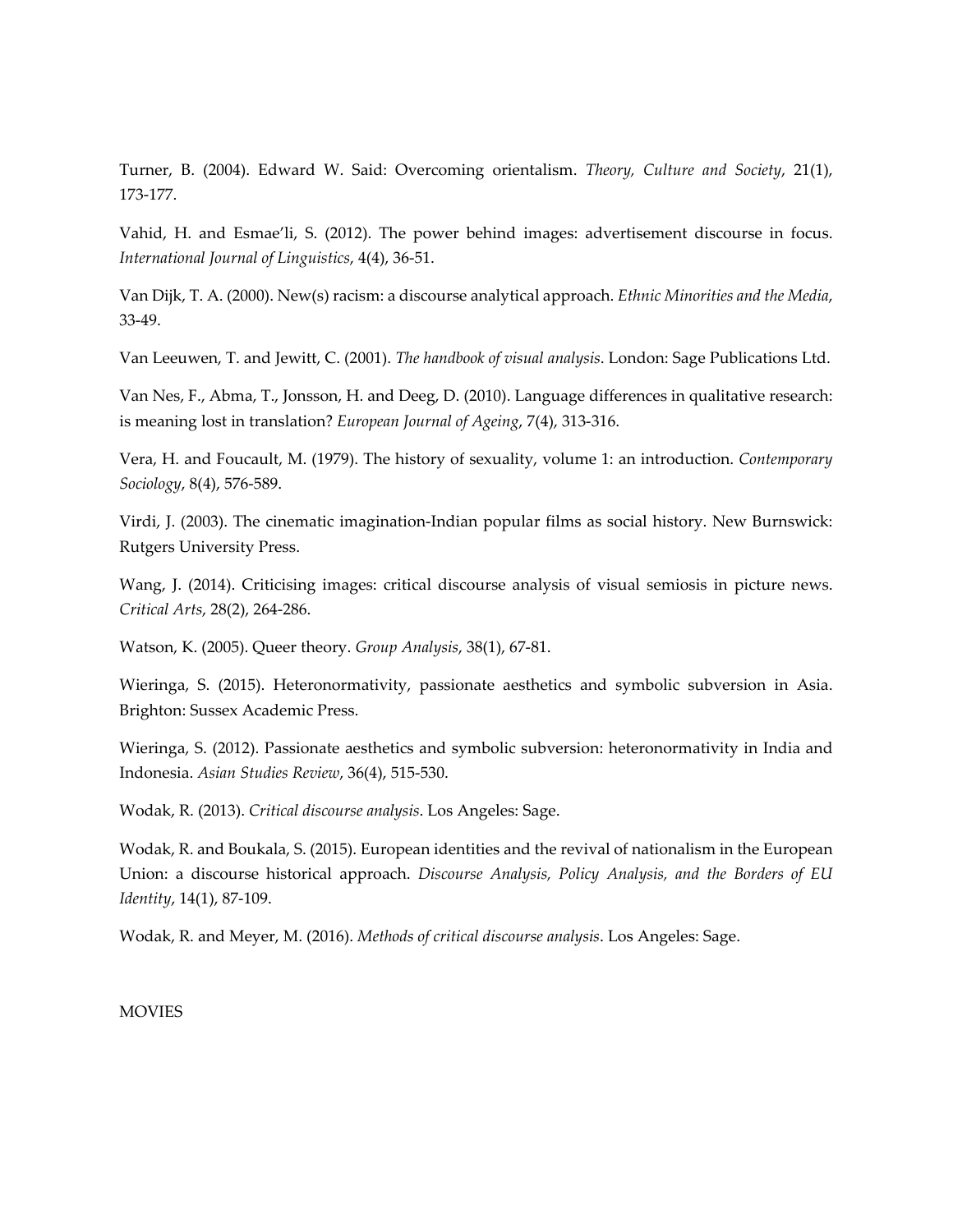Bose, S. and Maniyar, N. (Director). (2014). *Margarita with a Straw*. [Motion picture]. Mumbai: Viacom 18 Motion Pictures.

Chopra, A. (Director). (1995). *Dilwale Dulhania Le Jayenge*. [Motion picture]. Mumbai: Yash Raj Productions.

Hirani, R. (Director). (2006). *Lage Raho Munnabhai*. [Motion picture]. Mumbai: Vinod Chopra Productions.

Mansukhani, T. (Director). (2008). *Dostana.* [Motion picture]. Mumbai: Yash Raj Productions.

Mehta, D. (Director). (1992). *Fire.* [Motion picture]. Toronto: Kaleidoscope Entertainment.

Mehta, H. (Director). (2016). *Aligarh*. [Motion picture]. Mumbai: Eros Entertainment.

Johar, K. (Director). (2013). *Bombay Talkies*. [Motion picture]. Mumbai: Viacom 18 Motion Pictures.

#### NEWSPAPER ARTICLES

Felperin, L. (2014, October 14). Margarita with a Straw: The sexuality of the disabled excited me as a filmmaker. *The Guardian.* Retrieved on the 14 August'17, from:

https://www.theguardian.com/film/2014/oct/23/margarita-with-a-straw-shonali-bose-cerebral-palsy-india

Ghosh, S. (2017, January 8). Karan Johar on being gay: everybody knows what my sexual orientation is. *India Today*. Retrieved on the 15 August'17, from:

http://indiatoday.intoday.in/story/karan-johar-gay-shah-rukh-khan-biography-an-unsuitableboy/1/852411.html

Khaleeli, H. (2014, April 16). Hijra: India's third gender claims its place in the law. *The Guardian.*  Retrieved on the 12 August'17, from:

https://www.theguardian.com/society/2014/apr/16/india-third-gender-claims-place-in-law

### APPENDIX A: RESEARCH EXAMPLE

**Theme**: Symbolic violence faced while coming out of the closet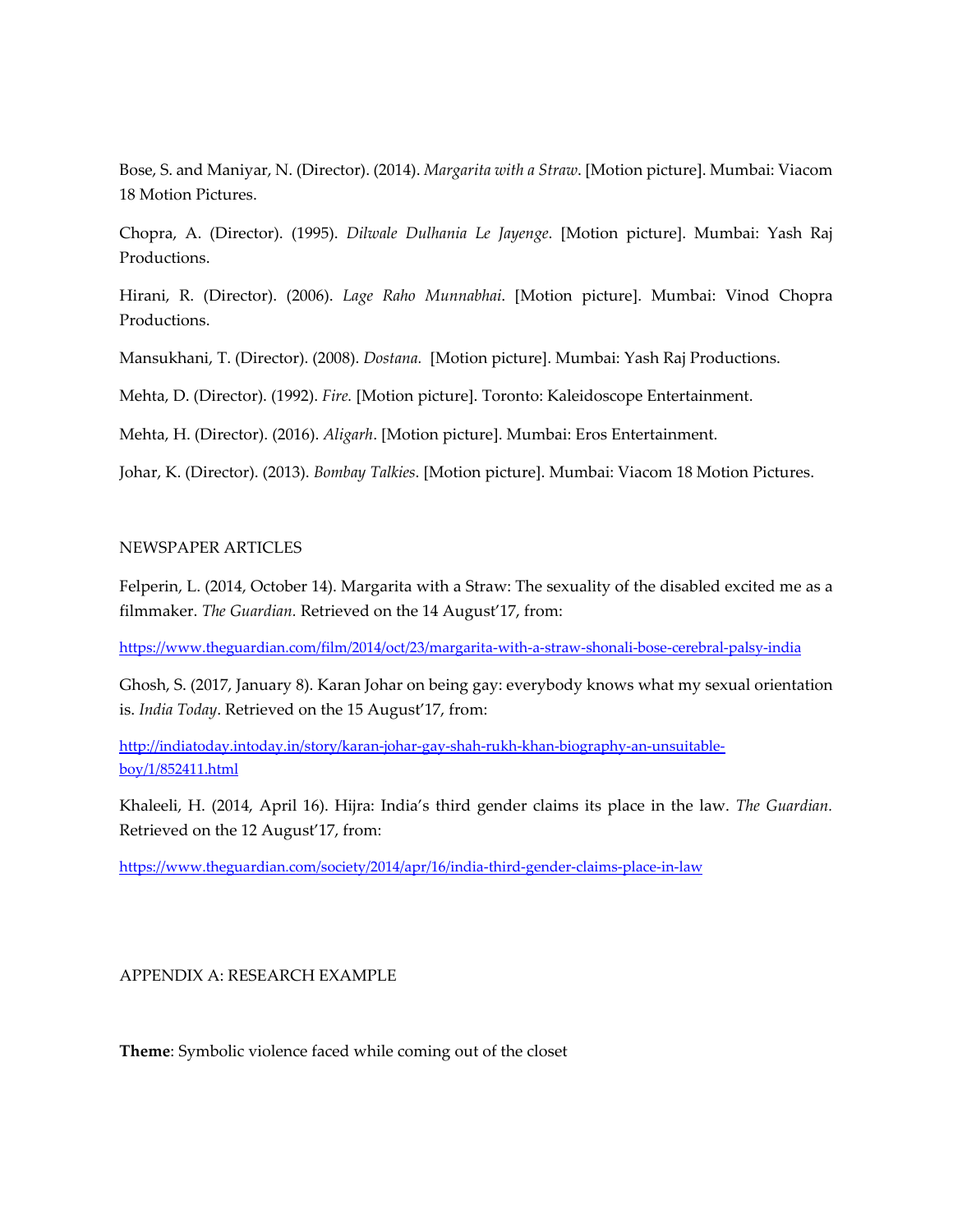**Scene**: Professor Siras against the Aligarh Muslim University (1:14:51-1:21:18)

#### Transcription of the scene

**Professor Siras**: I did not realise that two people had already entered my flat. They claimed to be from News 100 channel

They pounced on us and one of them… started beating us with a stick. Especially… Irfhan!

They didn't let me wear my clothes either. I asked why they're doing it, they said: we have received a complaint.

The people who entered said: "How dare you behave so obscenely in a family society?". And then they made us stand in a corner, and took our pictures in embarrassing positions.

I kept requesting them to stop…and that's when four of my University colleagues came into the room.

I was surprised to see my colleagues. Because I neither called or asked anyone for help.

**Protagonist's Lawyer**: Siras, you didn't call them?

**Professor Siras**: No, I didn't. They stood there and kept staring at me. And they did not even let me wear my clothes….

They took the reporters to the adjoining room, where they had a conversation. Later, the reporters left.

After that Shadab Qureshi (one of the colleagues) entered my room…and I pleaded with him that he keeps this under wraps. And he assured me that he has the tape, and he will make sure that it is not leaked.

But the next day the story was published in every local newspaper, along with my photograph, and then I was suspended.

**Defense Lawyer**: Mr. Siras, what was your relationship with the middle-class Muslim rickshaw puller?

**Professor Sirus**: He was a friend!

**Defense Lawyer**: Will you tell the court your exact relationship with him?

**Protagonist's lawyer**: I object my lordship but this is not an appropriate question.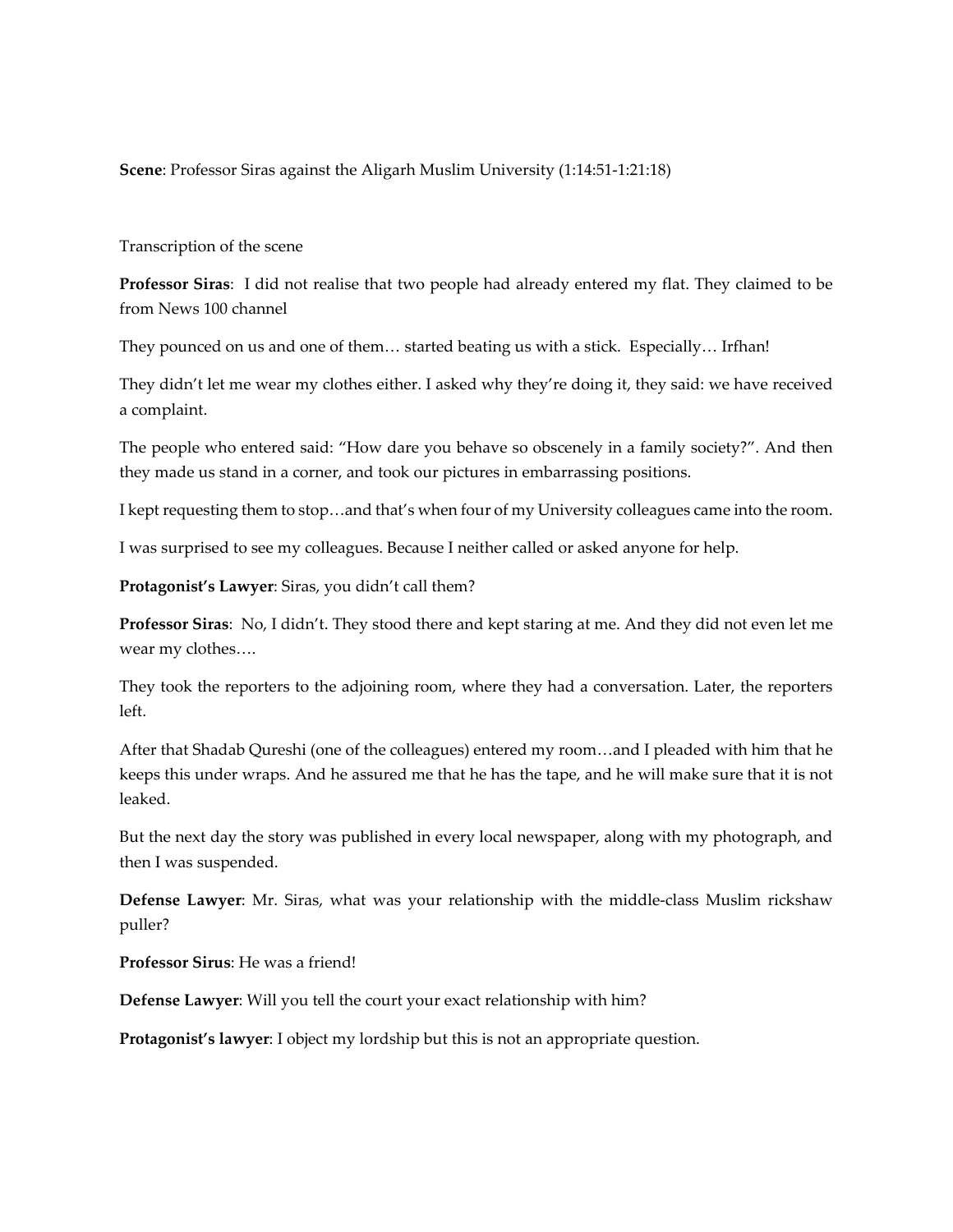**Defense Lawyer**: Fine, I will change my question. You are such a senior Professor, Mr. Siras… and you mingle with a lower-class Muslim from the slums? What kind of friendship is this?

**Professor Siras**: We would listen to music together. He was just a friend.

**Defense Lawyer**: Listen to music? What else? And you would pay him to have sex with you!?

**Protagonist's lawyer**: The focus should not be on sex but sexual rights which my client has been denied.

**Defense Lawyer**: Fine, okay…Ill change my question. What's your age Professor Sirus?.63 or 64. You are 64 years old, right? Even at this age you have the strength to have sex?

**Protagonist's lawyer**: It is wrong to ask such personal, evasive questions!

**Professor Siras**: I don't feel comfortable answering these questions.

**Defense Lawyer**: You have pressed charges against such an esteemed University. You will have to answer some questions! But still I will change my question. Just tell me, who was the 'man' in bed when you were having sex? You or your friend!?

you!?

**Protagonist's lawyer**: The focus should not be on sex but sexual rights which my client has been denied.

**Defense Lawyer**: Fine, okay…Ill change my question. What's your age Professor Siras?.63 or 64. You are 64 years old, right? Even at this age you have the strength to have sex?

**Protagonist's lawyer**: It is wrong to ask such personal, evasive questions!

**Professor Sirus**: I don't feel comfortable answering these questions.

**Defense Lawyer**: You have pressed charges against such an esteemed University. You will have to answer some questions! But still I will change my question. Just tell me, who was the 'man' in bed when you were having sex? You or your friend!?

\*\*\*The scene ends with Professor Siras crying\*\*\*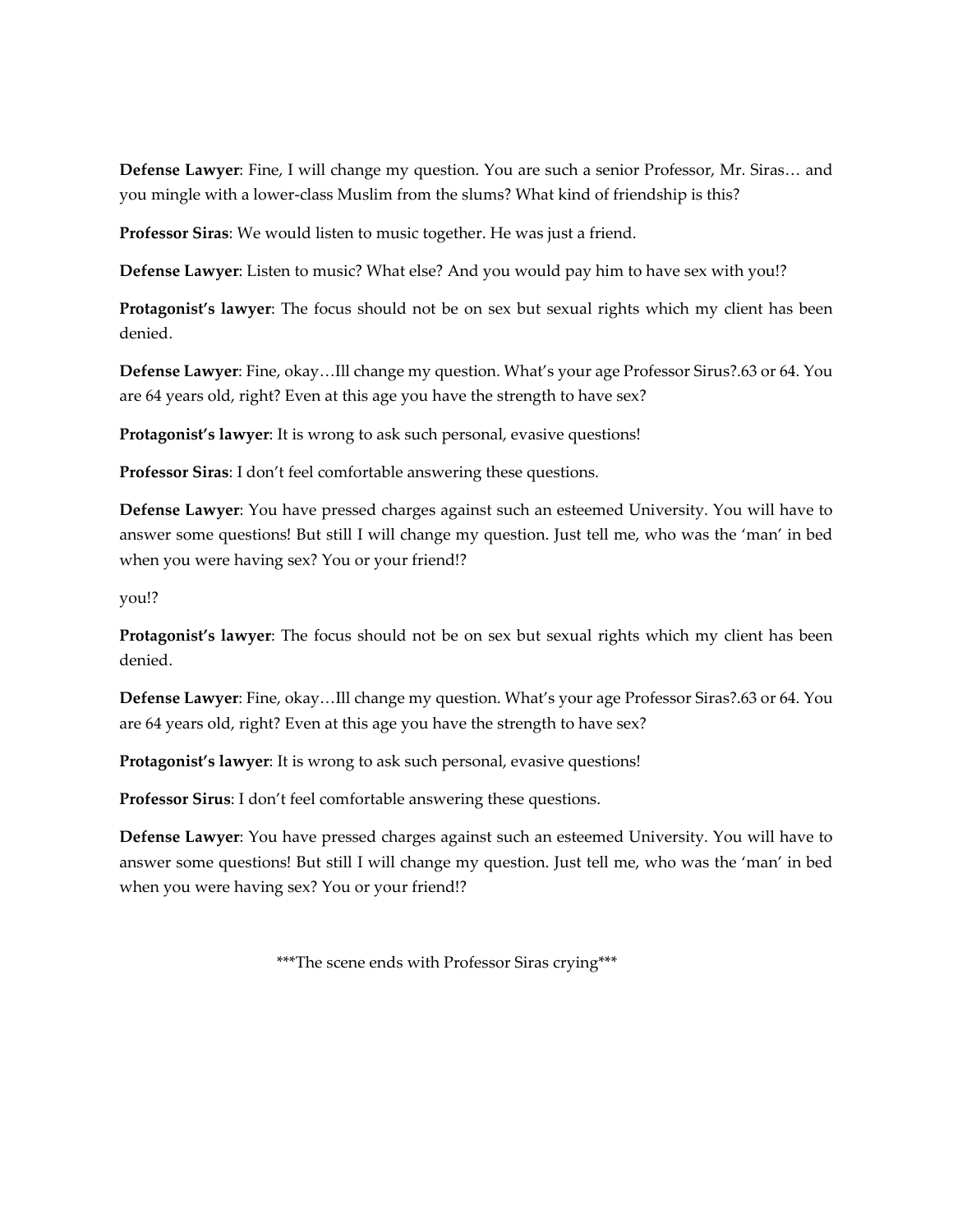| Multimodal | Operationalisation of semiotic and discourse features                                                                                                                                                                                                                                                                                                                                                                                                                                                                                                                                              |  |
|------------|----------------------------------------------------------------------------------------------------------------------------------------------------------------------------------------------------------------------------------------------------------------------------------------------------------------------------------------------------------------------------------------------------------------------------------------------------------------------------------------------------------------------------------------------------------------------------------------------------|--|
| Critique   |                                                                                                                                                                                                                                                                                                                                                                                                                                                                                                                                                                                                    |  |
|            |                                                                                                                                                                                                                                                                                                                                                                                                                                                                                                                                                                                                    |  |
| Immanent   | Representational features: The scene begins with a close up shot of Professor Siras. He is<br>wearing faded brown clothes which brings out his vulnerability. The protagonist is placed<br>on the right side of the fame, which means that it is a not a 'given picture' (Jewitt and Oyama,<br>2001). He has been perpetually placed there to catch the attention of the viewer and to<br>articulate his weakness. There is no movement in the frame as the protagonist is placed<br>standing in the courtroom. Since he has no agency, an appearance of subjectivity is therefore<br>articulated. |  |
|            | Expressional and compositional features: The protagonist appears to be tired and alone. This<br>sentiment is evoked though certain 'demand' shots as he looks into the camera directly to<br>make his vulnerability visible. The colour scheme of this scene paints a monochromic<br>picture, and brings out features of the protagonist including his greying hair, and stress lines<br>to highlight his old age.                                                                                                                                                                                 |  |
|            | Active/ Passive agents- Here, the protagonist and the lawyers are the active agents because<br>the text explicitly focuses on them. However, the professor's colleagues are the passive<br>agents as they are implicitly referenced throughout the conversation. Besides, there is an<br>'imaginary contact' formed between the active and the passive agents (Jewitt and Oyama,<br>2001). This can be explained as even when they are not displayed in the same frame, the shot<br>gives an impression that they are an actively participating in the conversation.                               |  |
|            | Presuppositions, connotations, implications in the text- This scene presupposes the<br>anticipated loss of Professor Siras. Through the visual semiotic signs, it is apparent that he<br>has given up on attaining equal sexual rights. A direct connotation of the text is that<br>homosexuality is a forbidden practice. Especially, in the case of the protagonist it is not<br>considered to be viable to him to crave for sexual intimacy at his age. Thus, it is apparent<br>that the society regulates not just the norms of sexuality but also companionship.                              |  |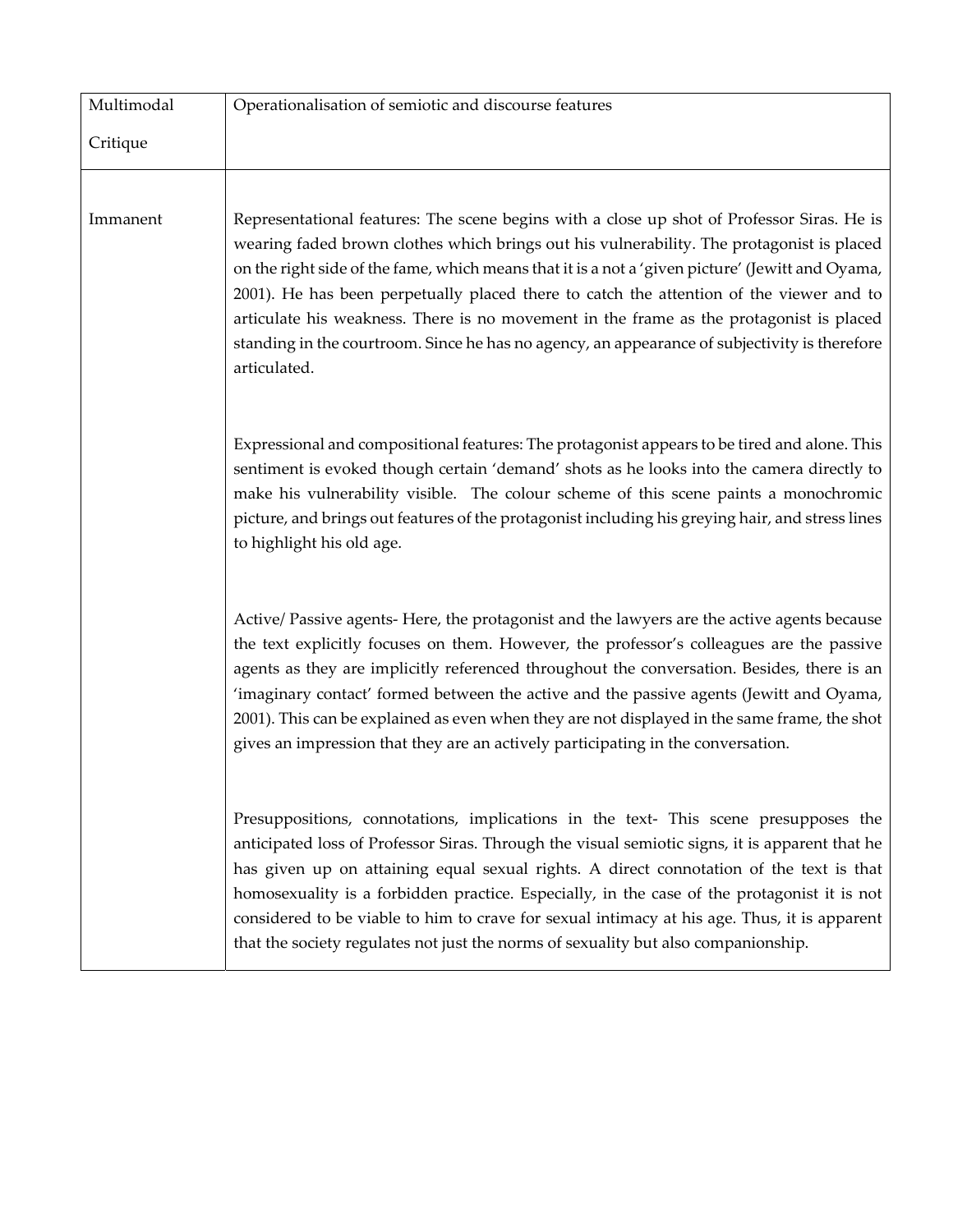| Socio-diagnostic | Use of rhetorical devices: Most of the rhetorical devices were employed by the lawyers in<br>the scene. In this sense, when the defense lawyer asked the protagonist, "Who was the 'man'<br>in bed when you were having sex? You or your friend!?, a direct remark was made on the<br>protagonist's masculinity, thus articulating a discourse of 'hegemonic masculinity' (Connell,<br>2005).                                                                                                                                                                                          |
|------------------|----------------------------------------------------------------------------------------------------------------------------------------------------------------------------------------------------------------------------------------------------------------------------------------------------------------------------------------------------------------------------------------------------------------------------------------------------------------------------------------------------------------------------------------------------------------------------------------|
|                  | Use of repetitions: In the scene, repeatedly a discourse of heterosexuality was converged<br>with issues of class. This can be explained as the protagonist was questioned for having any<br>forms of relationship with a man from a lower-class Muslim family. Besides, since he a<br>senior Hindu professor it was considered against his religious practices to interact with<br>Muslims. Thus, a discourse of 'othering' (Dijk, 2000) was articulated.                                                                                                                             |
|                  | Information Value: The placement of the characters gives more information about the<br>discourse articulated. In this sense, perpetually the Professor's colleagues are placed in the<br>background to signify their role of a spectator. Besides, even when the professor was<br>actually being harassed, his colleagues never came forward to help him. Instead, they gained<br>publicity for revealing his 'dirty deeds'.                                                                                                                                                           |
| Prognostic       | The overall prognostic critique of this scene can be justified to be negative. This is explained<br>by the fact that the scene ends abruptly, with the camera slowing zooming out of the<br>protagonist's face. Likewise, Professor Sirus is unable to coherently clarify his innocence to<br>the court, and looks ashamed of his sexual orientation. Also, there is no music or any<br>movement in the scene, and it closes with Professor Siras crying. Furthermore, the<br>protagonist's colleagues look satisfied, thus hinting at the main character's future loss and<br>dismay. |